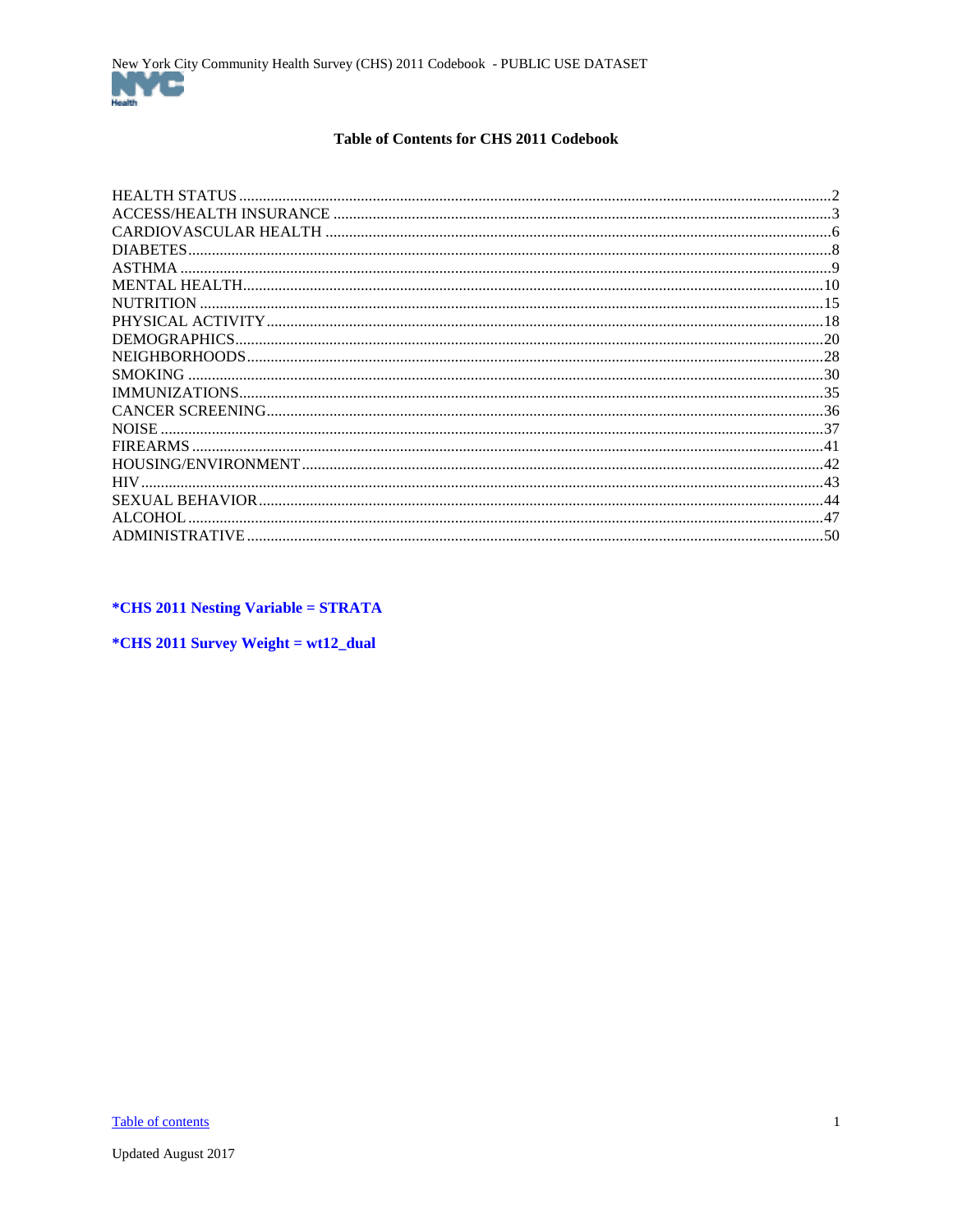

<span id="page-1-0"></span>

| <b>HEALTH STATUS</b>    |                          |        |                                 |      |                             |              |  |  |
|-------------------------|--------------------------|--------|---------------------------------|------|-----------------------------|--------------|--|--|
| <b>Recoded Variable</b> | <b>Ouestion</b>          | Source | <b>Frequencies (unweighted)</b> |      | <b>Prior years</b>          | <b>NOTES</b> |  |  |
| generalhealth           | Would you say in general | Q1.1   | $1 = Excellent$                 | 1576 | $2002-2010$ : generalhealth |              |  |  |
|                         | that your health is:     |        | $2=V$ ery good                  | 2334 |                             |              |  |  |
|                         | excellent, very good     |        | $3 = Good$                      | 2806 |                             |              |  |  |
|                         |                          |        | $4 = Fair$                      | 1368 |                             |              |  |  |
|                         |                          |        | $5 = Poor$                      | 637  |                             |              |  |  |
|                         |                          |        | .d=Don't know                   | 67   |                             |              |  |  |
|                         |                          |        | $r =$ Refused                   | 4    |                             |              |  |  |

[Table of contents](#page-0-1) 2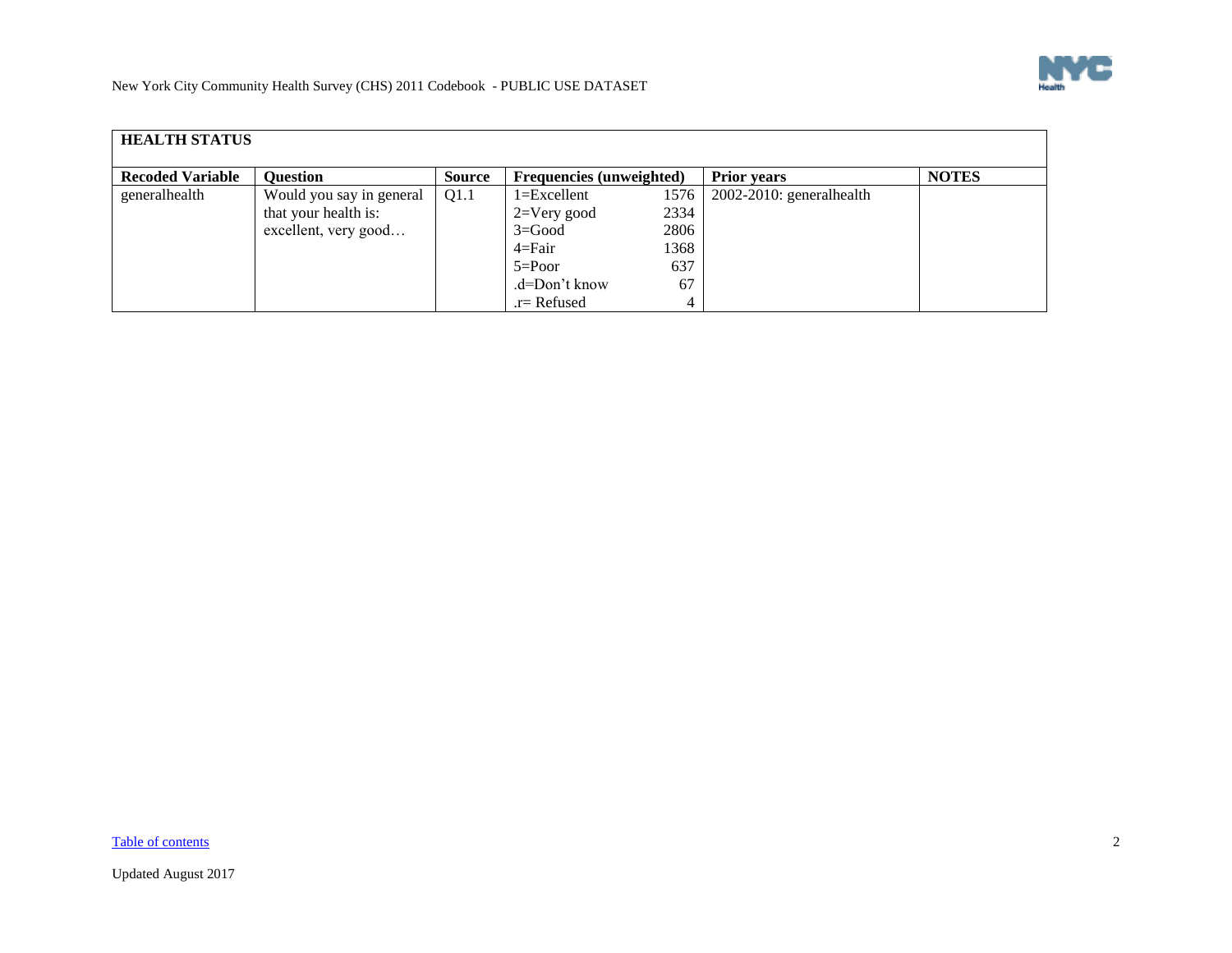

<span id="page-2-0"></span>

| <b>ACCESS/HEALTH INSURANCE</b> |                                                                                                                                                                                                   |               |                                                                                                                                                                                     |                                                                   |                                                                                                                                                                                                |                                                                                                                 |
|--------------------------------|---------------------------------------------------------------------------------------------------------------------------------------------------------------------------------------------------|---------------|-------------------------------------------------------------------------------------------------------------------------------------------------------------------------------------|-------------------------------------------------------------------|------------------------------------------------------------------------------------------------------------------------------------------------------------------------------------------------|-----------------------------------------------------------------------------------------------------------------|
| <b>Recoded Variable</b>        | <b>Question</b>                                                                                                                                                                                   | <b>Source</b> | Frequencies (unweighted)                                                                                                                                                            |                                                                   | <b>Prior years</b>                                                                                                                                                                             | <b>NOTES</b>                                                                                                    |
| insuredgateway11               | Do you have any<br>kind of health<br>insurance coverage,<br>including private<br>health insurance,<br>prepaid plans such as<br>H-M-Os, or<br>government plans<br>such as Medicare or<br>Medicaid? | Q2.1          | $1 = Yes$<br>$2=N0$<br>.d=Don't know<br>.r=Refused                                                                                                                                  | 7782<br>979<br>26<br>5                                            | $2002 - 03: -$<br>2004: insuredgateway<br>2005: insuredgateway<br>2006: insuredgateway<br>2007: insuredgateway07<br>2008: insuredgateway08<br>2009: insuredgateway09<br>2010: insuredgateway10 | Question<br>wording has<br>changed over<br>time                                                                 |
| insure11                       | What type of health<br>insurance do you use<br>to pay for your doctor<br>or hospital bills? Is it<br>insurance through                                                                            | Q2.2          | $1 =$ Employer<br>2=Self-purchase<br>3=Medicare<br>4=Medicaid/Family Health+<br>5=Milit/CHAMPUS/Tricare<br>6=COBRA/Other<br>7=Uninsured<br>.d=Don't know<br>.r=Refused<br>.=Missing | 3698<br>417<br>1917<br>1355<br>33<br>294<br>979<br>46<br>22<br>31 | $2002$ : insure $02$<br>2003: insure03<br>2004: insure04<br>2005: insure05<br>2006: insure06<br>2007: insure07<br>2008: insure08<br>2009: insure09<br>2010: insure10                           | Question<br>wording and<br>response options<br>for health<br>insurance<br>coverage have<br>changed over<br>time |
| insured                        | Any type of health<br><i>insurance?</i>                                                                                                                                                           | insure11      | $1 = Yes$<br>$2=N0$<br>.d=Don't know<br>.r=Refused<br>$=$ Missing                                                                                                                   | 7714<br>979<br>46<br>$22\,$<br>31                                 | 2002-2010: insured                                                                                                                                                                             | <b>Based</b> on<br>insure11;<br>question<br>wording and<br>response options<br>changed over<br>time             |
| insure5                        | Type of health<br>insurance coverage                                                                                                                                                              | Q2.2          | $1 =$ Private<br>2=Medicare<br>3=Medicaid<br>$4 =$ Others<br>5=Uninsured<br>.d=Don't know<br>.r=Refused<br>$=$ Missing                                                              | 4115<br>1917<br>1355<br>327<br>979<br>46<br>22<br>31              | 2002-2010: to be added                                                                                                                                                                         | Variable used on<br>EpiQuery. For<br>previous years,<br>contact<br>epidatarequest@<br>health.nyc.gov            |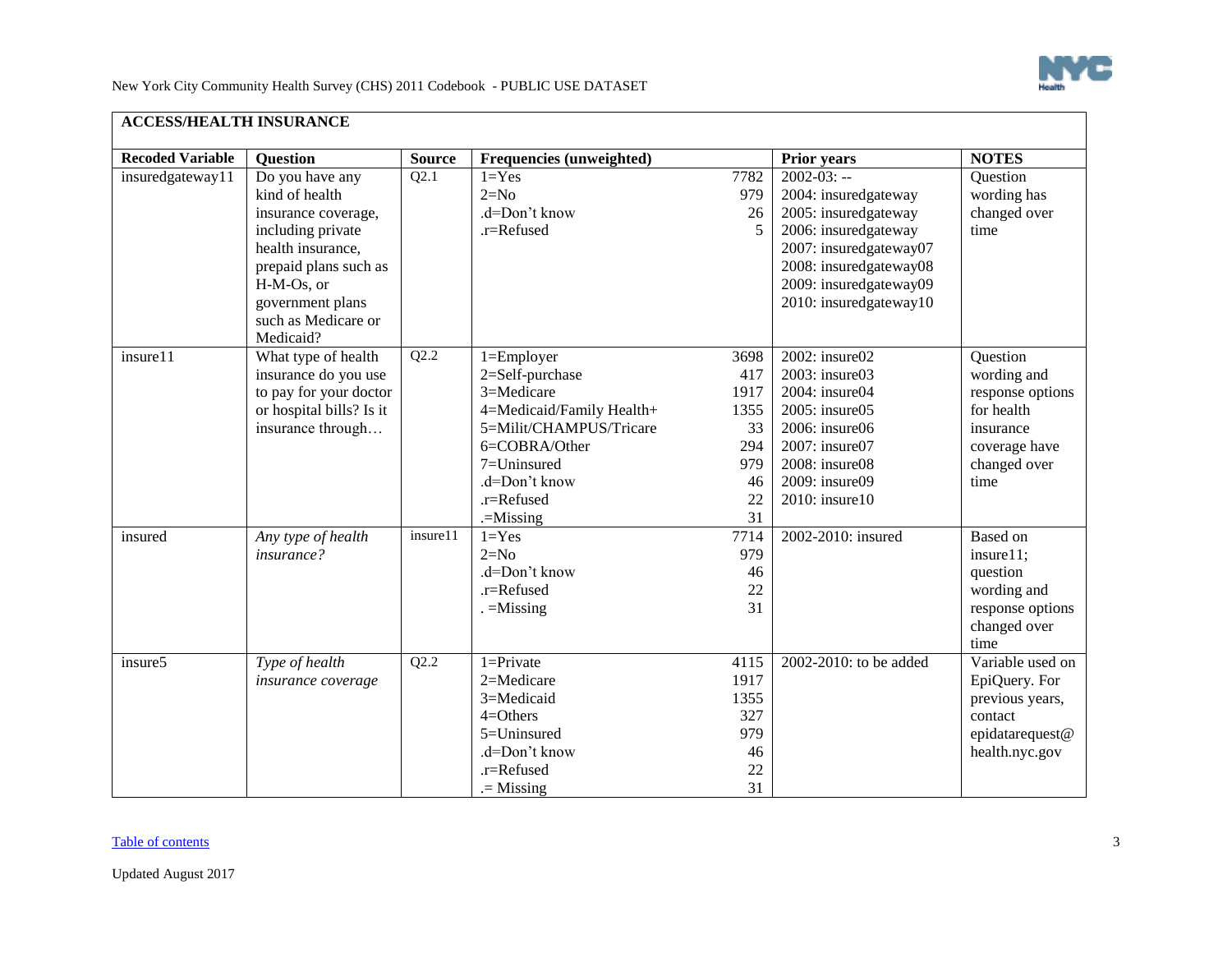

| <b>Recoded Variable</b> | <b>Question</b>        | <b>Source</b> | Frequencies (unweighted)                                     |                | <b>Prior years</b> | <b>NOTES</b>     |  |
|-------------------------|------------------------|---------------|--------------------------------------------------------------|----------------|--------------------|------------------|--|
| pcp11                   | Do you have one        | Q2.3          | $1 = Yes$                                                    | 7779           | $2002$ : pcp       | Question         |  |
|                         | person or more than    |               | $2=N0$                                                       | 963            | $2003$ : pcp       | wording and      |  |
|                         | one person you think   |               | .d=Don't know                                                | 48             | 2004: pcp          | response options |  |
|                         | of as your personal    |               | .r=Refused                                                   | $\overline{2}$ | 2005: pcp05        | changed over     |  |
|                         | doctor or health care  |               |                                                              |                | 2006: рер06        | time             |  |
|                         | provider?              |               |                                                              |                | 2007: pcp07        |                  |  |
|                         |                        |               |                                                              |                | 2008: pcp08        |                  |  |
|                         |                        |               |                                                              |                | 2009: pcp09        |                  |  |
|                         |                        |               |                                                              |                | $2010: -$          |                  |  |
| physical                | A routine checkup is   | Q2.4          | 1=Within past 6 mths                                         | 5771           | $2002: -$          | Wording same     |  |
|                         | a general physical     |               | 2=Within past yr $(6 \text{ mths to} < 12 \text{ mths ago})$ | 1675           | $2003: -$          | as 2004.         |  |
|                         | exam, not an exam      |               | $3=$ Within past 2 yrs (1 yr- $<$ 2 yrs ago)                 | 660            | 2004: physical     |                  |  |
|                         | for a specific injury, |               | $4=$ Within past 5 yrs (2 yrs to <5 yrs ago)                 | 293            | $2005:-$           |                  |  |
|                         | illness or condition.  |               | 5=5 or more yrs ago                                          | 233            | $2006: -$          |                  |  |
|                         | About how long has     |               | $6 =$ Never                                                  | 78             | $2007: -$          |                  |  |
|                         | it been since you last |               | .d=Don't know                                                | 79             | $2008:-$           |                  |  |
|                         | visited a doctor or    |               | .r=Refused                                                   | 3              | $2009: -$          |                  |  |
|                         | other health care      |               |                                                              |                | $2010:-$           |                  |  |
|                         | provider for a routine |               |                                                              |                |                    |                  |  |
|                         | checkup                |               |                                                              |                |                    |                  |  |
| sickadvice11            | When you are sick or   | Q2.5          | $l = A$ private doctor                                       | 6261           | $2002: -$          | Verbatim         |  |
|                         | need advice about      |               | 2= Community health center                                   | 465            | 2003: sickadvice   | responses were   |  |
|                         | your health, to which  |               | $3=$ A hospital outpatient clinic                            | 1014           | 2004: sickadvice   | classified into  |  |
|                         | one of the following   |               | $4 = ED/$ urgent care center                                 | 583            | $2005:-$           | categories in    |  |
|                         | places do you usually  |               | 5= Alternative health care provider                          | 101            | $2006: -$          | 2011. Compare    |  |
|                         | go?                    |               | 6= Family/friend/self/resources                              | 60             | $2007: -$          | $2011$ with      |  |
|                         |                        |               | 7=Non-hospital clinic                                        | 28             | $2008:-$           | caution to 2003  |  |
|                         |                        |               | 8=Other                                                      | 47             | $2009: -$          | and 2004.        |  |
|                         |                        |               | 9=No usual place                                             | 171            | $2010:-$           |                  |  |
|                         |                        |               | .d= Don't know                                               | 85             |                    |                  |  |
|                         |                        |               | $.r =$ Refused                                               | $\overline{4}$ |                    |                  |  |
| sickplace               | When you are sick or   | access54      | 1=Doctor, clinic, health center                              | 7768           | $2002 - 2010$ : -- |                  |  |
|                         | need advice about      |               | 2=ED/Urgent Care                                             | 583            |                    |                  |  |
|                         | your health, to which  | access54      | $3 = Other$                                                  | 208            |                    |                  |  |
|                         | one of the following   | $\mathbf{V}$  | 4=No usual place                                             | 171            |                    |                  |  |
|                         | places do you usually  |               | .d= Don't know                                               | 58             |                    |                  |  |
|                         | go?                    |               | $.r =$ Refused                                               | $\overline{4}$ |                    |                  |  |

[Table of contents](#page-0-1) **4**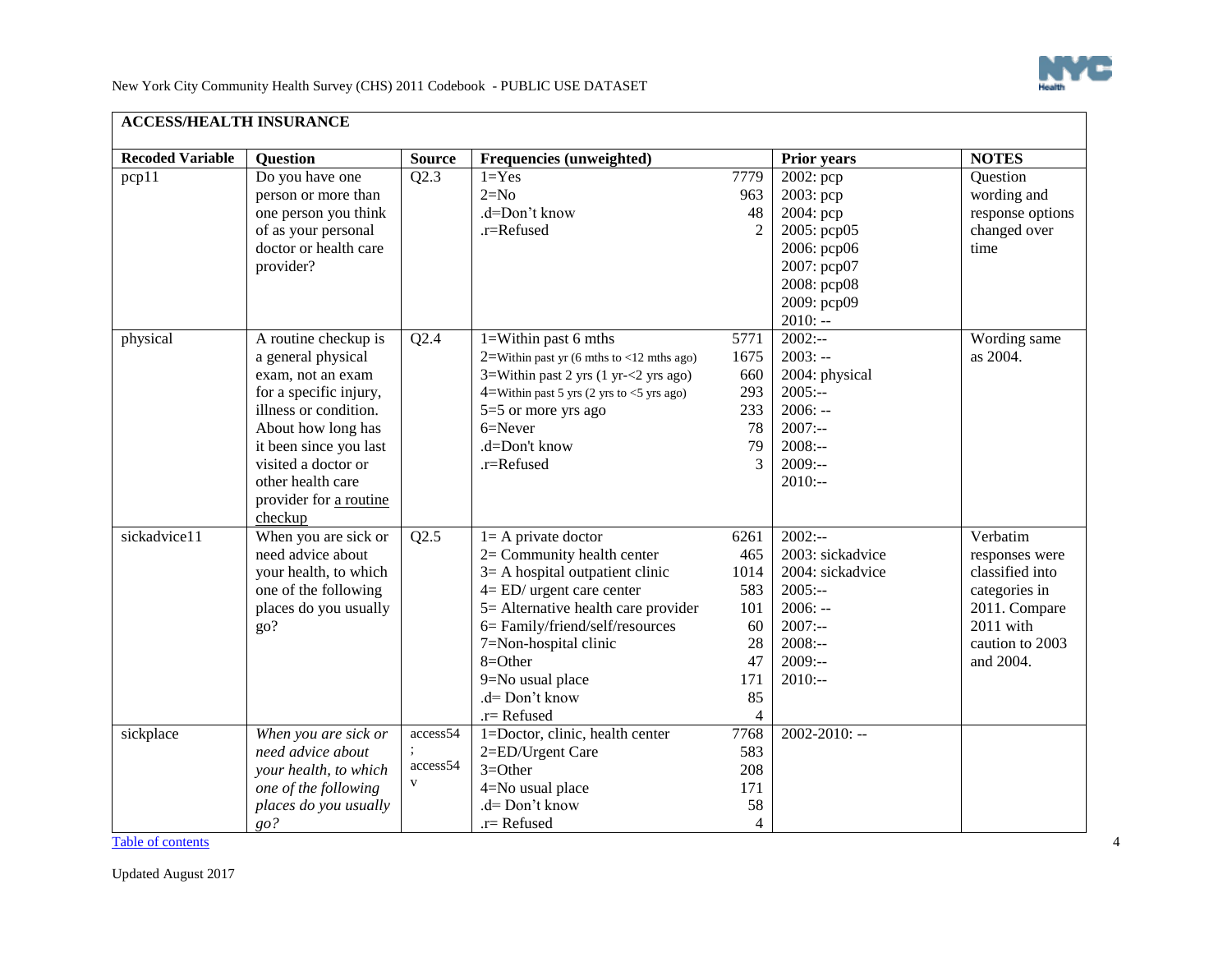

| <b>ACCESS/HEALTH INSURANCE</b> |                        |               |                                   |      |                      |                  |
|--------------------------------|------------------------|---------------|-----------------------------------|------|----------------------|------------------|
| <b>Recoded Variable</b>        | <b>Question</b>        | <b>Source</b> | Frequencies (unweighted)          |      | <b>Prior years</b>   | <b>NOTES</b>     |
| appointmentwait                | The last time you      | Q2.6          | $l =$ Same day                    | 3159 | 2002-2010: --        | New in 2011      |
|                                | needed care for an     |               | $2$ = next day                    | 1200 |                      | Among those      |
|                                | illness or injury and  |               | $3 = in 2-3 days$                 | 1173 |                      | with PCP         |
|                                | called your personal   |               | $4 = \text{in } 4-5 \text{ days}$ | 397  |                      |                  |
|                                | doctor's office for an |               | $5 =$ more than 5 days            | 767  |                      |                  |
|                                | appointment, how       |               | 6= Didn't call doctor's office    | 748  |                      |                  |
|                                | quickly did they see   |               | .d= Don't know                    | 320  |                      |                  |
|                                | you? Among those       |               | .r= Refused                       | 15   |                      |                  |
|                                | with PCP               |               | .=missing/not asked               | 1013 |                      |                  |
| didntgetcare11                 | Was there a time in    | Q2.7          | $1 = Yes$                         | 809  | 2002: didntgetcare   | Question         |
|                                | the past 12 months     |               | $2=N0$                            | 7912 | $2003: -$            | wording and      |
|                                | when you needed        |               | .d=Don't know                     | 65   | $2004: -$            | response options |
|                                | medical care but did   |               | .r=Refused                        | 6    | 2005: didntgetcare   | changed over     |
|                                | NOT get it? Medical    |               |                                   |      | $2006: -$            | time. Question   |
|                                | care includes doctor's |               |                                   |      | 2007: didntgetcare07 | wording for      |
|                                | visits, tests,         |               |                                   |      | $2008: -$            | <b>CHS 2006</b>  |
|                                | procedures,            |               |                                   |      | 2009: didntgetcare09 | (didntgetcare06) |
|                                | prescription           |               |                                   |      | 2010: didntgetcare10 | not comparable   |
|                                | medication and         |               |                                   |      |                      | to other years.  |
|                                | hospitalizations.      |               |                                   |      |                      |                  |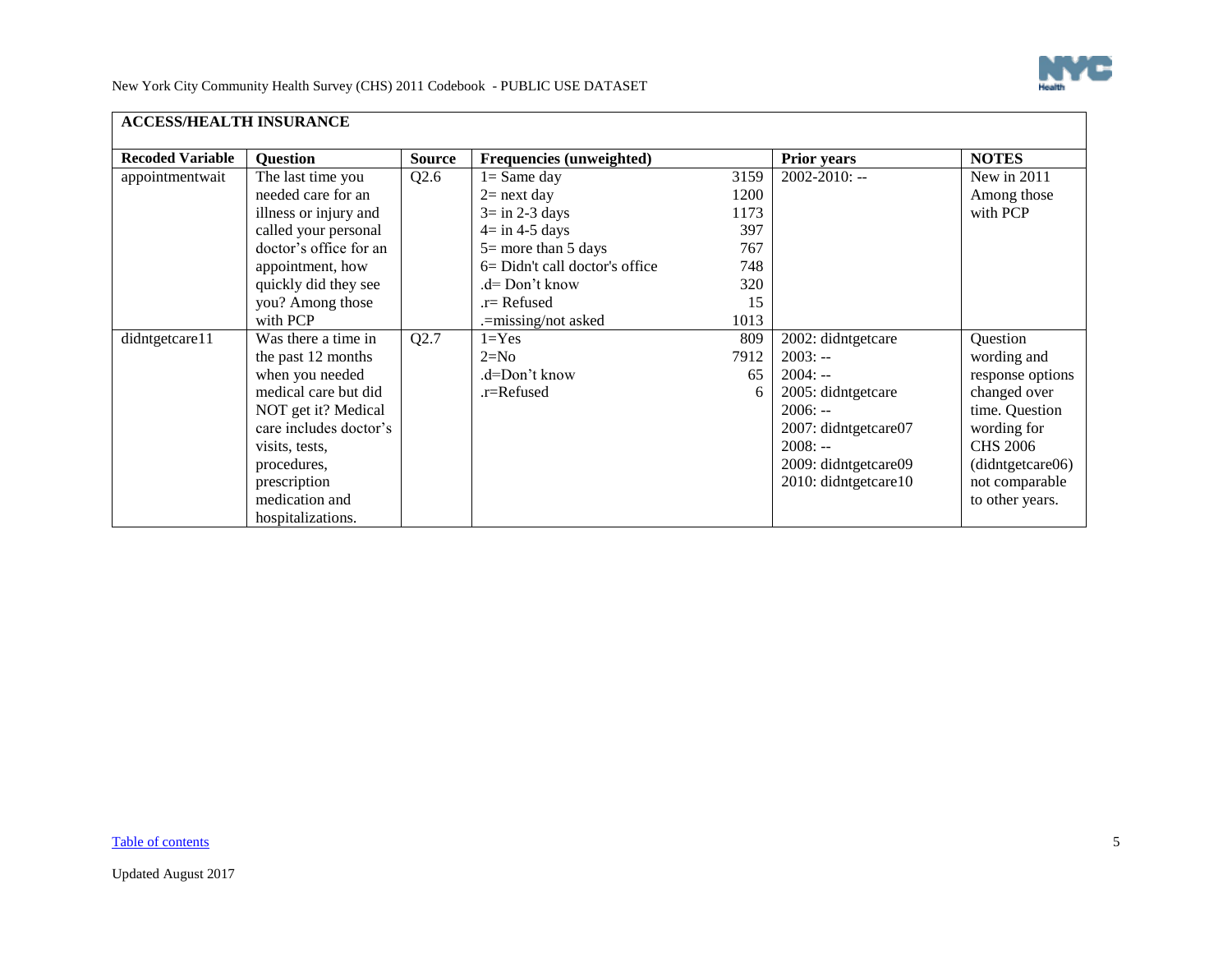

<span id="page-5-0"></span>

| <b>CARDIOVASCULAR HEALTH</b> |                                                                                                                                                        |               |                                                                                 |                                                   |                                                                                                                                                                                          |                                                                                                                                                   |
|------------------------------|--------------------------------------------------------------------------------------------------------------------------------------------------------|---------------|---------------------------------------------------------------------------------|---------------------------------------------------|------------------------------------------------------------------------------------------------------------------------------------------------------------------------------------------|---------------------------------------------------------------------------------------------------------------------------------------------------|
| <b>Recoded Variable</b>      | Question                                                                                                                                               | <b>Source</b> | Frequencies (unweighted)                                                        |                                                   | <b>Prior years</b>                                                                                                                                                                       | <b>NOTES</b>                                                                                                                                      |
| toldhighbp11                 | Have you ever been<br>told by a doctor, nurse<br>or other health<br>professional that you<br>have hypertension, also<br>called high blood<br>pressure? | Q3.1          | $1 = Yes$<br>$2=N0$<br>.d=Don't know<br>.r=Refused                              | 3171<br>5586<br>25<br>10                          | 2002: toldhighbp02<br>$2003: -$<br>$2004: -$<br>2005: toldhighbp05<br>2006: toldhighbp06<br>2007: toldhighbp07<br>2008: toldhighbp08<br>2009: toldhighbp09<br>2010: toldhighbp10         | Question wording<br>differs from 2002, 2005                                                                                                       |
| toldprescription11           | Have you ever been<br>told by a doctor, nurse<br>or other health<br>professional that you<br>need to take medicine<br>for your high blood<br>pressure? | Q3.2          | $1 = Yes$<br>$2=N0$<br>.d=Don't know<br>$.r =$ Refused<br>. = Missing/Not asked | 2895<br>274<br>$\overline{2}$<br>$\Omega$<br>5621 | $2002: -$<br>$2003: -$<br>$2004: -$<br>2005: toldprescription<br>2006: toldprescription<br>2007: toldprescription07<br>$2008: -$<br>2009: toldprescription09<br>2010: toldprescription10 | Question wording<br>modified over time<br>Denominator is persons<br>ever told high BP                                                             |
| takingmeds11                 | Are you currently<br>taking medication for<br>your high blood<br>pressure? AMONG<br>THOSE TOLD HBP<br>AND TOLD TO TAKE<br><b>MEDS</b>                  | Q3.3          | $1 = Yes$<br>$2=N0$<br>.d=Don't know<br>.r=Refused<br>. = Missing/Not asked     | 2627<br>264<br>$\overline{c}$<br>2<br>5897        | $2002: -$<br>$2003: -$<br>$2004: -$<br>2005: takingmeds05<br>2006: takingmeds06<br>2007: takingmeds07<br>$2008: -$<br>2009: takingmeds09<br>2010: takingmeds10                           | Denominator is persons<br>with high BP told they<br>needed meds for high<br>BP.<br>CHS 2008 BP meds<br>question is not<br>comparable to other yrs |
| takingbpmedsall11            | Are you currently<br>taking medication for<br>your high blood<br>pressure? AMONG<br><b>TOLD HBP</b>                                                    | Q3.3          | $1 = Yes$<br>$2=N0$<br>.d=Don't know<br>.r=Refused<br>. = Missing/Not asked     | 2627<br>538<br>2<br>$\overline{2}$<br>5623        | $2002 - 2004$ : --<br>2005: takingbpmedsall05<br>2006: takingbpmedsall06<br>2007: takingbpmedsall07<br>2008: takingbpmedsall08<br>2009: takingbpmedsall09<br>2010: takingbpmedsall10     | Denominator is persons<br>ever told high BP.<br>'Takingbpmedsall' is<br>created to be<br>comparable with<br>denominator for CHS<br>2008           |

## [Table of contents](#page-0-1) 6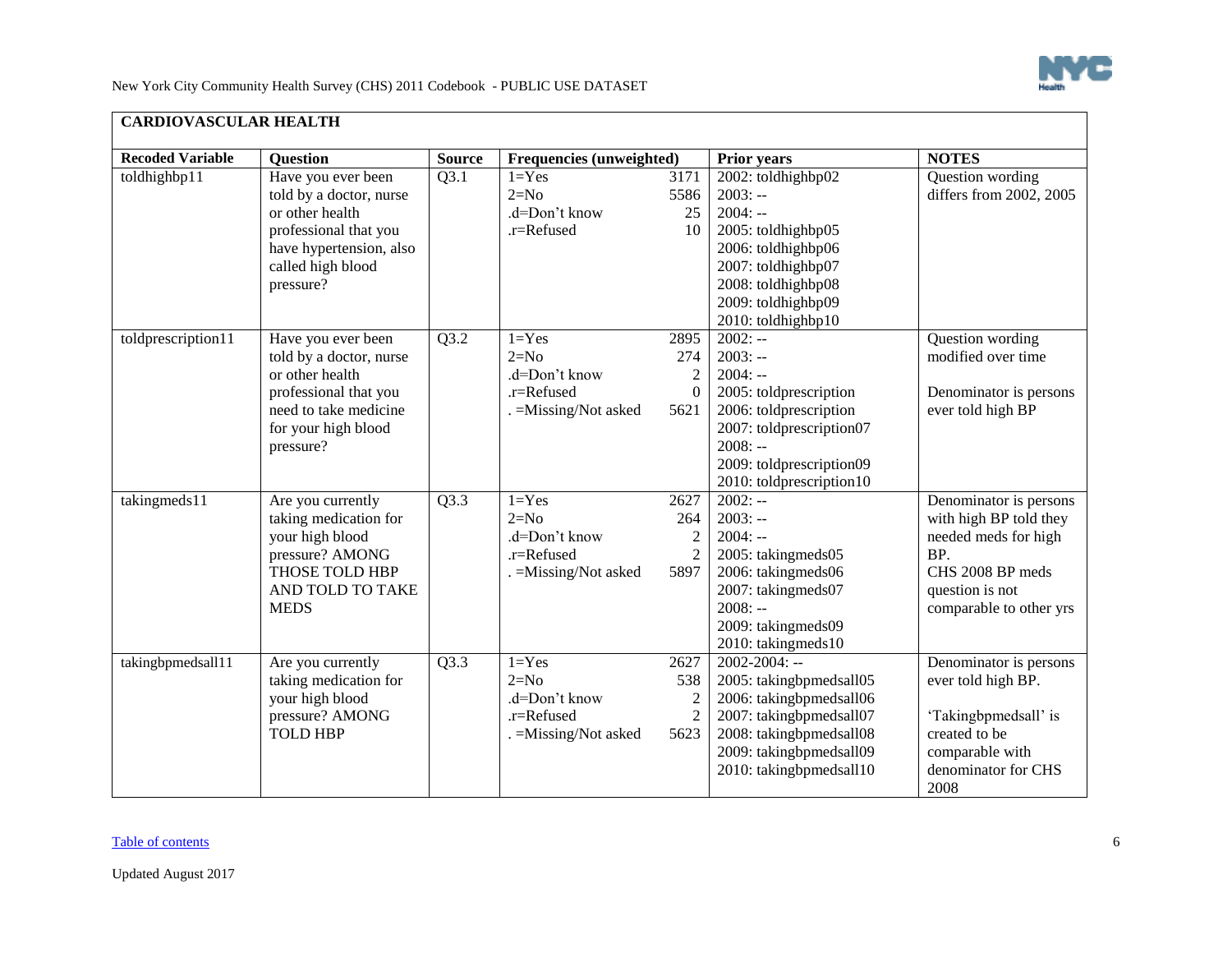

| <b>Recoded Variable</b> | <b>Question</b>         | <b>Source</b> | <b>Frequencies (unweighted)</b> |                | Prior years                 | <b>NOTES</b>           |
|-------------------------|-------------------------|---------------|---------------------------------|----------------|-----------------------------|------------------------|
| toldhighcholesterol11   | Have you ever been      | Q3.4          | $1 = Yes$                       | 3296           | 2002: toldhighcholesterol02 | Question wording and   |
|                         | told by a doctor, nurse |               | $2=N0$                          | 5429           | $2003: -$                   | denominators change    |
|                         | or other health         |               | .d=Don't know                   | 61             | $2004: -$                   | over time.             |
|                         | professional that your  |               | .r=Refused                      | 6              | $2005: -$                   | 2010, among all adults |
|                         | blood cholesterol is    |               |                                 |                | $2006: -$                   |                        |
|                         | high?                   |               |                                 |                | 2007: toldhighcholesterol07 |                        |
|                         |                         |               |                                 |                | 2008: toldhighcholesterol08 |                        |
|                         |                         |               |                                 |                | $2009: -$                   |                        |
|                         |                         |               |                                 |                | 2010: toldhighcholesterol10 |                        |
| toldcholprescription    | Have you ever been      | Q3.5          | $1 = Yes$                       | 2379           | $2002 - 2009$ : --          | Among those told high  |
|                         | told by a doctor, nurse |               | $2=N0$                          | 910            | 2010: toldcholprescription  | cholesterol            |
|                         | or other health         |               | .d=Don't know                   | 7              |                             |                        |
|                         | professional that you   |               | .r=Refused                      | $\theta$       |                             |                        |
|                         | need to take medicine   |               | . = Missing/Not asked           | 5496           |                             |                        |
|                         | for your high           |               |                                 |                |                             |                        |
|                         | cholesterol?            |               |                                 |                |                             |                        |
| takingcholmeds11        | Are you currently       | Q3.6;         | $1 = Yes$                       | 1942           | 2002: takingcholmeds02      | Question wording       |
|                         | taking medication to    | Q3.7          | $2=N0$                          | 1351           | $2003: -$                   | differs over time.     |
|                         | lower your high         |               | .d=Don't know                   |                | $2004: -$                   | Among those told high  |
|                         | cholesterol? Among      |               | .r=Refused                      | $\Omega$       | $2005: -$                   | cholesterol            |
|                         | ever told high          |               | =Missing/Not asked              | 5496           | $2006: -$                   |                        |
|                         | cholesterol             |               |                                 |                | 2007: takingcholmeds07      |                        |
|                         | (TCNY indicator).       |               |                                 |                | 2008: takingcholmeds08      |                        |
|                         |                         |               |                                 |                | $2009: -$                   |                        |
|                         |                         |               |                                 |                | 2010: takingcholmeds10      |                        |
| toldtakecholmeds        | Are you currently       | Q3.6          | $1 = Yes$                       | 1906           | $2002 - 2009$ : --          | Asked among those      |
|                         | taking medication to    |               | $2=N0$                          | 471            | 2010: toldtakecholmeds      | ever told needed meds  |
|                         | lower your high         |               | .d=Don't know                   | $\overline{c}$ |                             | for high cholesterol.  |
|                         | cholesterol? Among      |               | .r=Refused                      | $\theta$       |                             |                        |
|                         | told needed meds for    |               | . = Missing/Not asked           | 6413           |                             |                        |
|                         | high cholesterol)       |               |                                 |                |                             |                        |

## [Table of contents](#page-0-1) Table of contents of  $\overline{7}$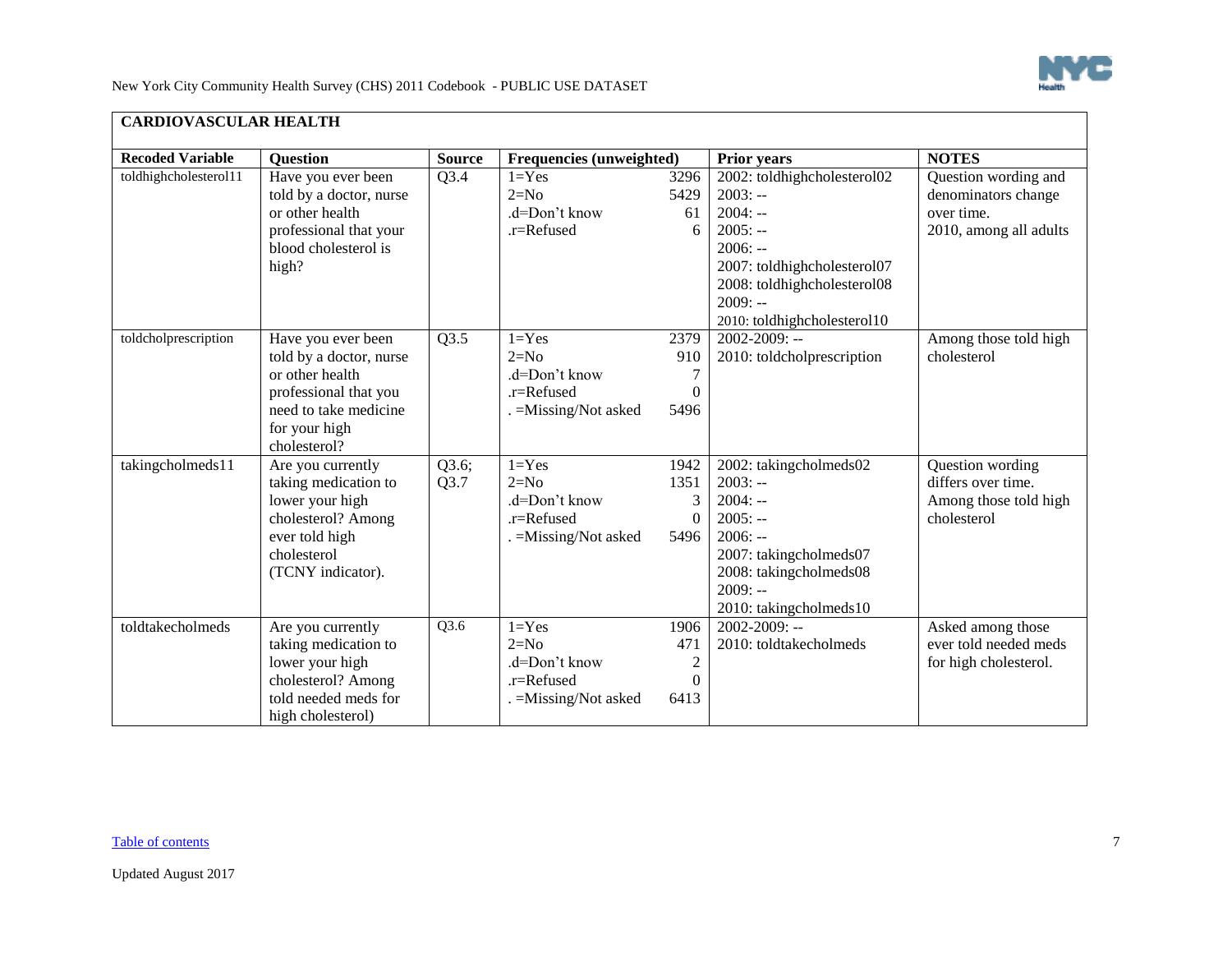

<span id="page-7-0"></span>

| <b>DIABETES</b>         |                             |               |                                 |      |                        |                          |
|-------------------------|-----------------------------|---------------|---------------------------------|------|------------------------|--------------------------|
| <b>Recoded Variable</b> | <b>Question</b>             | <b>Source</b> | <b>Frequencies (unweighted)</b> |      | <b>Prior years</b>     | <b>NOTES</b>             |
| diabetes11              | Have you ever been told     | Q4.1          | $l = Yes$                       | 1094 | 2002: diabetes         | Women who had            |
|                         | by a doctor, nurse or other |               | $2 = No$                        | 7672 | 2003: diabetes         | diabetes only while      |
|                         | health professional that    |               | .d= Don't know                  | 21   | 2004: diabetes         | pregnant are included in |
|                         | you have diabetes?          |               | .r=Refused                      |      | $2005: -$              | 'no' category            |
|                         |                             |               |                                 |      | 2006: diabetes         |                          |
|                         |                             |               |                                 |      | $2007$ : diabetes $07$ |                          |
|                         |                             |               |                                 |      | 2008: diabetes08       |                          |
|                         |                             |               |                                 |      | 2009: diabetes09       |                          |
|                         |                             |               |                                 |      | $2010$ : diabetes 10   |                          |
| ageatdiabetes           | How old were you when       | Q4.2          | $1 = < 18$ yrs                  | 17   | 2002: ageatdiabetes    | Question wording and     |
|                         | you were first told you     |               | $2 = 18-40$ yrs                 | 238  | $2003: -$              | maximum age range        |
|                         | have diabetes?              |               | $3 = > 40$ yrs                  | 747  | 2004: ageatdiabetes    | changed over time        |
|                         |                             |               | .d= Don't know                  |      | $2005: -$              |                          |
|                         |                             |               | $.r =$ Refused                  |      | $2006: -$              | Denominator is persons   |
|                         |                             |               | $=$ Missing/Not asked           | 7785 | $2006: -$              | ever told diabetes       |
|                         |                             |               |                                 |      | $2007: -$              |                          |
|                         |                             |               |                                 |      | 2008: ageatdiabetes    | If age at diagnosis $>$  |
|                         |                             |               |                                 |      | $2009: -$              | current age or current   |
|                         |                             |               |                                 |      |                        | age is missing then set  |
|                         |                             |               |                                 |      |                        | ageatdiabetes to missing |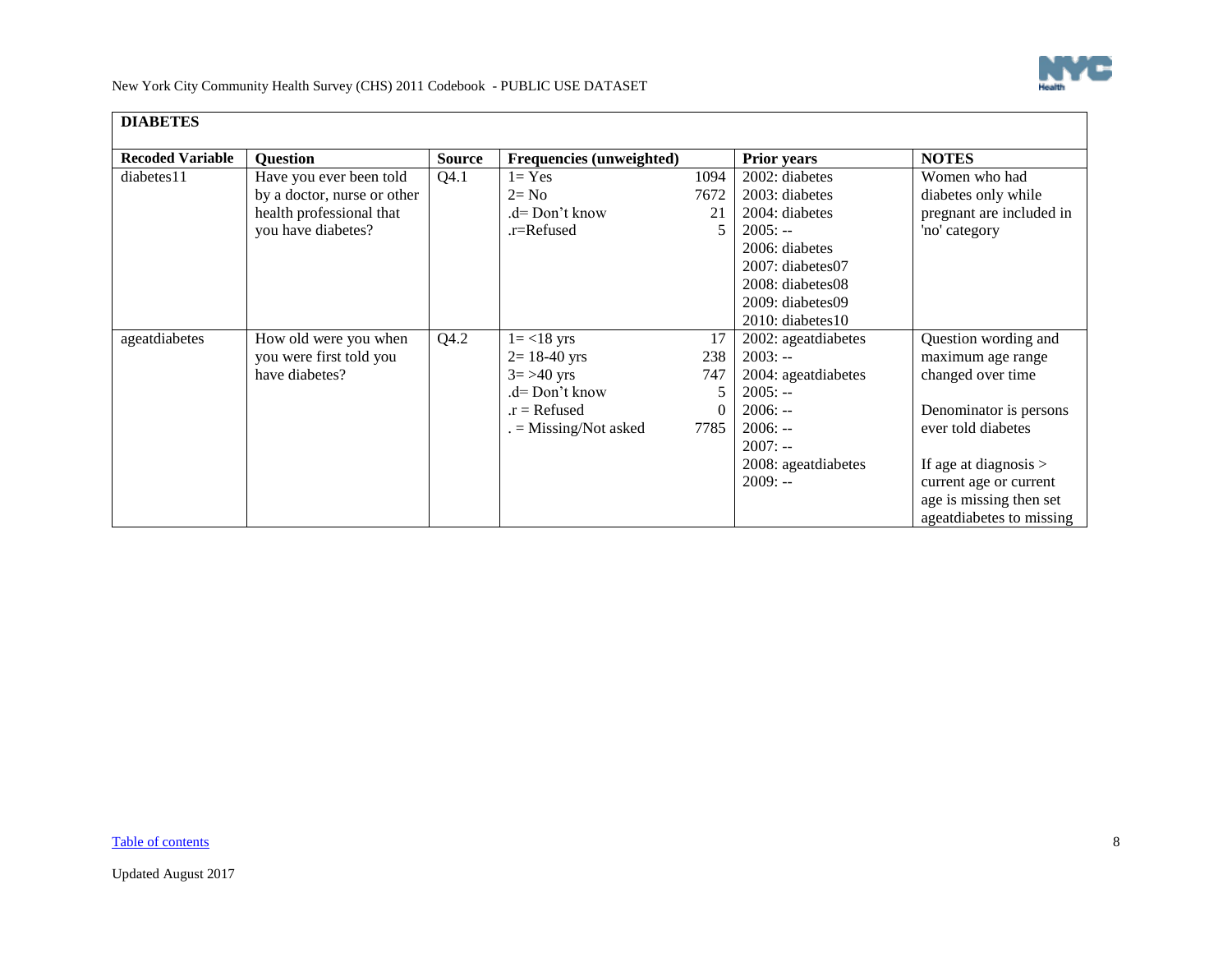

<span id="page-8-0"></span>

| <b>ASTHMA</b>           |                         |               |                          |      |                       |                           |
|-------------------------|-------------------------|---------------|--------------------------|------|-----------------------|---------------------------|
| <b>Recoded Variable</b> | <b>Ouestion</b>         | <b>Source</b> | Frequencies (unweighted) |      | <b>Prior years</b>    | <b>NOTES</b>              |
| everasthma              | Have you ever been      | Q4.3          | $1 = Yes$                | 1077 | 2002: everasthma      |                           |
|                         | told by a doctor, nurse |               | $2 = No$                 | 7688 | 2003: everasthma      |                           |
|                         | or other health         |               | $d=$ Don't know          | 19   | 2004: everasthma      |                           |
|                         | professional that you   |               | $r =$ Refused            |      | $2005: -$             |                           |
|                         | had asthma?             |               |                          |      | 2006: everasthma      |                           |
|                         |                         |               |                          |      | 2007: everasthma      |                           |
|                         |                         |               |                          |      | 2008: everasthma      |                           |
|                         |                         |               |                          |      | 2009: everasthma      |                           |
|                         |                         |               |                          |      | 2010: everasthma      |                           |
| currentasthma11         | In the last 12 months,  | Q4.4          | $1 = Yes$                | 394  | 2002: currentasthma   | Question wording          |
|                         | have you had an         |               | $2 = No$                 | 8363 | 2003: currentasthma   | modified over time.       |
|                         | episode of asthma or an |               | $d=$ Don't know          |      | 2004: currentasthma   |                           |
|                         | asthma attack?          |               | $=$ Missing/Not asked    | 27   | $2005: -$             | Denominator is all adults |
|                         |                         |               |                          |      | 2006: currentasthma   |                           |
|                         |                         |               |                          |      | 2007: currentasthma07 |                           |
|                         |                         |               |                          |      | 2008: currentasthma08 |                           |
|                         |                         |               |                          |      | 2009: currentasthma09 |                           |
|                         |                         |               |                          |      | 2010: currentasthma10 |                           |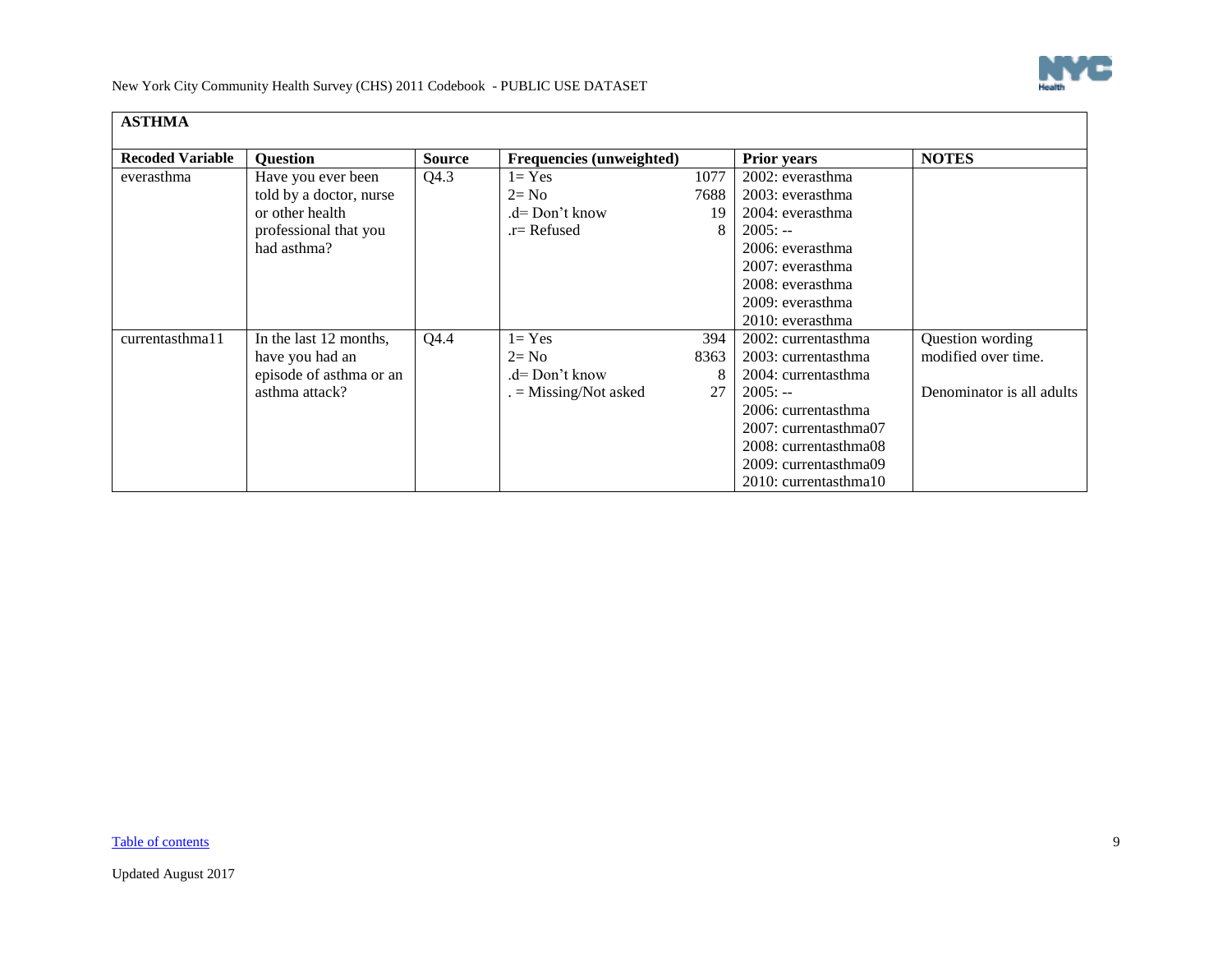

<span id="page-9-0"></span>

| <b>MENTAL HEALTH</b>    |                                |                   |                            |      |                    |                    |
|-------------------------|--------------------------------|-------------------|----------------------------|------|--------------------|--------------------|
| <b>Recoded Variable</b> | <b>Question</b>                | <b>Source</b>     | Frequencies (unweighted)   |      | <b>Prior years</b> | <b>NOTES</b>       |
| mood27                  | Think of one month in the last | Q5.1              | $1 = All of the time$      | 448  | $2002 - 2010$ : -- | Values of DK/R     |
|                         | 12 months when you were the    |                   | $2=$ Most of the time      | 848  |                    | included in none   |
|                         | most depressed, anxious, or    |                   | $3=$ Some of the time      | 1945 |                    |                    |
|                         | emotionally stressed. During   |                   | $4 = A$ little of the time | 1814 |                    |                    |
|                         | that month, how often did you  |                   | $5 =$ None of the time     | 3737 |                    |                    |
|                         | feel nervous?                  |                   |                            |      |                    |                    |
| mood28                  | During that month when you     | Q5.2              | $1 =$ All of the time      | 247  | $2002 - 2010$ : -- | Values of DK/R     |
|                         | were at your worst             |                   | $2=$ Most of the time      | 410  |                    | included in none   |
|                         | emotionally, how often did     |                   | $3=$ Some of the time      | 958  |                    |                    |
|                         | you feel hopeless?             |                   | $4 = A$ little of the time | 1258 |                    |                    |
|                         |                                |                   | $5 =$ None of the time     | 5919 |                    |                    |
| mood29                  | During that month, in the last | Q5.3              | $1 = All of the time$      | 371  | $2002 - 2010$ : -- | Values of DK/R     |
|                         | 12 months, when you were at    |                   | $2=$ Most of the time      | 592  |                    | included in none   |
|                         | your worst emotionally, how    |                   | $3 =$ Some of the time     | 1697 |                    |                    |
|                         | often did you feel restless or |                   | $4 = A$ little of the time | 1706 |                    |                    |
|                         | fidgety?                       |                   | 5= None of the time        | 4426 |                    |                    |
| mood30                  | During that month when you     | Q5.4              | $1 = All of the time$      | 213  | $2002 - 2010$ : -- | Values of DK/R     |
|                         | were at your worst             |                   | $2=$ Most of the time      | 380  |                    | included in none   |
|                         | emotionally, how often did     |                   | $3 =$ Some of the time     | 1006 |                    |                    |
|                         | you feel so sad or depressed   |                   | $4 = A$ little of the time | 1229 |                    |                    |
|                         | that nothing could cheer you   |                   | $5 =$ None of the time     | 5964 |                    |                    |
|                         | up?                            |                   |                            |      |                    |                    |
| mood31                  | During that month when you     | $\overline{Q5.5}$ | $1 = All of the time$      | 514  | $2002 - 2010$ : -- | Values of DK/R     |
|                         | were at your worst             |                   | $2=$ Most of the time      | 641  |                    | included in none   |
|                         | emotionally, how often did     |                   | $3 =$ Some of the time     | 1642 |                    |                    |
|                         | you feel that everything was   |                   | $4=$ A little of the time  | 1519 |                    |                    |
|                         | an effort?                     |                   | 5= None of the time        | 4476 |                    |                    |
| mood32                  | During that month when you     | Q5.6              | $1 = All of the time$      | 194  | $2002 - 2010$ : -- | Values of DK/R     |
|                         | were at your worst             |                   | $2=$ Most of the time      | 313  |                    | included in none   |
|                         | emotionally, how often did     |                   | $3 =$ Some of the time     | 967  |                    |                    |
|                         | you feel down on yourself, no  |                   | $4 = A$ little of the time | 1187 |                    |                    |
|                         | good or worthless?             |                   | $5 =$ None of the time     | 6131 |                    |                    |
| nspd12m                 | Non-specific psychological     | $Q5.1-$           | $1 = Yes$                  | 866  | $2002 - 2010$ : -- | Cannot be compared |
|                         | distress in the last 12 months | Q5.6              | $2 = No$                   | 7926 |                    | with 'nspd' from   |
|                         |                                |                   |                            |      |                    | other years        |

## [Table of contents](#page-0-1) 10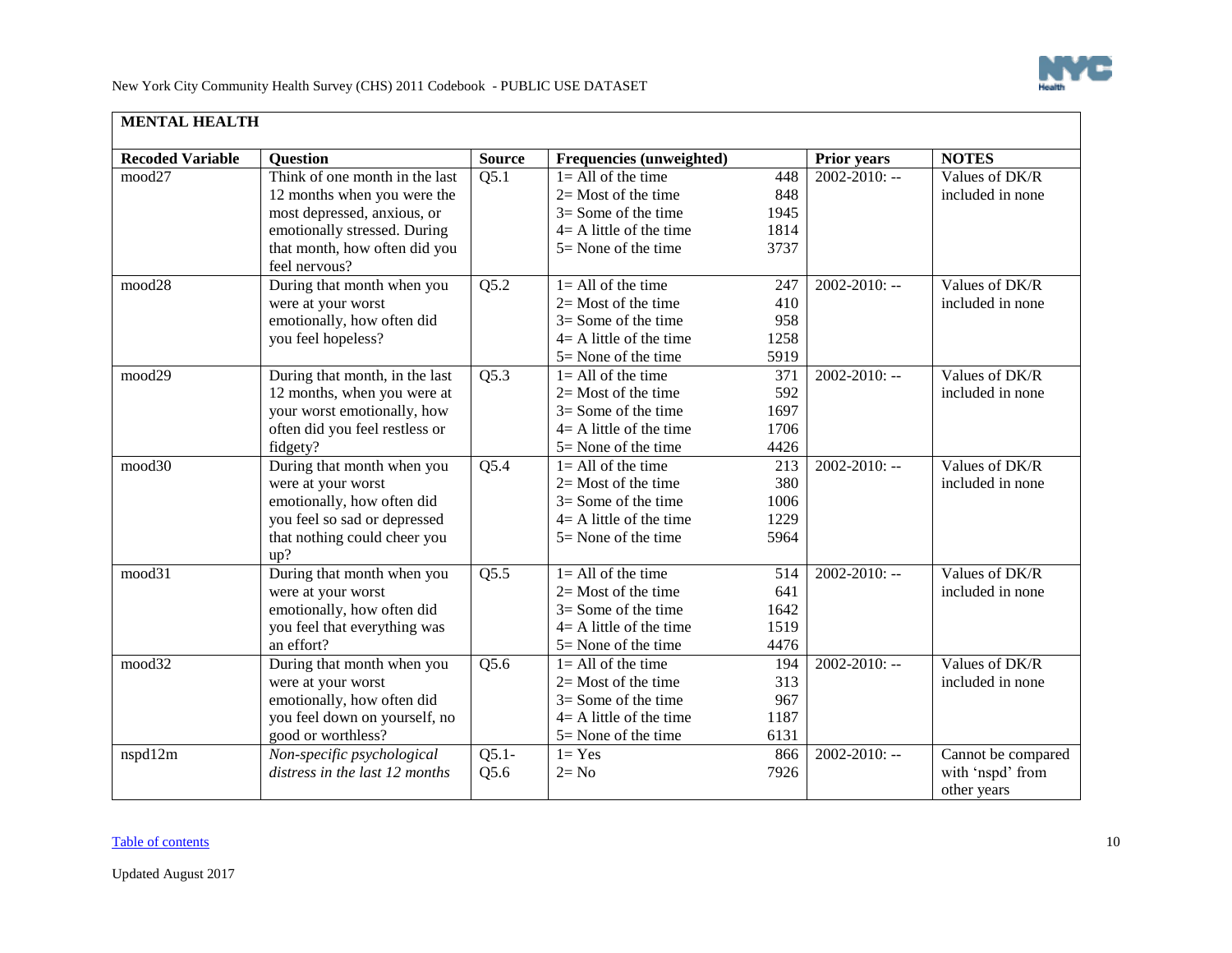

| <b>Recoded Variable</b> | <b>Question</b>                                                                                                                                | <b>Source</b>     | Frequencies (unweighted)                                                                                                                               |                                               | Prior years        | <b>NOTES</b>                                           |
|-------------------------|------------------------------------------------------------------------------------------------------------------------------------------------|-------------------|--------------------------------------------------------------------------------------------------------------------------------------------------------|-----------------------------------------------|--------------------|--------------------------------------------------------|
| $k6_12m$                | Kessler 6 continuous score-<br>based on one month in last 12<br>months reference                                                               | $Q5.1-$<br>Q5.6   | $0 - 24$                                                                                                                                               | 8792                                          | $2002 - 2010$ : -- |                                                        |
| mhimpair_work           | During that month did your<br>emotions interfere with your<br>ability to work or do school<br>work?                                            | Q5.7              | $1 = Yes$<br>$2=N0$<br>$3=$ Was not<br>working/studying<br>.d=Don't know<br>$.r =$ Refused<br>.= Missing/not asked                                     | 451<br>347<br>42<br>20<br>6<br>7926           | 2002-2010: --      | Among nspd12m<br>'Yes' classified as<br>score of 7 -10 |
| mhimpair_social         | Did your emotions interfere<br>with your ability to have a<br>social life during that month?                                                   | Q5.8              | $1 = Yes$<br>$2=N0$<br>.d=Don't know<br>$.r =$ Refused<br>.= Missing/not asked                                                                         | 526<br>315<br>23<br>7926                      | $2002 - 2010$ : -- | Among nspd12m<br>'Yes' classified as<br>score of 7 -10 |
| mhimpair_home           | Did your emotions interfere<br>with your ability to take care<br>of family life or home<br>responsibilities during that<br>month?              | $Q\overline{5.9}$ | $1 = Yes$<br>$2=N0$<br>.d=Don't know<br>.r=Refused<br>$=$ Missing/not asked                                                                            | 397<br>443<br>24<br>$\overline{2}$<br>7926    | $2002 - 2010$ : -- | Among nspd12m<br>'Yes' classified as<br>score of 7 -10 |
| smipy                   | Probable serious mental<br>illness in the past year                                                                                            | $k6_12m$          | $1 = Yes$<br>$2 = No$                                                                                                                                  | 342<br>8450                                   | $2002 - 2010$ : -- | Based on K6 and<br>Sheehan Disability<br>Scale scores  |
| counselingmh            | If ever, when did you last<br>receive counseling for any<br>problem you were having with<br>your emotions, nerves or<br>mental health? Was it: | Q5.10             | $1 =$ In the last month<br>$2=$ In the last 6 months<br>$3=$ In the last year<br>4= Over a year ago<br>$5 =$ Never<br>.d= Don't know<br>$.r =$ Refused | 654<br>368<br>199<br>1610<br>5867<br>54<br>40 | $2002 - 2010$ : -- |                                                        |

#### [Table of contents](#page-0-1) 11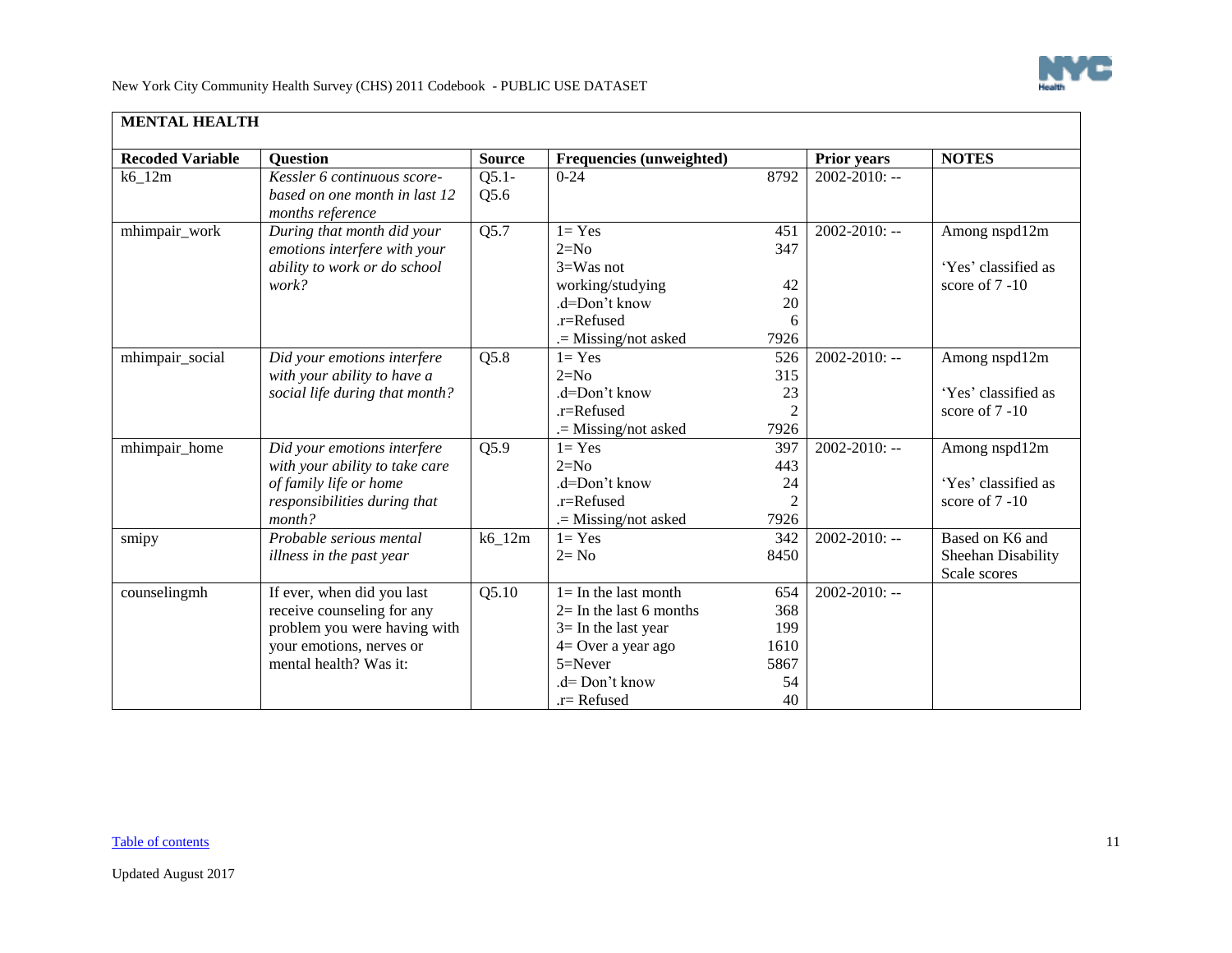

| <b>MENTAL HEALTH</b>    |                                                                                                                                                                                                                                                                                                             |                 |                                                                                                                                                            |                                             |                    |               |
|-------------------------|-------------------------------------------------------------------------------------------------------------------------------------------------------------------------------------------------------------------------------------------------------------------------------------------------------------|-----------------|------------------------------------------------------------------------------------------------------------------------------------------------------------|---------------------------------------------|--------------------|---------------|
| <b>Recoded Variable</b> | <b>Ouestion</b>                                                                                                                                                                                                                                                                                             | <b>Source</b>   | Frequencies (unweighted)                                                                                                                                   |                                             | <b>Prior years</b> | <b>NOTES</b>  |
| medsmh                  | If ever, when was the last time<br>you took prescription<br>medication for any problem<br>you were having with your<br>emotions, nerves, or mental<br>health? Would you say:                                                                                                                                | Q5.11           | $l = In$ the last month<br>$2=$ In the last 6 months<br>$3=$ In the last year<br>$4=$ Over a year ago<br>$5 =$ Never<br>$d = Don't know$<br>$.r =$ Refused | 876<br>180<br>95<br>738<br>6805<br>46<br>52 | $2002 - 2010$ : -- |               |
| pastyrmht               | Past year mental health<br>treatment. Indicates whether<br>received no mental health<br>treatment in past 12 months,<br>only counseling, only meds, or<br>both                                                                                                                                              | Q5.10;<br>Q5.11 | 1=None in past 12 months<br>2=Counseling only<br>3=Meds only<br>4=Counseling and meds<br>$=$ missing                                                       | 7030<br>474<br>418<br>728<br>142            | $2002 - 2010$ : -- |               |
| mhedvisit               | In the last 12 months, how<br>many times, if ever, have you<br>gone to a hospital Emergency<br>Room to receive treatment or<br>counseling for any problem<br>you were having with your<br>emotions, nerves, or mental<br>health? Please do not include<br>treatment for alcohol or drug<br>use.             | Q5.13           | $1 =$ Never<br>$2=$ Once<br>$3=$ Two or more times<br>.d= Don't know<br>$r =$ Refused<br>.=Missing/not asked                                               | 749<br>40<br>68<br>8<br>7926                | $2002 - 2010$ : -- | Among nspd12m |
| mhinpatient             | In the last 12 months, how<br>many times, if ever, have you<br>been admitted to a hospital or<br>other facility to receive<br>treatment or counseling for<br>any problem you were having<br>with your emotions, nerves, or<br>mental health? Please do not<br>include treatment for alcohol<br>or drug use. | Q5.14           | $1 =$ Never<br>$2=$ Once<br>$3=$ Two or more times<br>$d = Don't know$<br>$r =$ Refused<br>.=Missing/not asked                                             | 798<br>38<br>26<br>3<br>7926                | $2002 - 2010$ : -- | Among nspd12m |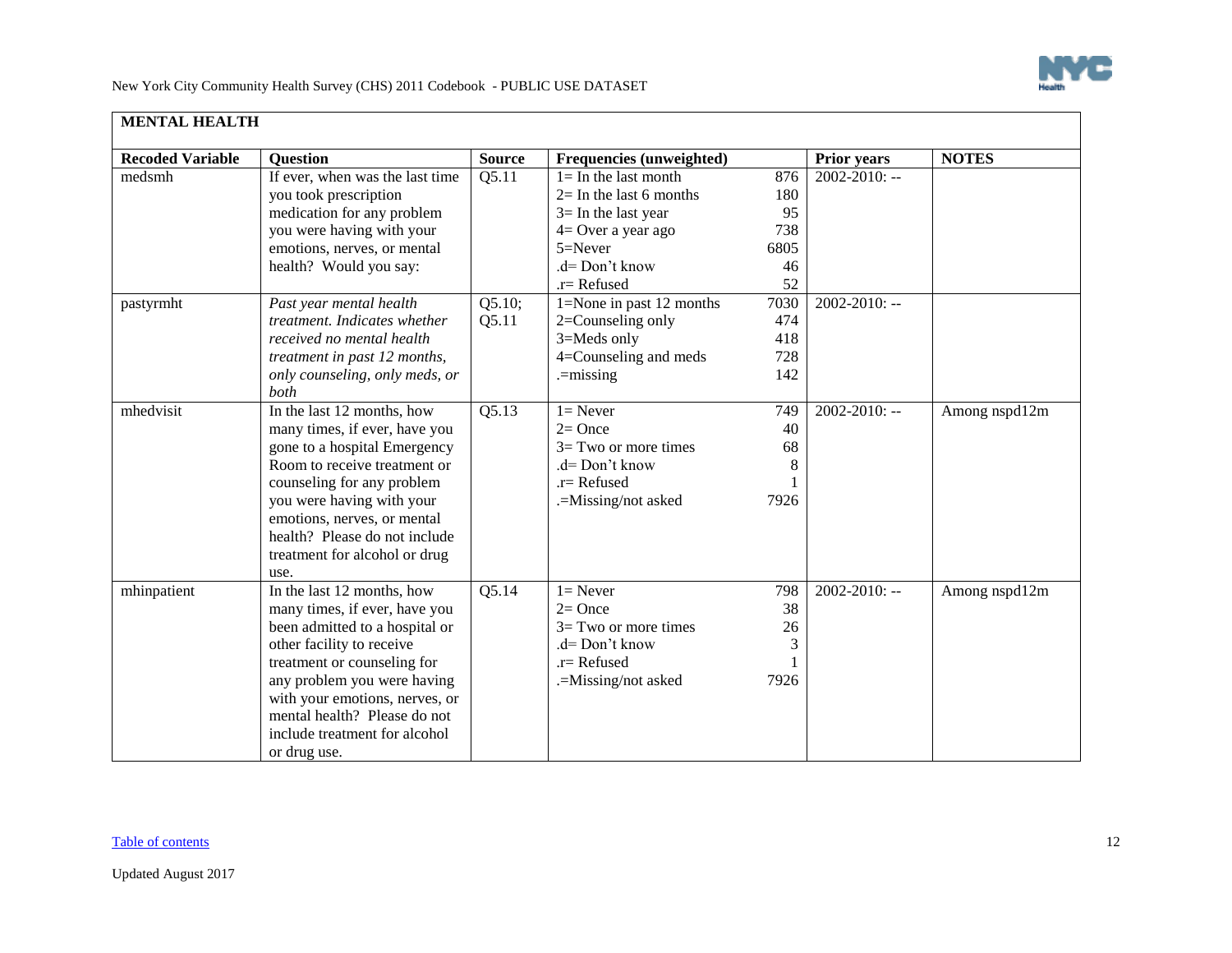

| <b>Recoded Variable</b> | <b>Question</b>                 | <b>Source</b> | Frequencies (unweighted) |      | Prior years        | <b>NOTES</b>  |
|-------------------------|---------------------------------|---------------|--------------------------|------|--------------------|---------------|
| mhhomeless              | During the last 12 months,      | Q5.15         | $1 = Yes$                | 36   | $2002 - 2010$ : -- | Among nspd12m |
|                         | have you either stayed          |               | $2 = No$                 | 829  |                    |               |
|                         | overnight in a shelter or       |               | $d = Don't know$         |      |                    |               |
|                         | overnight on the street?        |               | .=Missing/not asked      | 7926 |                    |               |
| mhnummove               | How many times have you         | Q5.16         | $1 = None$               | 719  | 2002-2010: --      | Among nspd12m |
|                         | moved in the last 12 months?    |               | $2=Once$                 | 82   |                    |               |
|                         |                                 |               | 3=Two or more            | 62   |                    |               |
|                         |                                 |               | .d= Don't know           | 3    |                    |               |
|                         |                                 |               | .=Missing/not asked      | 7926 |                    |               |
| mharrested              | Not counting minor traffic      | Q5.17         | $1 = Yes$                | 19   | $2002 - 2010$ : -- | Among nspd12m |
|                         | violations, in the last 12      |               | $2 = No$                 | 847  |                    |               |
|                         | months have you been arrested   |               | .=Missing/not asked      | 7926 |                    |               |
|                         | and booked for breaking the     |               |                          |      |                    |               |
|                         | law?                            |               |                          |      |                    |               |
| mhjail                  | During the last 12 months, did  | Q5.18         | $1 = Yes$                | 21   | $2002 - 2010$ : -- | Among nspd12m |
|                         | you stay overnight or longer in |               | $2 = No$                 | 844  |                    |               |
|                         | jail or prison?                 |               | $d = Don't know$         |      |                    |               |
|                         |                                 |               | $=M$ issing/not asked    | 7926 |                    |               |
| mhsocservices           | During the last 12 months, has  | Q5.22         | $1 = Yes$                | 122  | 2002-2010: --      | Among nspd12m |
|                         | a case manager, case worker     |               | $2 = No$                 | 739  |                    |               |
|                         | or other paid employee of a     |               | .d= Don't know           | 5    |                    |               |
|                         | social or medical service       |               | . = Missing/not asked    | 7926 |                    |               |
|                         | agency helped you arrange for   |               |                          |      |                    |               |
|                         | services? These services may    |               |                          |      |                    |               |
|                         | provide help with: making and   |               |                          |      |                    |               |
|                         | keeping medical                 |               |                          |      |                    |               |
|                         | appointments, remembering to    |               |                          |      |                    |               |
|                         | take medication, or finding a   |               |                          |      |                    |               |
|                         | job or a place to live?         |               |                          |      |                    |               |

[Table of contents](#page-0-1) 13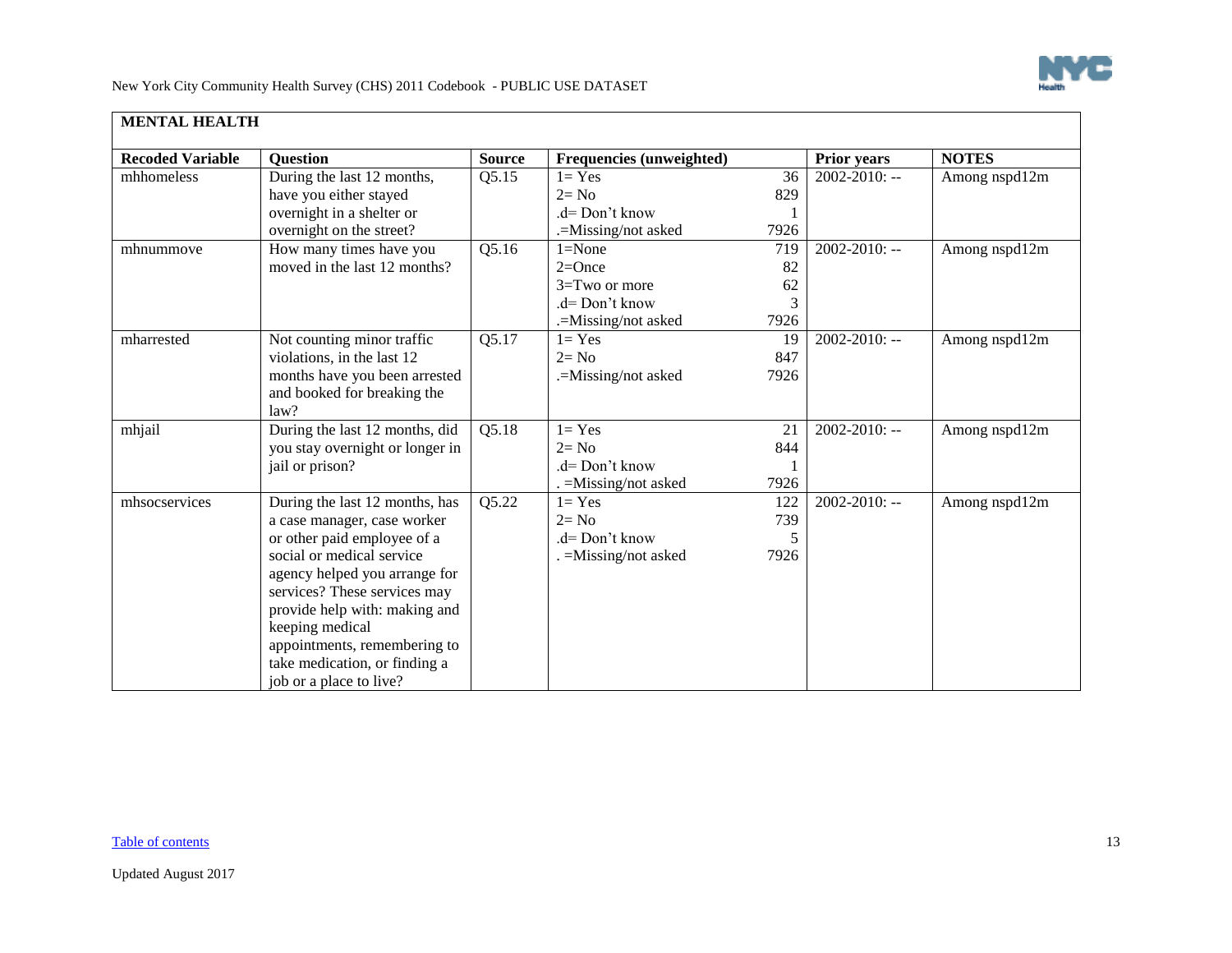

New York City Community Health Survey (CHS) 2011 Codebook - PUBLIC USE DATASET

| <b>MENTAL HEALTH</b>    |                                 |               |                                    |      |                    |                   |  |  |
|-------------------------|---------------------------------|---------------|------------------------------------|------|--------------------|-------------------|--|--|
| <b>Recoded Variable</b> | <b>Ouestion</b>                 | <b>Source</b> | Frequencies (unweighted)           |      | <b>Prior years</b> | <b>NOTES</b>      |  |  |
| mhincontactfriends11    | How many of your friends or     | Q5.19;        | $l = None$                         | 52   | $2002 - 2010$ : -- | Not comparable to |  |  |
|                         | relatives do you see or hear    |               | $2=One$                            | 75   |                    | 2007 data         |  |  |
|                         | from at least once a month?     |               | $3 = Two$                          | 122  |                    | Among nspd12m     |  |  |
|                         |                                 |               | $4=$ Three or four                 | 209  |                    |                   |  |  |
|                         |                                 |               | $5 =$ Five to eight                | 194  |                    |                   |  |  |
|                         |                                 |               | $6=$ Nine or more                  | 207  |                    |                   |  |  |
|                         |                                 |               | $d = Don't know$                   | 6    |                    |                   |  |  |
|                         |                                 |               | $r =$ Refused                      |      |                    |                   |  |  |
|                         |                                 |               | . = Missing/not asked              | 7926 |                    |                   |  |  |
| mhtalktofriends11       | How many of your friends or     | Q5.20;        | $1 = None$                         | 149  | $2002 - 2010$ : -- | Not comparable to |  |  |
|                         | relatives do you feel at ease   |               | $2=One$                            | 174  |                    | 2007 data         |  |  |
|                         | with that you can talk to about |               | $3 = Two$                          | 163  |                    | Among nspd12m     |  |  |
|                         | private matters?                |               | $4=$ Three or four                 | 198  |                    |                   |  |  |
|                         |                                 |               | $5 =$ Five to eight                | 118  |                    |                   |  |  |
|                         |                                 |               | $6=$ Nine or more                  | 61   |                    |                   |  |  |
|                         |                                 |               | .d= Don't know                     |      |                    |                   |  |  |
|                         |                                 |               | $r =$ Refused                      | 2    |                    |                   |  |  |
|                         |                                 |               | . = Missing/not asked              | 7926 |                    |                   |  |  |
| mhhelpfromfriends11     | How many of your friends or     | Q5.21;        | $l = None$                         | 125  | $2002 - 2010$ : -- | Not comparable to |  |  |
|                         | relatives do you feel close to  |               | $2=$ One                           | 182  |                    | 2007 data         |  |  |
|                         | such that you could call on     |               | $3 = Two$                          | 165  |                    | Among nspd12m     |  |  |
|                         | them for help                   |               | $4=$ Three or four                 | 187  |                    |                   |  |  |
|                         |                                 |               | $5 =$ Five to eight                | 124  |                    |                   |  |  |
|                         |                                 |               | $6 =$ Nine or more                 | 76   |                    |                   |  |  |
|                         |                                 |               | $d = Don't know$                   | 6    |                    |                   |  |  |
|                         |                                 |               | $r =$ Refused                      |      |                    |                   |  |  |
|                         |                                 |               | . = Missing/not asked              | 7926 |                    |                   |  |  |
| mhsocisolation          | At risk for social isolation,   | $Q5.19-$      | $1 = At$ risk for social isolation | 259  | 2002-2010:--       | Not comparable to |  |  |
|                         | based on modified Lubben        | Q5.21         | 2=Not at risk                      | 594  |                    | $2007$ data       |  |  |
|                         | Social Network score            |               | .=Missing/not asked                | 7939 |                    | Among nspd12m     |  |  |

#### [Table of contents](#page-0-1) 14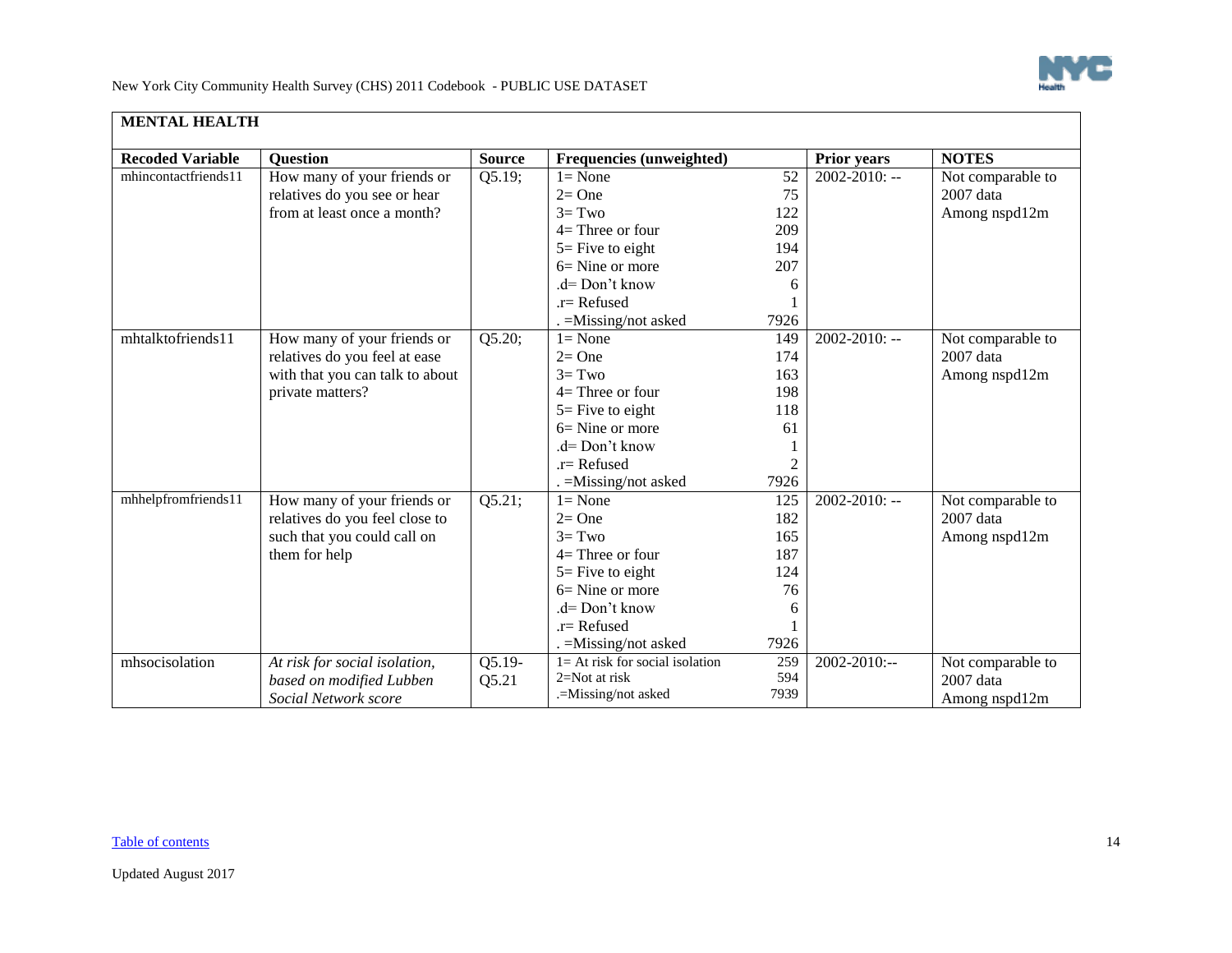

<span id="page-14-0"></span>

| <b>NUTRITION</b>        |                                                                                      |               |                          |                |                             |                 |  |  |  |  |
|-------------------------|--------------------------------------------------------------------------------------|---------------|--------------------------|----------------|-----------------------------|-----------------|--|--|--|--|
| <b>Recoded variable</b> | <b>Question</b>                                                                      | <b>Source</b> | Frequencies (unweighted) |                | <b>Prior years</b>          | <b>NOTES</b>    |  |  |  |  |
| nutrition1              | Thinking about nutritionhow many total                                               | Q6.1          | $0 - 50$                 | 8616           | 2002: nutrition1            |                 |  |  |  |  |
|                         | servings of fruit and/or vegetables did you                                          |               | .d=Don't know            | 158            | $2003: -$                   |                 |  |  |  |  |
|                         | eat yesterday? A serving would equal one                                             |               | .r=Refused               | 18             | 2004: nutrition1            |                 |  |  |  |  |
|                         | medium apple, a handful of broccoli, or a                                            |               |                          |                | $2005: -$                   |                 |  |  |  |  |
|                         | cup of carrots. (continuous)                                                         |               |                          |                | $2006: -$                   |                 |  |  |  |  |
|                         |                                                                                      |               |                          |                | $2007: -$                   |                 |  |  |  |  |
|                         |                                                                                      |               |                          |                | 2008: nutrition1            |                 |  |  |  |  |
|                         |                                                                                      |               |                          |                | 2009: nutrition1            |                 |  |  |  |  |
|                         |                                                                                      |               |                          |                | 2010: nutrition1            |                 |  |  |  |  |
| fruitveg                | Thinking about nutritionhow many total                                               | Q6.1          | $1 = None$               | 880            | 2002: fruitveg              |                 |  |  |  |  |
|                         | servings of fruit and/or vegetables did you                                          |               | $2=1-4$ servings         | 6704           | $2003: -$                   |                 |  |  |  |  |
|                         | eat yesterday? A serving would equal one                                             |               | $3 = \ge 5$ servings     | 1032           | 2004: fruitveg              |                 |  |  |  |  |
|                         | medium apple, a handful of broccoli, or a                                            |               | .d=Don't know            | 158            | $2005: -$                   |                 |  |  |  |  |
|                         | cup of carrots.                                                                      |               | .r=Refused               | 18             | $2006: -$                   |                 |  |  |  |  |
|                         |                                                                                      |               |                          |                | $2007: -$                   |                 |  |  |  |  |
|                         |                                                                                      |               |                          |                | 2008: fruitveg              |                 |  |  |  |  |
|                         |                                                                                      |               |                          |                | 2009: fruitveg              |                 |  |  |  |  |
|                         |                                                                                      |               | $0 - 23$                 |                | 2010: fruitveg<br>$2002: -$ | Response        |  |  |  |  |
| nsodaperday11           | How often do you drink sugar sweetened<br>soda? Do not include diet soda or seltzer. | Q6.2          | .d=Don't know            | 8741<br>48     | $2003: -$                   | options in 2005 |  |  |  |  |
|                         | Standardized to per day                                                              |               | .r=Refused               |                | $2004: -$                   | not directly    |  |  |  |  |
|                         |                                                                                      |               | $=$ Missing/outliers     | $\overline{c}$ | $2005: -$                   | comparable to   |  |  |  |  |
|                         |                                                                                      |               |                          |                | $2006: -$                   | $'07 - 11$      |  |  |  |  |
|                         |                                                                                      |               |                          |                | 2007: nsodaperday07         |                 |  |  |  |  |
|                         |                                                                                      |               |                          |                | 2008: nsodaperday08         |                 |  |  |  |  |
|                         |                                                                                      |               |                          |                | 2009: nsodaperday09         |                 |  |  |  |  |
|                         |                                                                                      |               |                          |                | 2010: nsodaperday10         |                 |  |  |  |  |
| avgsodaperday11         | Average number of sodas per day                                                      | nsodaperday11 | $1 = None$               | 5886           | 2002-2006: --               | Response        |  |  |  |  |
|                         |                                                                                      |               | $2 = <1$ (more than      | 1796           | 2007: avgsodaperday07       | options in 2005 |  |  |  |  |
|                         |                                                                                      |               | none)                    | 555            | 2008: avgsodaperday08       | not directly    |  |  |  |  |
|                         |                                                                                      |               | $3=$ One                 | 504            | 2009: avgsodaperday09       | comparable to   |  |  |  |  |
|                         |                                                                                      |               | $4 = >1$                 | 48             | 2010: avgsodaperday10       | $'07 - 11$      |  |  |  |  |
|                         |                                                                                      |               | .d=Don't know            |                |                             |                 |  |  |  |  |
|                         |                                                                                      |               | .r=Refused               | $\overline{c}$ |                             |                 |  |  |  |  |
|                         |                                                                                      |               | $=$ Missing              |                |                             |                 |  |  |  |  |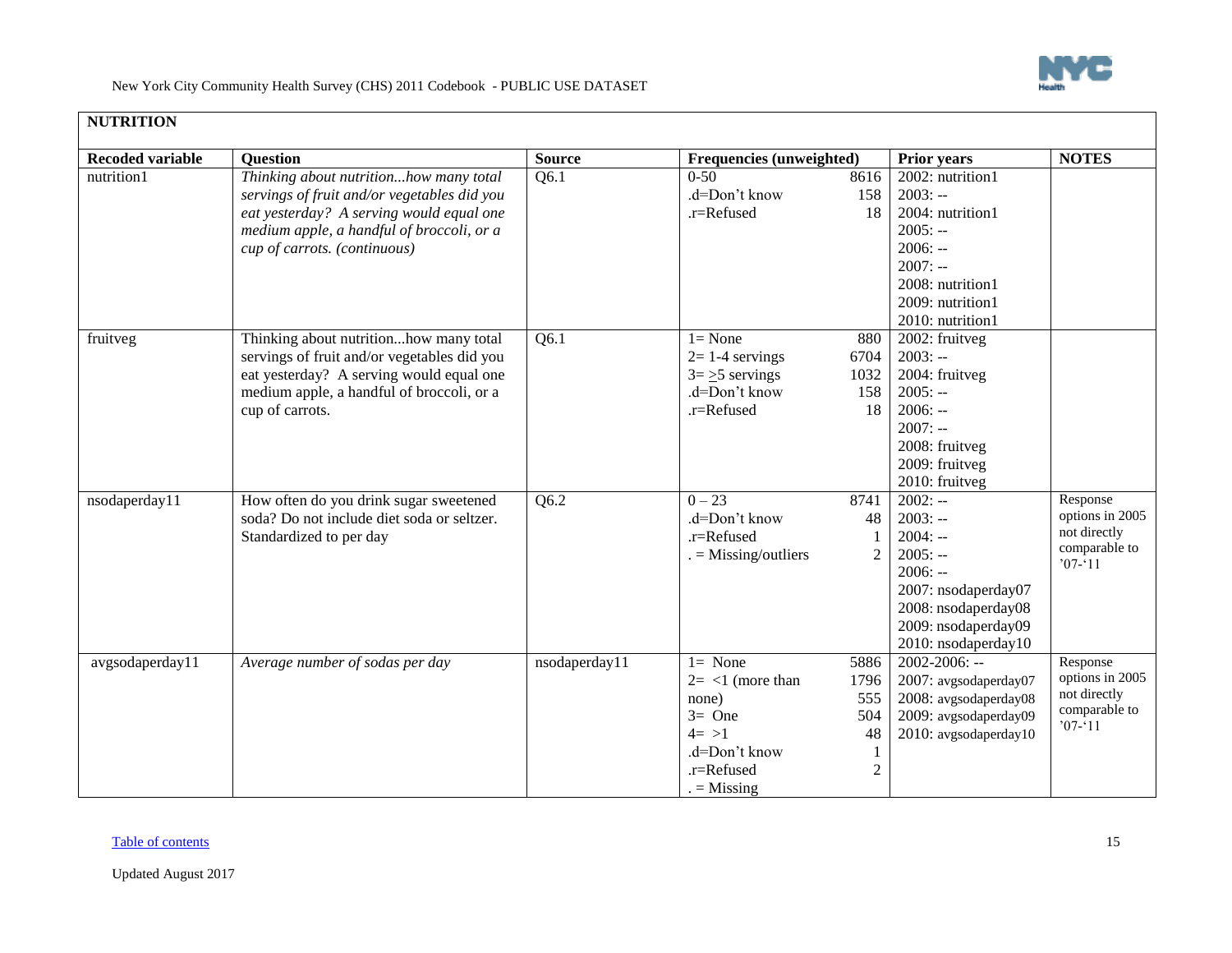

## **NUTRITION**

| <b>Recoded variable</b> | <b>Question</b>                              | <b>Source</b>       | Frequencies (unweighted) |                | <b>Prior years</b>                                   | <b>NOTES</b>      |
|-------------------------|----------------------------------------------|---------------------|--------------------------|----------------|------------------------------------------------------|-------------------|
| twoplussoda             | Drink two or more sodas per day              | nsodaperday11       | $1 = >2$ sodas           | 498            | $2002: -$                                            | Recommend         |
|                         |                                              |                     | $2 = 2$ sodas            | 8243           | $2003: -$                                            | twoplussoda       |
|                         |                                              |                     | .d=Don't know            | 48             | $2004: -$                                            | for comparing     |
|                         |                                              |                     | $.r =$ Refused           |                | 2005: twoplussoda                                    | $'05$ v $'07-'11$ |
|                         |                                              |                     | $=$ Missing              | $\overline{2}$ | $2006: -$                                            |                   |
|                         |                                              |                     |                          |                | 2007: twoplussoda                                    |                   |
|                         |                                              |                     |                          |                | 2008: twoplussoda                                    |                   |
|                         |                                              |                     |                          |                | 2009: twoplussoda                                    |                   |
|                         |                                              |                     |                          |                | 2010: twoplussoda                                    |                   |
| nsugardrinkperday11     | How often do you drink other sweetened       | Q6.3                | $0 - 20$                 | 8703           | $2002 - 2006$ : --                                   |                   |
|                         | drinks like sweetened iced tea, sports       |                     | .d=Don't know            | 81             | 2007: nsugardrinkperday<br>2008: nsugardrinkperday08 |                   |
|                         | drinks, fruit punch or other fruit-flavored  |                     | .r=Refused               | 6              | 2009: nsugardrinkperday09                            |                   |
|                         | drinks? Do not include diet soda, sugar free |                     | $=$ Missing/outliers     | $\overline{2}$ | 2010: nsugardrinkperday10                            |                   |
|                         | drinks, or 100% juice.                       |                     |                          |                |                                                      |                   |
|                         | Standardized to per day                      |                     |                          |                |                                                      |                   |
| avgsugarperday11        | Average number of sweetened drinks per       | nsugardrinkperday11 | $l = None$               | 5149           | $2002 - 2006$ : --                                   |                   |
|                         | day                                          |                     | $2 = <1$ (more than      | 2029           | 2007: avgsugarperday                                 |                   |
|                         |                                              |                     | none)                    | 821            | 2008: avgsugarperday08<br>2009: avgsugarperday09     |                   |
|                         |                                              |                     | $3=$ One                 | 704            | 2010: avgsugarperday10                               |                   |
|                         |                                              |                     | $4 = >1$                 | 81             |                                                      |                   |
|                         |                                              |                     | .d=Don't know            | 6              |                                                      |                   |
|                         |                                              |                     | .r=Refused               | $\overline{2}$ |                                                      |                   |
|                         |                                              |                     | $=$ Missing              |                |                                                      |                   |
| nsodasugarperday11      | Average number of soda and other sugar       | nsodaperday11,      | $0 - 23$                 | 8700           | $2002 - 2006$ : --                                   |                   |
|                         | sweetened beverages consumed per day         | nsugardrinkperday10 | $.d = Don't know$        | 15             | 2007<br>2008: nsodasugarperday08                     |                   |
|                         | (continuous)?                                |                     | $.r = Refused$           | $\Omega$       | 2009: nsodasugarperday09                             |                   |
|                         |                                              |                     | $=$ Missing              | 77             | 2010: nsodasugarperday10                             |                   |
| avgsodasugarperday11    | Average number of sodas plus sweetened       | nsodasugardrinkperd | $1 = None$               | 4216           | 2002-2006: --                                        |                   |
|                         | drinks per day (categorical)                 | ay11                | $2 = 1$ (more than       | 2338           | 2007:avgsodasugarperday07                            |                   |
|                         |                                              |                     | none)                    | 625            | 2008:<br>avgsodasugarperday08                        |                   |
|                         |                                              |                     | $3=$ One                 | 1521           | 2009:                                                |                   |
|                         |                                              |                     | $4 = >1$                 | 15             | avgsodasugarperday09                                 |                   |
|                         |                                              |                     | .d=Don't know            | $\Omega$       | 2010:                                                |                   |
|                         |                                              |                     | .r=Refused               | 77             | avgsodasugarperday10                                 |                   |
|                         |                                              |                     | $=$ Missing              |                |                                                      |                   |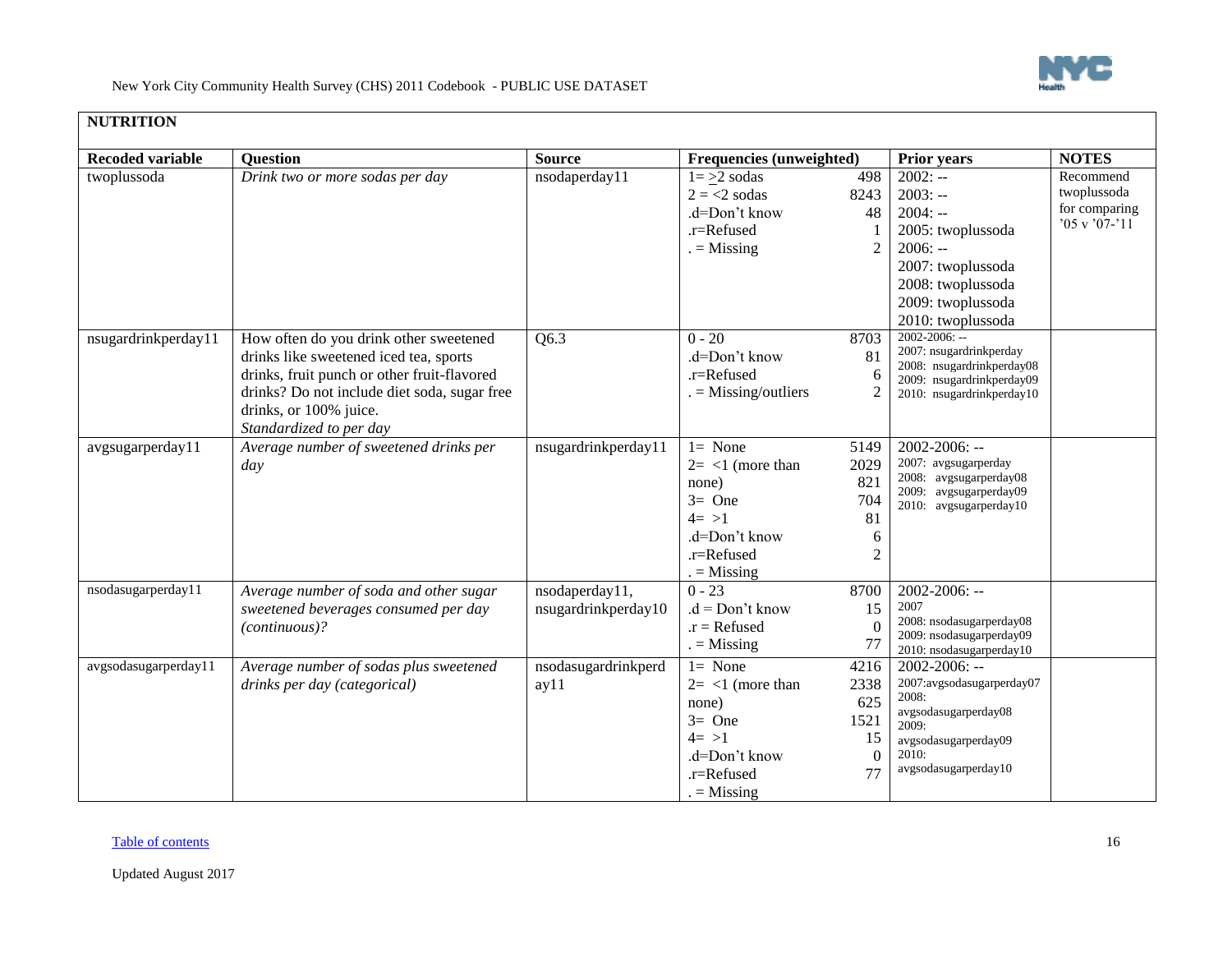

| <b>NUTRITION</b>        |                                            |                     |                          |                    |                                    |                            |
|-------------------------|--------------------------------------------|---------------------|--------------------------|--------------------|------------------------------------|----------------------------|
| <b>Recoded variable</b> | Question                                   | <b>Source</b>       | Frequencies (unweighted) | <b>Prior years</b> |                                    | <b>NOTES</b>               |
| ssb                     | Consumes one or more sugar sweetened       | nsodasugardrinkperd | $1 = Yes$                | 2146               | $2002 - 2006$ : --                 | Contact                    |
|                         | beverages (soda + other sweetened drinks)  | ay11                | $2=N0$                   | 6554               | 2007-2010: to be added             | epidatarequest             |
|                         | on average per day                         |                     | .d=Don't know            | 15                 |                                    | $@$ health.nyc.g           |
|                         |                                            |                     | .r=Refused               | $\Omega$           |                                    | $0y$ for more              |
|                         |                                            |                     | $=$ Missing              | 77                 |                                    | information                |
| lowsodiumfood11         | When buying canned or packaged products,   | Q6.4                | $1 =$ Frequently         | 2730               | $2002 - 2006$ : --                 | Response                   |
|                         | how often do you choose products because   |                     | $2=$ Sometimes           | 2085               | 2007: lowsodiumfood                | options                    |
|                         | you believe they are low salt or low       |                     | 3=Hardly ever            | 1534               | $2008: -$                          | different from             |
|                         | sodium? Would you say                      |                     | $4 =$ Never              | 1772               | $2009: -$<br>2010: lowsodiumfood10 | 2007. Same as<br>2010.     |
|                         |                                            |                     | $d=Don't know$           | 113                |                                    |                            |
|                         |                                            |                     | .r=Refused               | $\overline{2}$     |                                    |                            |
|                         |                                            |                     | $=$ Missing              | 556                |                                    |                            |
| lowsodfoodall           | When buying canned or packaged products,   | Q6.4                | $1 =$ Frequently         | 2730               | $2002 - 2009$ : --                 | Voluntary                  |
|                         | how often do you choose products because   |                     | 2=Sometimes              | 2085               | 2010: lowsodfoodall                | response                   |
|                         | you believe they are low salt or low       |                     | 3=Hardly ever            | 1534               |                                    | option not<br>available in |
|                         | sodium? Would you say                      |                     | $4 =$ Never              | 1772               |                                    | 2007.                      |
|                         |                                            |                     | 5=[VOL] Never buy        | 556                |                                    |                            |
|                         |                                            |                     | canned/packaged          |                    |                                    |                            |
|                         |                                            |                     | foods                    | 113                |                                    |                            |
|                         |                                            |                     | $d=Don't know$           |                    |                                    |                            |
|                         |                                            |                     | .r=Refused               |                    |                                    |                            |
| reducesalt              | Are you cutting down on salt to (lower or  | Q6.5                | $1 = Yes$                | 5031               | $2002 - 2009$ : --                 |                            |
|                         | control your high blood pressure) (prevent |                     | $2=N0$                   | 2967               | 2010: reducesalt                   |                            |
|                         | high blood pressure)?                      |                     | $3=$ Do not use salt     | 709                |                                    |                            |
|                         |                                            |                     | .d=Don't know            | 81                 |                                    |                            |
|                         |                                            |                     | .r=Refused               | 4                  |                                    |                            |

#### [Table of contents](#page-0-1) and the contents of the contents of the contents of the contents of the contents of the contents of the contents of the contents of the contents of the contents of the contents of the contents of the cont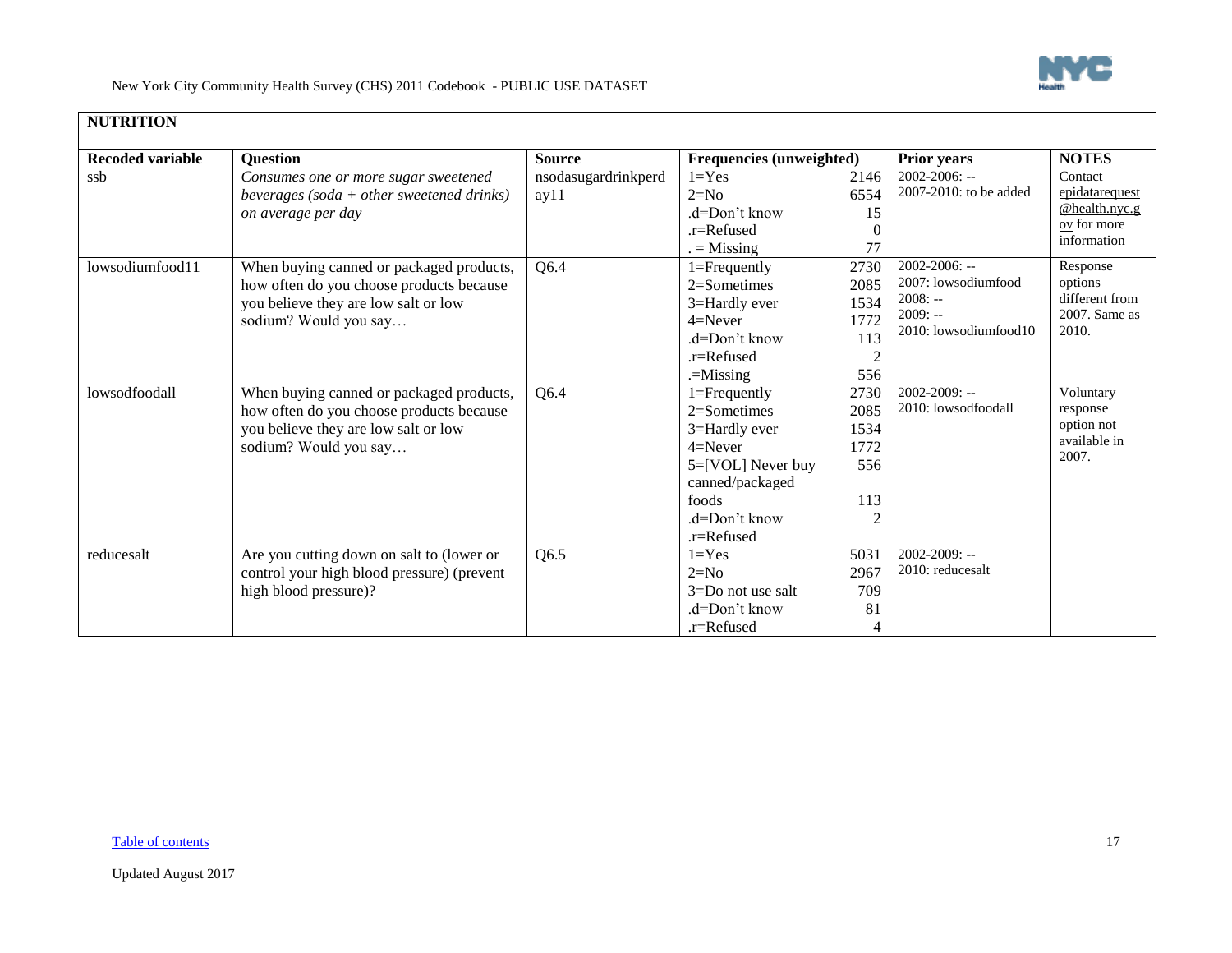

<span id="page-17-0"></span>

| <b>Recoded</b>                | <b>Question</b>                                                                                                                                           | <b>Source</b> | Frequencies (unweighted)                                                                                                                                                              |                                                 | Prior years                                                                                        | <b>NOTES</b>                                                                                                                                      |
|-------------------------------|-----------------------------------------------------------------------------------------------------------------------------------------------------------|---------------|---------------------------------------------------------------------------------------------------------------------------------------------------------------------------------------|-------------------------------------------------|----------------------------------------------------------------------------------------------------|---------------------------------------------------------------------------------------------------------------------------------------------------|
| <b>Variable</b><br>exercise11 | During the past 30 days, other<br>than your regular job, did you                                                                                          | Q7.1          | $1 = Yes$<br>$2 = No$                                                                                                                                                                 | 6970<br>1814                                    | 2002: exercise<br>2003: exercise                                                                   |                                                                                                                                                   |
|                               | participate in any physical<br>activities or exercises such as<br>running, calisthenics, golf,<br>gardening, or walking for<br>exercise?                  |               | $d = Don't know$<br>$.r =$ Refused                                                                                                                                                    | 6<br>$\mathfrak{D}$                             | 2004: exercise<br>2005: exercise05<br>$2006: -$<br>$2007: -$<br>2008: exercise<br>2009: exercise09 |                                                                                                                                                   |
| cycling11                     | In the past 12 months, how<br>often have you ridden a<br>bicycle in one of the five                                                                       | Q7.2          | $1 =$ Several times a month<br>$2=At$ least once a month<br>3=A few times a year                                                                                                      | 695<br>282<br>649                               | 2010: exercise10<br>$2002: -$<br>$2003: -$<br>$2004: -$                                            | Response<br>options differ<br>from 2007                                                                                                           |
|                               | boroughs of New York City?<br>Would you say several times a<br>month, at least once a month,<br>a few times a year, or never?                             |               | 4=[Vol] physically unable to ride<br>$5 =$ Never<br>.d= Don't know                                                                                                                    | 128<br>7021<br>17                               | $2005: -$<br>$2006: -$<br>2007: cycling<br>$2008: -$<br>2009: cycling09<br>$2010$ : cycling $10$   |                                                                                                                                                   |
| howmanystairsup<br>all11      | How many total floors of<br>stairs do you walk up on an<br>average weekday at home,<br>work and school combined?<br>Do not count stairs in the<br>subway  | Q7.3          | $1 = 0$ floors per weekday<br>$2 = 1-2$ floors per weekday<br>$3 = 3-5$ floors per weekday<br>$4 = 6$ floors or more per weekday<br>$d = Don't know$<br>$.r = Refused$                | 1934<br>2193<br>2217<br>2323<br>118             | $2002 - 09: -$<br>2010:<br>howmanystairsupall                                                      | Question wording<br>and skip patterns<br>changed from CHS<br>2010. Compare<br>with caution<br>Unable to walk up<br>stairs included as 0<br>floors |
| howmanystairsup<br>11         | How many total floors of<br>stairs do you walk up on an<br>average weekday at home,<br>work and school combined?<br>Do not count stairs in the<br>subway. | Q7.3          | $1 = 0$ floors per weekday<br>$2 = 1-2$ floors per weekday<br>$3 = 3-5$ floors per weekday<br>$4 = 6$ floors or more per weekday<br>$d = Don't know$<br>$.r = Refused$<br>$=$ Missing | 1827<br>2193<br>2217<br>2323<br>118<br>7<br>107 | $2002 - 09: -$<br>2010:<br>howmanystairsup                                                         | Question wording<br>and skip patterns<br>changed from CHS<br>2010. Compare<br>with caution<br>Excludes unable to<br>walk up stairs                |

#### [Table of contents](#page-0-1) and the contents of the contents of the contents of the contents of the contents of the contents of the contents of the contents of the contents of the contents of the contents of the contents of the cont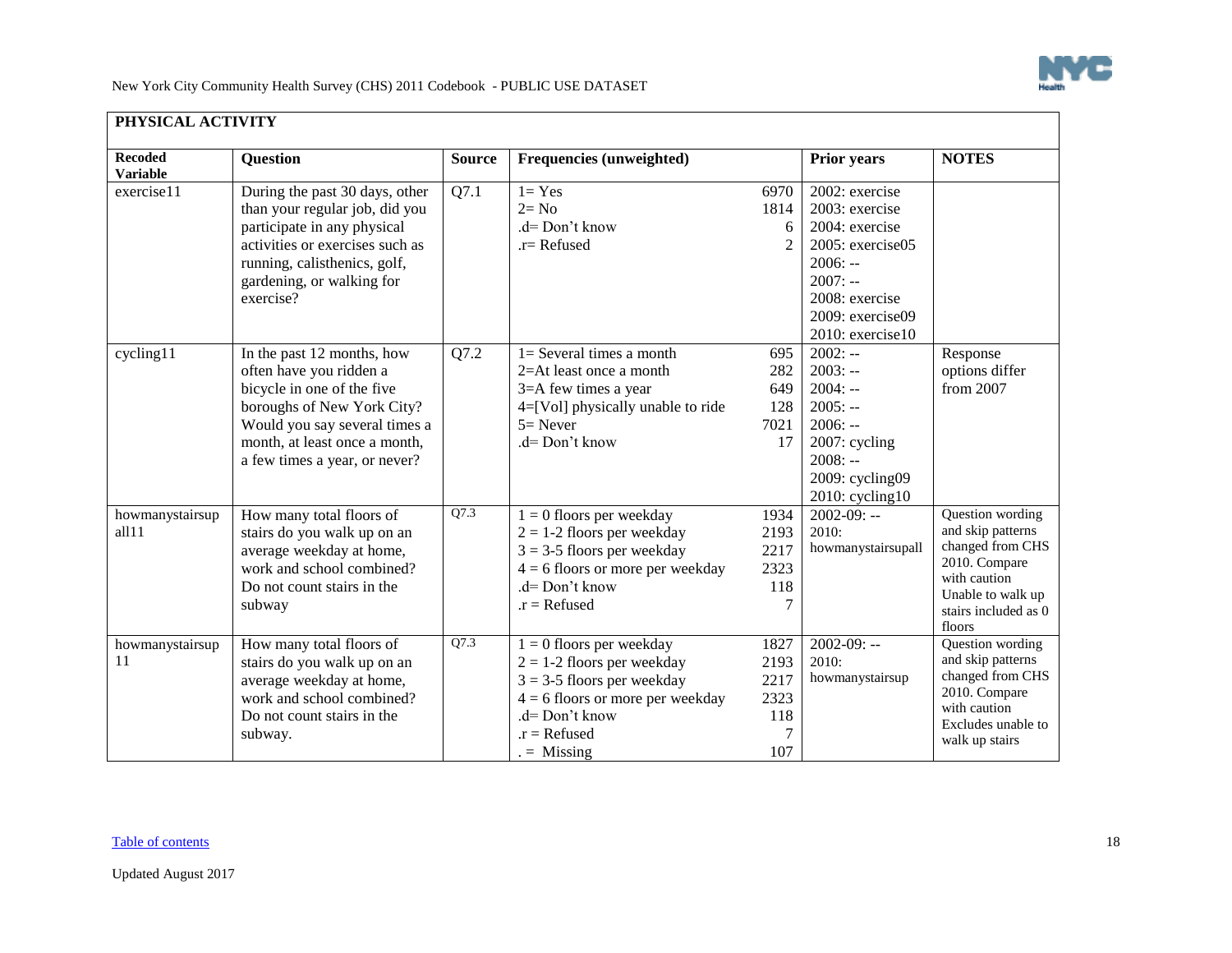

| PHYSICAL ACTIVITY                 |                                                                                                   |        |                                                                                      |                                              |                                                                            |                                                                                                                         |  |  |
|-----------------------------------|---------------------------------------------------------------------------------------------------|--------|--------------------------------------------------------------------------------------|----------------------------------------------|----------------------------------------------------------------------------|-------------------------------------------------------------------------------------------------------------------------|--|--|
| <b>Recoded</b><br><b>Variable</b> | <b>Question</b>                                                                                   | Source | Frequencies (unweighted)                                                             |                                              | <b>Prior years</b>                                                         | <b>NOTES</b>                                                                                                            |  |  |
| stairsupall11                     | Walk up one or more floors of<br>stairs at home, work, school<br>combined on typically<br>weekday | Q7.3   | $1 = Yes$<br>$2=N0$<br>3=Unable to climb stairs [VOL]<br>.d=Don't know<br>.r=Refused | 6733<br>1827<br>107<br>118                   | $2002 - 2007$ :--<br>2008: stairsupall<br>$2009: -$<br>2010: stairsupall10 | Question<br>wording and skip<br>patterns changed.<br>Compare with<br>caution                                            |  |  |
| stairsup11                        | Walk up one or more floors of<br>stairs at home, work, school<br>combined on typically<br>weekday | Q7.3   | $l = Yes$<br>$2=N0$<br>$d=Don't know$<br>.r=Refused<br>$=$ Missing                   | 6733<br>1827<br>118<br>$\overline{a}$<br>107 | $2002 - 2007$ :--<br>2008: stairsup<br>$2009: -$<br>$2010:$ stairsup $10$  | <b>Question</b> wording<br>and skip patterns<br>changed. Compare<br>with caution.<br>Excludes unable to<br>climb stairs |  |  |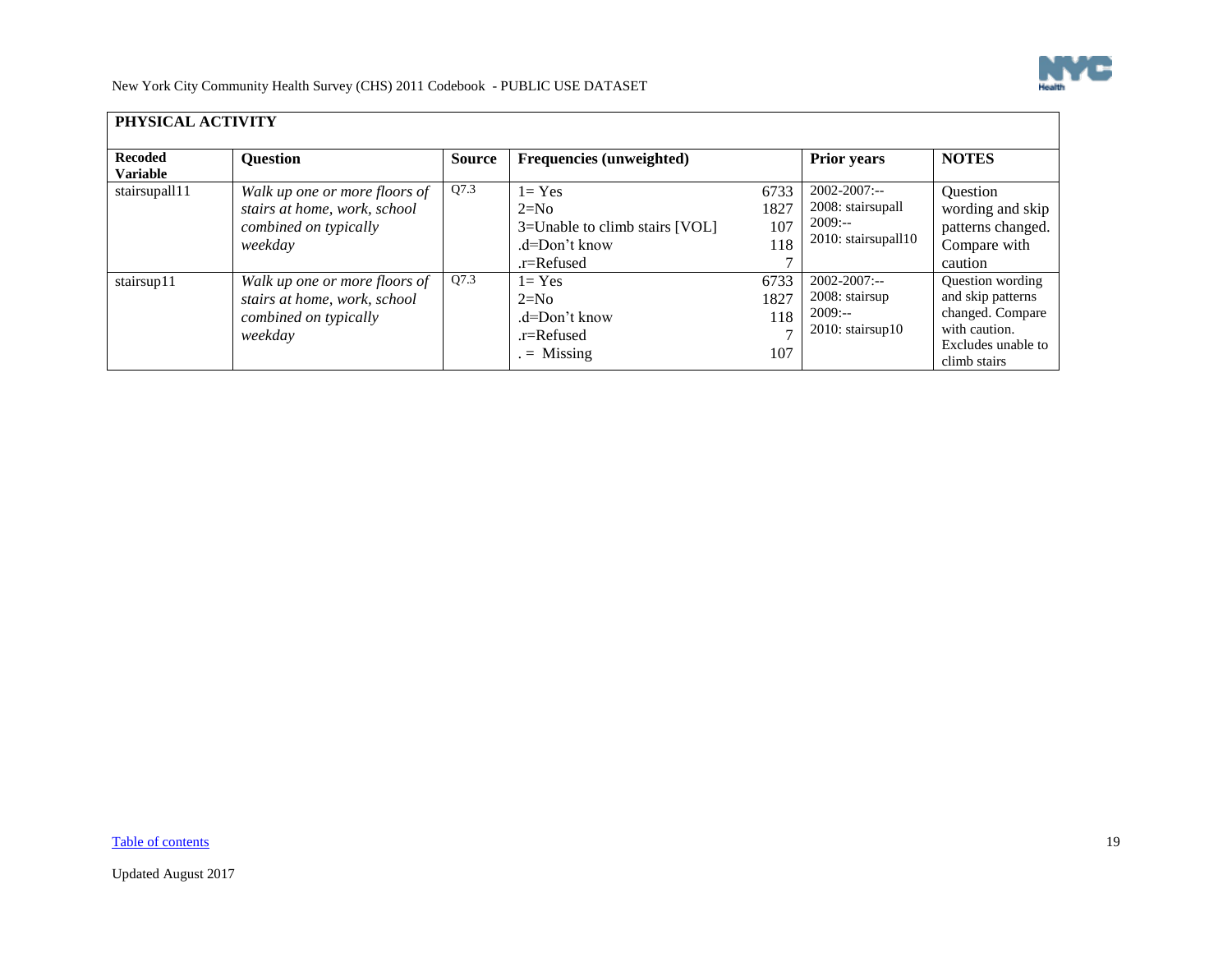

ᄀ

New York City Community Health Survey (CHS) 2011 Codebook - PUBLIC USE DATASET

<span id="page-19-0"></span>

| <b>Recoded</b><br><b>Variable</b> | <b>Question</b>                         | <b>Source</b> | <b>Frequencies (unweighted)</b> |      | Prior years       | <b>NOTES</b>      |
|-----------------------------------|-----------------------------------------|---------------|---------------------------------|------|-------------------|-------------------|
| agegroup                          | What is your age? We are only asking    | Q8.1,         | $1 = 18 - 24$ yrs               | 467  | 2002-10: agegroup |                   |
|                                   | this information to make sure we have   | Q8.1a         | $2 = 25 - 44$ yrs               | 2456 |                   |                   |
|                                   | talked to enough people in each age     |               | $3=45-64$ yrs                   | 3441 |                   |                   |
|                                   | group. Can you just tell me if you are: |               | $4=65+yrs$                      | 2407 |                   |                   |
|                                   |                                         |               | .d=Don't know                   | 1    |                   |                   |
|                                   |                                         |               | .r=Refused                      | 20   |                   |                   |
| agegroup5                         | What is your age? We are only asking    | Q8.1,         | $1 = 18 - 24$ yrs               | 467  | $2002 - 10: -$    | Response option   |
|                                   | this information to make sure we have   | Q8.1a         | $2 = 25 - 29$ yrs               | 490  |                   | 25-29 new in 2011 |
|                                   | talked to enough people in each age     |               | $3=30-44$ yrs                   | 1966 |                   |                   |
|                                   | group. Can you just tell me if you are: |               | $4 = 45 - 64$ yrs               | 3441 |                   |                   |
|                                   |                                         |               | $5=65+yrs$                      | 2407 |                   |                   |
|                                   |                                         |               | .d=Don't know                   | 1    |                   |                   |
|                                   |                                         |               | .r=Refused                      | 20   |                   |                   |
| age18_64                          | See above                               | Q8.1,         | $1 = 18 - 24$ yrs               | 467  | 2002-10: age18_64 |                   |
|                                   |                                         | Q8.1a         | $2=25-44$ yrs                   | 2456 |                   |                   |
|                                   |                                         |               | $3=45-64$ yrs                   | 3441 |                   |                   |
|                                   |                                         |               | $=$ Missing/not applicable      | 2428 |                   |                   |
| age21up                           | See above                               | See           | $1 = 21 - 44$ yrs               | 2739 | 2002-10: age21up  |                   |
|                                   |                                         | above         | $2 = 45 - 64$ yrs               | 3441 |                   |                   |
|                                   |                                         |               | $3 = 65 + yrs$                  | 2407 |                   |                   |
|                                   |                                         |               | $=$ Missing/not applicable      | 205  |                   |                   |
| age25up                           | See above                               | Q8.1,         | $1=25-44$ yrs                   | 2456 | 2002-10: age25up  |                   |
|                                   |                                         | Q8.1a         | $2=45-64$ yrs                   | 3441 |                   |                   |
|                                   |                                         |               | $3=65+yrs$                      | 2407 |                   |                   |
|                                   |                                         |               | . = Missing/not applicable      | 488  |                   |                   |
| age40new                          | See above                               | Q8.1,         | $1=40-44$ yrs                   | 713  | 2002-10: age40new |                   |
|                                   |                                         | Q8.1a         | $2=45-64$ yrs                   | 3441 |                   |                   |
|                                   |                                         |               | $3=65+yrs$                      | 2407 |                   |                   |
|                                   |                                         |               | . = Missing/not applicable      | 2231 |                   |                   |
| age45up                           | See above                               | Q8.1,         | $1=45-64$ yrs                   | 3441 | 2002-10: age45up  |                   |
|                                   |                                         | Q8.1a         | $2=65+yrs$                      | 2407 |                   |                   |
|                                   |                                         |               | . = Missing/not applicable      | 2944 |                   |                   |
| age50up                           | See above                               | Q8.1,         | $1=50-64$ yrs                   | 2574 | 2002-10: age50up  |                   |
|                                   |                                         | Q8.1a         | $2=65+yrs$                      | 2407 |                   |                   |
|                                   |                                         |               | . =Missing/not applicable       | 3811 |                   |                   |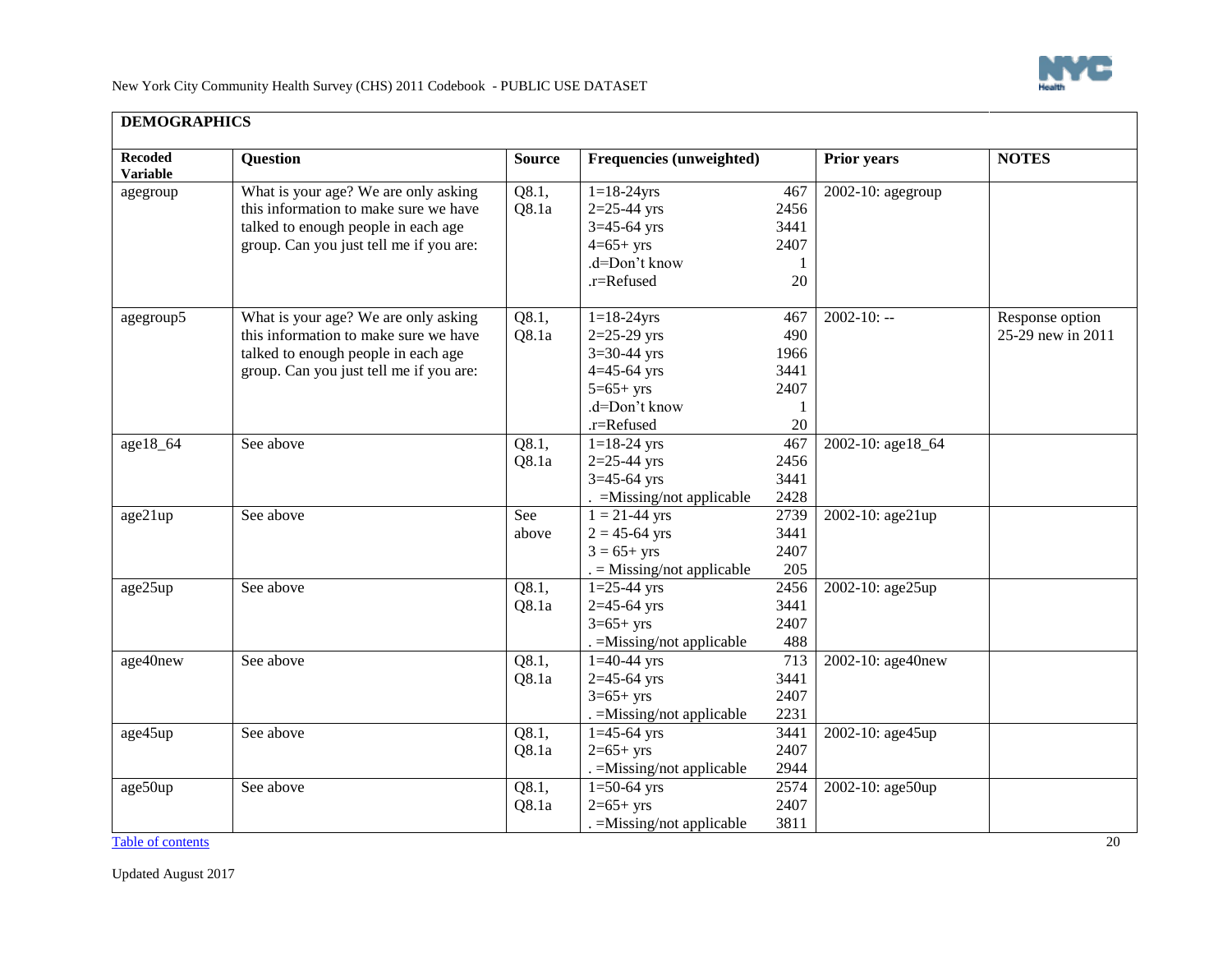

П

New York City Community Health Survey (CHS) 2011 Codebook - PUBLIC USE DATASET

| <b>Recoded</b><br><b>Variable</b> | <b>Question</b>                                                                                                                                                                                              | <b>Source</b> | <b>Frequencies (unweighted)</b>                                                                                                                                                                                           |                                                                        | <b>Prior years</b>              | <b>NOTES</b>                                                                                                                      |
|-----------------------------------|--------------------------------------------------------------------------------------------------------------------------------------------------------------------------------------------------------------|---------------|---------------------------------------------------------------------------------------------------------------------------------------------------------------------------------------------------------------------------|------------------------------------------------------------------------|---------------------------------|-----------------------------------------------------------------------------------------------------------------------------------|
| sex                               | Because it is sometimes difficult to<br>determine over the phone, I am asked to<br>confirm with everyone. Are you male or<br>female?                                                                         | Q8.2          | $1 = Male$<br>$2 =$ Female                                                                                                                                                                                                | 3553<br>5239                                                           | 2002-10: sex                    |                                                                                                                                   |
| newrace                           | Are you Hispanic or Latino?<br>Some people, aside from being Hispanic,<br>also consider themselves to be a member<br>of a racial group. Which one or more of<br>the following would you say is your<br>race? | Q8.3,<br>Q8.4 | 1=White Non-Hispanic<br>2=Black Non-Hispanic<br>3=Hispanic<br>4=Asian/PI Non-Hispanic<br>5=Other Non-Hispanic                                                                                                             | 3841<br>1866<br>2219<br>703<br>163                                     | 2002-09: newrace                | **Always use<br>newrace for analyses<br>that include<br>race/ethnicity**<br>Note: Race is<br>assigned for missing<br>observations |
| demog55                           | Please tell me which group best<br>represents your Hispanic or Latino<br>origin or ancestry.                                                                                                                 | Q8.3          | 1=Puerto Rican<br>2=Cuban/Cuban American<br>$3=$ Dominican<br>4=Mexican/Mexican-American<br>5=Central or South American<br>6=Other Latin American<br>7=Other Hispanic/Latino<br>8=Spanish<br>$d=Don't know$<br>.r=Refused | 745<br>67<br>706<br>150<br>407<br>32<br>72<br>$\overline{7}$<br>9<br>4 | $2002: -$<br>2003-2010: demog55 | Available with a Data<br>Use Agreement. Please<br>contact<br>EpiDataRequest@healt<br>h.nyc.gov                                    |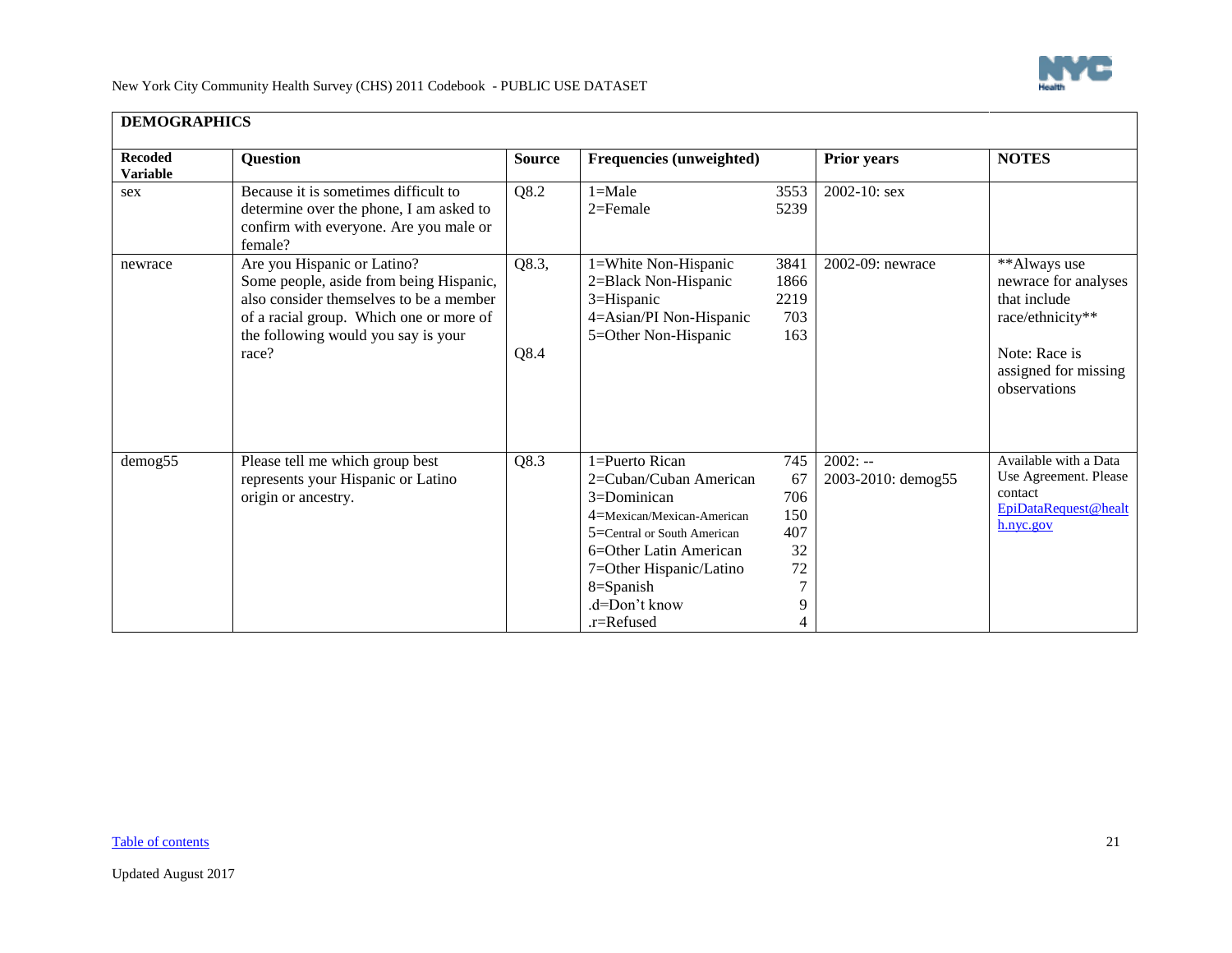

| <b>Recoded</b><br><b>Variable</b> | <b>Question</b>      | <b>Source</b>                          | <b>Frequencies (unweighted)</b>                                                                                                                                                                                                                                                                                                                                                                                                                                                                                 |                                                                                                                                                                 | <b>Prior years</b>                                                                                                                                                                    | <b>NOTES</b>                                                                                                                                                                                                                                                                                                                                   |
|-----------------------------------|----------------------|----------------------------------------|-----------------------------------------------------------------------------------------------------------------------------------------------------------------------------------------------------------------------------------------------------------------------------------------------------------------------------------------------------------------------------------------------------------------------------------------------------------------------------------------------------------------|-----------------------------------------------------------------------------------------------------------------------------------------------------------------|---------------------------------------------------------------------------------------------------------------------------------------------------------------------------------------|------------------------------------------------------------------------------------------------------------------------------------------------------------------------------------------------------------------------------------------------------------------------------------------------------------------------------------------------|
| bthregion2                        | Where were you born? | bthregion<br>11,<br>countrybi<br>rth11 | 1=Northern Europe<br>2=Western Europe<br>3=Southern Europe<br>4=Eastern Europe<br>5=Eastern Asia<br>6=South Central Asia<br>7=South Eastern Asia<br>8=Western Asia<br>9=Eastern Africa<br>10=Middle Africa<br>11=Northern Africa<br>12=Southern Africa<br>13=Western Africa<br>14=Australia and New<br>Zealand<br>15=Elsewhere Oceana<br>16=Caribbean<br>17=Central America<br>18=South America<br>19=Northern America - not<br>including U.S.<br>20=United States<br>d=Don't know<br>.r=Refused<br>$=$ missing | 90<br>105<br>91<br>312<br>329<br>173<br>66<br>70<br>9<br>21<br>4<br>80<br>12<br>$\mathbf{0}$<br>1138<br>281<br>421<br>38<br>5482<br>17<br>45<br>$7\phantom{.0}$ | 2002-10: bthregion2                                                                                                                                                                   | Available with a Data<br>Use Agreement. Please<br>contact<br>EpiDataRequest@healt<br>h.nyc.gov<br>Top coded from<br>bthregion11<br>NOTE: United<br>States includes US<br>territories such as<br>Puerto Rico, US<br>Virgin Islands, and<br>Guam. Respondents<br>who did not report a<br>valid US state are<br>not included in<br>United States. |
| bthregion11                       | Where were you born? | Q8.6,<br>Q8.6a,                        | Region frequencies not<br>reported due to length<br>.d=Don't know<br>.r=Refused<br>$=$ Missing                                                                                                                                                                                                                                                                                                                                                                                                                  | 8733<br>$\overline{7}$<br>45<br>$\overline{7}$                                                                                                                  | 2002: bthregion<br>2003: bthregion<br>2004: bthregion04<br>2005: bthregion05<br>2006: bthregion06<br>2007: bthregion07<br>2008: bthregion08<br>2009: bthregion09<br>2010: bthregion10 | Available with a Data<br>Use Agreement. Please<br>contact<br>EpiDataRequest@healt<br>h.nyc.gov                                                                                                                                                                                                                                                 |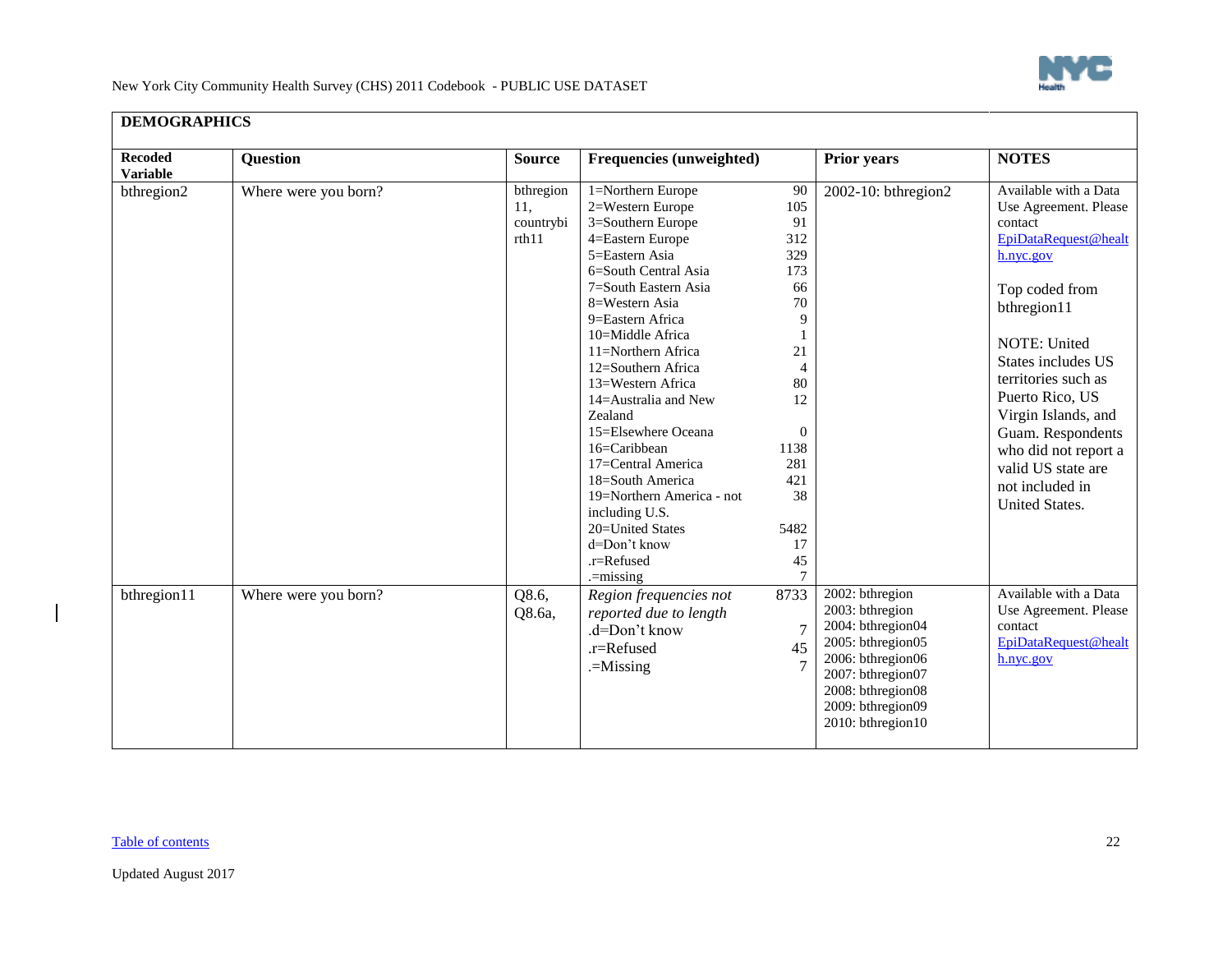

| <b>Recoded</b><br><b>Variable</b> | <b>Question</b>                                    | <b>Source</b>   | <b>Frequencies (unweighted)</b>                                                                                    |                                                    | <b>Prior years</b>                                                                                                                                                                                               | <b>NOTES</b>                                                                                                                                                                                                                                                                                       |
|-----------------------------------|----------------------------------------------------|-----------------|--------------------------------------------------------------------------------------------------------------------|----------------------------------------------------|------------------------------------------------------------------------------------------------------------------------------------------------------------------------------------------------------------------|----------------------------------------------------------------------------------------------------------------------------------------------------------------------------------------------------------------------------------------------------------------------------------------------------|
| countrybirth11                    | See bthregion11                                    | bthregion<br>11 | Country frequencies not<br>reported due to length<br>.d=Don't know<br>.r=Refused<br>$=$ Missing                    | 8616<br>$\overline{7}$<br>45<br>124                | 2002: countrybirth<br>2003: countrybirth<br>2004: countrybirth04<br>2005: countrybirth05<br>2006: countrybirth06<br>2007: countrybirth07<br>2008: countrybirth08<br>2009: countrybirth09<br>2010: countrybirth10 | Available with a Data<br>Use Agreement. Please<br>contact<br>EpiDataRequest@healt<br>h.nyc.gov                                                                                                                                                                                                     |
| usborn                            | Where were you born? Please tell me the<br>country | Q8.5,<br>Q8.5a  | $1 = US$ born<br>2=Foreign born<br>.d=Don't know<br>.r=Refused                                                     | 5482<br>3286<br>1<br>23                            | 2002-10: usborn                                                                                                                                                                                                  | Puerto Rico and the<br>US Territories are<br>classified as US<br>born                                                                                                                                                                                                                              |
| howlonginus                       | How long have you lived in this<br>country?        | Q8.6            | $1 = 5$ yrs<br>$2=5-9$ yrs<br>$3=10+$ yrs<br>.d=Don't know<br>$.r =$ Refused<br>. = Missing/Not asked              | 228<br>298<br>3055<br>3<br>6<br>5202               | 2002: yearsinus<br>2003: yearsinus/timeinus<br>$2004: -$<br>2005: yearsinus<br>2006: howlonginus<br>2007: howlonginus<br>2008: howlonginus<br>2009: howlonginus<br>2010: howlonginus                             | Question wording<br>and response options<br>differ over time; use<br>caution combining<br>or comparing to '02-<br>05<br>Note: denom is<br>persons not born in<br>50 states+DC (asked<br>of persons born in<br>U.S. territories, so<br>could be usborn=1<br>with non-miss value<br>for howlonginus) |
| athomelanguage11                  | What language do you speak most often<br>at home?  | Q8.7            | $1 =$ English<br>$2 =$ Spanish<br>3=Russian<br>4=Chinese<br>5=Indian<br>$6 = Other$<br>.d=Don't know<br>.r=Refused | 6581<br>1353<br>193<br>269<br>36<br>328<br>31<br>1 | $2002: -$<br>$2003: -$<br>2004: athomelanguage04<br>2005: athomelanguage05<br>2006: athomelanguage06<br>2007: athomelanguage07<br>2008: athomelanguage08<br>2009: athomelanguage09                               | Response options<br>differ over time; use<br>caution when<br>combining or<br>comparing years                                                                                                                                                                                                       |

#### **DEMOGRAPHICS**

[Table of contents](#page-0-1) 23

2010: athomelanguage10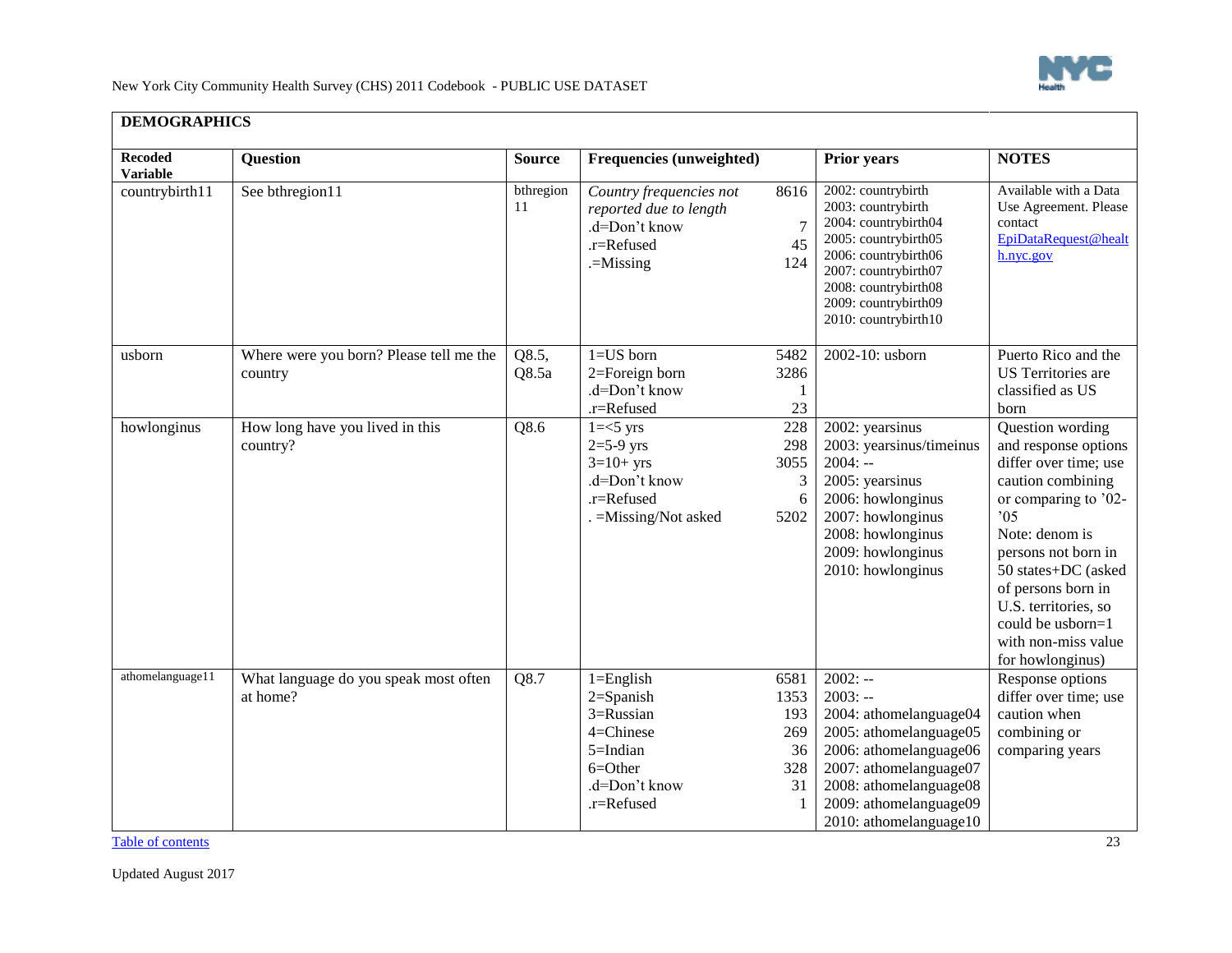

 $\overline{\phantom{0}}$ 

New York City Community Health Survey (CHS) 2011 Codebook - PUBLIC USE DATASET

| <b>DEMOGRAPHICS</b>               |                                                                                                                                                                                                                                                                                   |               |                                                                                                                                                                                                                     |                                                       |                                                                                                                                                                                                                       |                                                                                                                       |  |  |
|-----------------------------------|-----------------------------------------------------------------------------------------------------------------------------------------------------------------------------------------------------------------------------------------------------------------------------------|---------------|---------------------------------------------------------------------------------------------------------------------------------------------------------------------------------------------------------------------|-------------------------------------------------------|-----------------------------------------------------------------------------------------------------------------------------------------------------------------------------------------------------------------------|-----------------------------------------------------------------------------------------------------------------------|--|--|
| <b>Recoded</b><br><b>Variable</b> | Question                                                                                                                                                                                                                                                                          | <b>Source</b> | Frequencies (unweighted)                                                                                                                                                                                            |                                                       | <b>Prior years</b>                                                                                                                                                                                                    | <b>NOTES</b>                                                                                                          |  |  |
| maritalstatus11                   | Are you:<br>Married, Divorced, Widowed,<br>Separated, Never married, OR A<br>member of an unmarried couple living<br>together?                                                                                                                                                    | Q8.8          | $1 =$ Married<br>2=Divorced<br>3=Widowed<br>4=Separated<br>5=Never married<br>6=Member of unmarried<br>couple living together<br>.d=Don't know<br>.r=Refused                                                        | 3334<br>1115<br>985<br>498<br>2354<br>433<br>21<br>52 | 2002: maritalstatus<br>2003: marital status<br>2004: maritalstatus<br>2005: marital status<br>2006: maritalstatus<br>2007: maritalstatus07<br>2008: maritalstatus08<br>2009: maritalstatus09<br>2010: maritalstatus10 | Starting in 2007<br>"member of<br>unmarried couple<br><b>LIVING</b><br>TOGETHER" was<br>added as a response<br>option |  |  |
| sexualid                          | Now I'll read a list of terms people<br>sometimes use to describe themselves --<br>heterosexual or straight; homosexual,<br>gay or lesbian; and bisexual. As I read<br>the list again, please stop me when I get<br>to the term that best describes how you<br>think of yourself: | Q8.9          | 1=Heterosexual<br>2=Gay/Lesbian<br>$3 = Bisexual$<br>.d=Don't know<br>.r=Refused                                                                                                                                    | 7851<br>284<br>105<br>401<br>151                      | $2002: -$<br>2003-10: sexualid                                                                                                                                                                                        | Question wording<br>differs in CHS 2003.<br>Use caution when<br>comparing to later<br>years.                          |  |  |
| $d$ emog $17$                     | What is the highest grade or year of<br>school you completed?                                                                                                                                                                                                                     | Q8.10         | 1=Never attended<br>school/kindergarten only<br>$2 =$ Grades 1-8<br>$3 =$ Grades $9-11$<br>$4 =$ Grade 12 or GED<br>$5 =$ College $(1-3 \text{ years})$<br>6=College 4 years or more<br>.d=Don't know<br>.r=Refused | 29<br>582<br>652<br>1876<br>1782<br>3814<br>37<br>20  | 2002-10: demog17                                                                                                                                                                                                      |                                                                                                                       |  |  |
| education                         | What is the highest grade or year of<br>school you completed?                                                                                                                                                                                                                     | Q8.10         | 1=Less than HS<br>2=High school grad<br>3=Some college<br>4=College graduate<br>.d=Don't know<br>.r=Refused                                                                                                         | 1263<br>1876<br>1782<br>3814<br>37<br>20              | 2002-10: education                                                                                                                                                                                                    | demog17 contains<br>more detailed<br>education categories                                                             |  |  |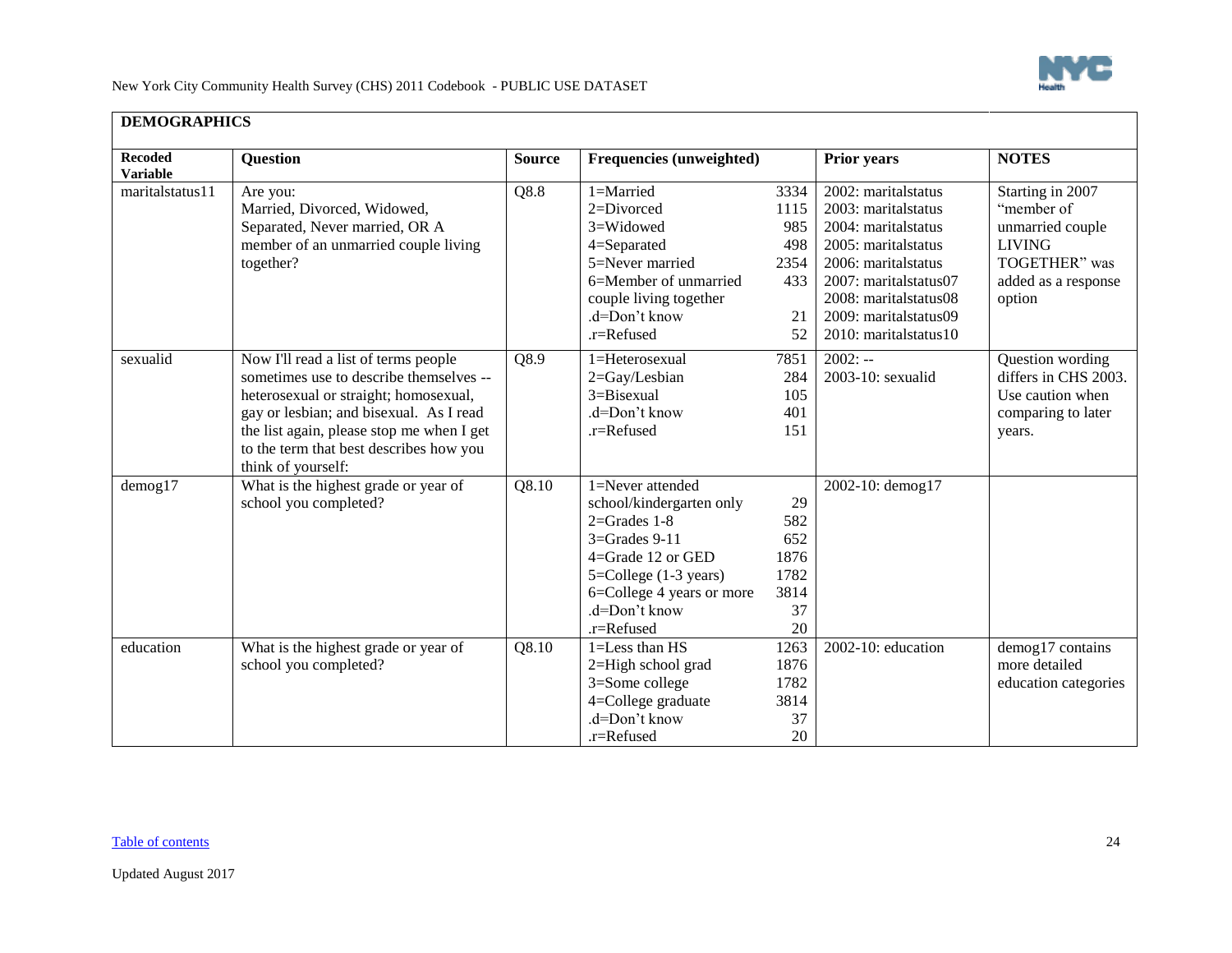

Π

New York City Community Health Survey (CHS) 2011 Codebook - PUBLIC USE DATASET

| DEMOGRAI IIICO                    |                                                                                                                                                                                              |                      |                                                                                                                                                                                                       |                                                                    |                                                                                                                                                                                              |                                                                                                                                                                                                                                |  |  |  |
|-----------------------------------|----------------------------------------------------------------------------------------------------------------------------------------------------------------------------------------------|----------------------|-------------------------------------------------------------------------------------------------------------------------------------------------------------------------------------------------------|--------------------------------------------------------------------|----------------------------------------------------------------------------------------------------------------------------------------------------------------------------------------------|--------------------------------------------------------------------------------------------------------------------------------------------------------------------------------------------------------------------------------|--|--|--|
| <b>Recoded</b><br><b>Variable</b> | <b>Question</b>                                                                                                                                                                              | <b>Source</b>        | <b>Frequencies (unweighted)</b>                                                                                                                                                                       |                                                                    | <b>Prior years</b>                                                                                                                                                                           | <b>NOTES</b>                                                                                                                                                                                                                   |  |  |  |
| child                             | Presence of children in household                                                                                                                                                            | chldren1             | $1 = Yes$<br>$2=N0$<br>.d=Don't know<br>.r=Refused                                                                                                                                                    | 2858<br>5917<br>4<br>13                                            | 2002-2010: child                                                                                                                                                                             | Top coded from<br>children11                                                                                                                                                                                                   |  |  |  |
| numadults2                        | Total adults in household                                                                                                                                                                    | qhh                  | 1<br>$\mathbf{2}$<br>3<br>4<br>5<br>6<br>$7+$                                                                                                                                                         | 3741<br>3367<br>998<br>471<br>153<br>43<br>19                      | 2002-10: numadults2                                                                                                                                                                          | Available with a Data<br>Use Agreement. Please<br>contact<br>EpiDataRequest@healt<br>h.nyc.gov<br>Top coded from<br>numadults                                                                                                  |  |  |  |
| hhsize                            | Total household adults plus children                                                                                                                                                         | numadul<br>ts, Q8.11 | $\overline{c}$<br>3<br>4<br>5<br>6<br>$7+$                                                                                                                                                            | 3027<br>2368<br>1357<br>1082<br>526<br>231<br>201                  | 2002-10: hhszie                                                                                                                                                                              | Top coded from<br>householdsize11                                                                                                                                                                                              |  |  |  |
| employment11                      | Are you currently: Employed for wages<br>or salary, Self-employed, unemployed<br>for 1 year or more, unemployed for less<br>than 1 year, A Homemaker, A Student,<br>Retired, Unable to work? | Q8.12                | 1=Employed for<br>wages/salary<br>2=Self-employed<br>$3=$ Unempl for $1+$ yrs<br>4=Unempl for $<$ 1 yr<br>5=Homemaker<br>6=Student<br>7=Retired<br>$8=$ Unable to work<br>.d=Don't know<br>.r=Refused | 3929<br>727<br>400<br>305<br>484<br>247<br>2015<br>633<br>30<br>22 | 2002: employment<br>2003: employment<br>2004: employment<br>2005: employment05<br>2006: employment06<br>2007: employment07<br>2008: employment08<br>2009: employment09<br>2010: employment10 | The response order<br>for Q8.12 differs<br>from the order of<br>responses in<br>formatted<br>frequencies.<br>Employment11 was<br>renumbered so that<br>response options<br>would be consistent<br>with order in prior<br>years |  |  |  |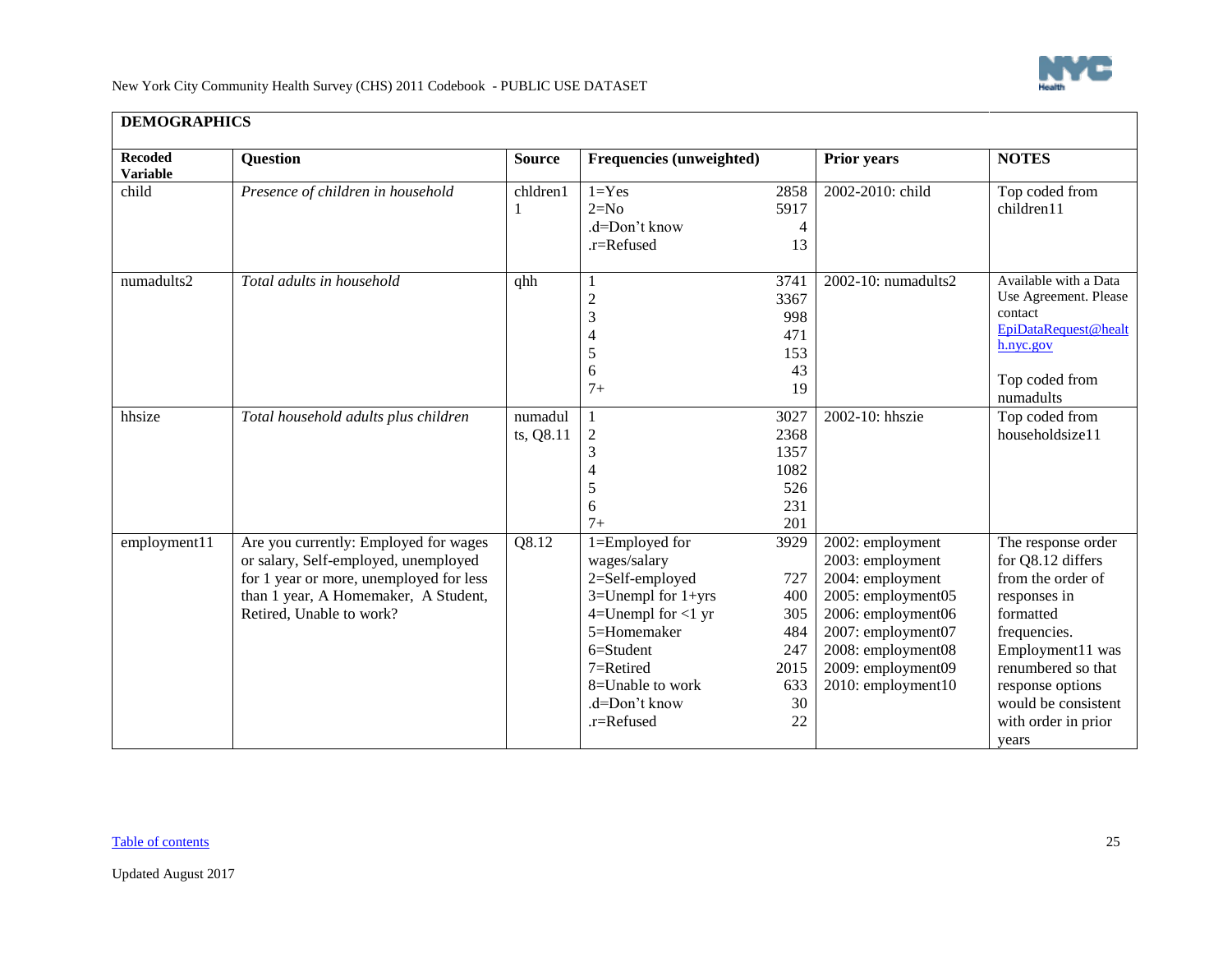

| DEMOGRAPHICS                      |                                                                                                                                                                                                                                                                                                     |                   |                                                                                                                                                             |                                                          |                                                 |                                                                                                                              |  |  |
|-----------------------------------|-----------------------------------------------------------------------------------------------------------------------------------------------------------------------------------------------------------------------------------------------------------------------------------------------------|-------------------|-------------------------------------------------------------------------------------------------------------------------------------------------------------|----------------------------------------------------------|-------------------------------------------------|------------------------------------------------------------------------------------------------------------------------------|--|--|
| <b>Recoded</b><br><b>Variable</b> | <b>Question</b>                                                                                                                                                                                                                                                                                     | <b>Source</b>     | Frequencies (unweighted)                                                                                                                                    |                                                          | Prior years                                     | <b>NOTES</b>                                                                                                                 |  |  |
| emp3                              | Employment status - three categories                                                                                                                                                                                                                                                                | Q8.12             | 1=Employed<br>2=Unemployed<br>3=Not in labor force<br>.d=Don't know<br>.r=Refused                                                                           | 4656<br>705<br>3379<br>30<br>22                          | 2002-2010: emp3                                 |                                                                                                                              |  |  |
| povertygroup                      | The next question is about your<br>combined household income. By<br>household income we mean the<br>combined income from everyone living<br>in the household including even<br>roommates or those on disability<br>income. Is your household's annual<br>income from all sources: <100-199%,<br>etc | Q8.13,<br>Q8.13a  | $1 = < 100\%$ FPL<br>2=100 - < 200% FPL<br>$3=200 - <400\%$ FPL<br>$4=400 - 600\%$ FPL<br>$5 = \geq 600\%$ FPL<br>6=Don't know<br>.r=Refused<br>$=$ Missing | 1708<br>1310<br>1210<br>1293<br>1824<br>805<br>622<br>20 | $2002: -$<br>$2003: -$<br>2004-10: povertygroup | In '02-'03 income<br>directly reported;<br>beginning fall 2003<br>income asked in<br>relation to poverty<br>thresholds;      |  |  |
| pov200                            | Household annual income from all<br>sources <200% FPL                                                                                                                                                                                                                                               | Q8.13,<br>Q8.13a  | $1 = 200\%$ FPL<br>$2 = 200\%$ FPL<br>3=Don't know<br>.r=Refused<br>$. =$ Missing                                                                           | 3203<br>4654<br>439<br>476<br>20                         | $2002: -$<br>$2003: -$<br>2004-10: pov200       | pov200 was created<br>to include as many<br>known responses as<br>possible- it is not a<br>collapse of<br>povertygroup.      |  |  |
| povgroup3                         | 3-category household annual income<br>from all sources                                                                                                                                                                                                                                              | Q8.13,<br>Q8.13a  | $1 = 200\%$ FPL<br>2=200 - <400% FPL<br>$3 = >400\%$ FPL<br>4=Don't know<br>.r=Refused<br>$=$ Missing                                                       | 3203<br>1210<br>3169<br>605<br>585<br>20                 | $2002: -$<br>$2003: -$<br>2004-10: povgroup3    | povgroup3 was<br>created to include as<br>many known<br>responses as<br>possible- it is not a<br>collapse of<br>povertygroup |  |  |
| newpovgrps                        | 5 category household annual income<br>from all sources                                                                                                                                                                                                                                              | povertyg<br>roup  | $1 = < 100\%$ FPL<br>2=100 - < 200% FPL<br>3=200 - <400% FPL<br>$4=400 - 600\%$ FPL<br>5=>600% FPL<br>$=$ Missing                                           | 1708<br>1310<br>1210<br>1293<br>1824<br>1447             | $2002 - 10$ : newpovgrps                        | If comparing income<br>in '02/'03, to later<br>years use<br>newpovgrps, else<br>use povertygroup                             |  |  |
| bmi                               | About how tall are you without shoes?<br>About how much do you weigh without<br>shoes?                                                                                                                                                                                                              | $Q8.14-$<br>Q8.15 | $4.4 - 92.6$<br>$=$ Missing                                                                                                                                 | 8439<br>353                                              | 2002-10: bmi                                    |                                                                                                                              |  |  |

#### **DEMOGRAPHICS**

[Table of contents](#page-0-1) 26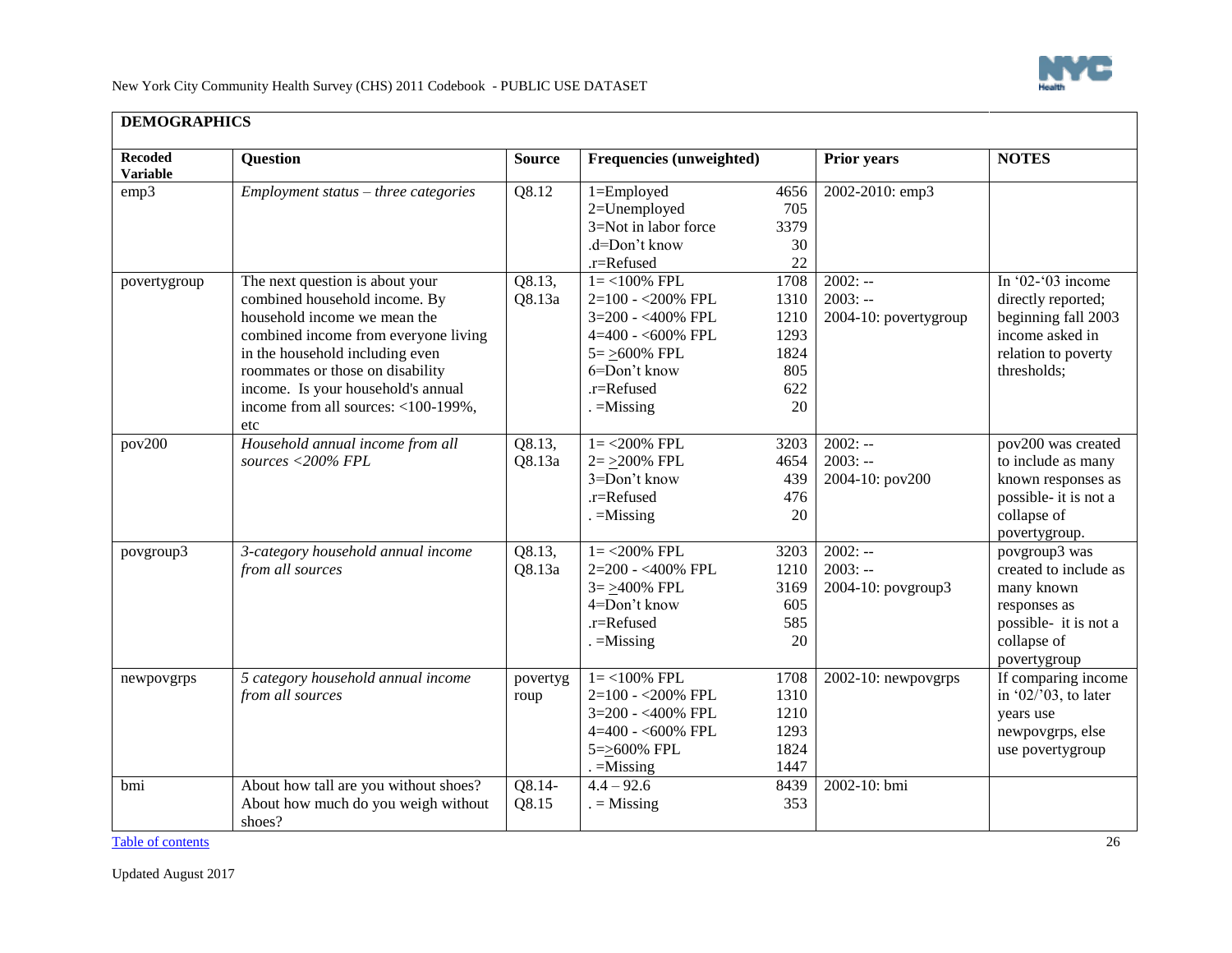

┓

| DEMOGRAPHICS                      |          |                 |                                                                                                                                                                                                           |                                                                                                                                                         |                                                                                                                                                 |
|-----------------------------------|----------|-----------------|-----------------------------------------------------------------------------------------------------------------------------------------------------------------------------------------------------------|---------------------------------------------------------------------------------------------------------------------------------------------------------|-------------------------------------------------------------------------------------------------------------------------------------------------|
| <b>Recoded</b><br><b>Variable</b> | Question | <b>Source</b>   | <b>Frequencies (unweighted)</b>                                                                                                                                                                           | <b>Prior years</b>                                                                                                                                      | <b>NOTES</b>                                                                                                                                    |
| weight11in4                       | See bmi  | Q8.14-<br>Q8.15 | $bmi$ <18.5<br>$l = Under:$<br>203<br>$18.5 \leq$ bmi<25<br>3270<br>$2=Normal$ :<br>3018<br>$3=0$ verwt:<br>$25 \leq bmi < 30$<br>2135<br>$4 = Obese$ :<br>30<br><u><br/> state</u><br>$=$ Missing<br>166 | $2002 - 2004$ : --<br>2005: weight05in4<br>2006: weight06in4<br>$2007$ : weight $07$ in4<br>2008: weight08in4<br>2009: weight09in4<br>2010: weight10in4 | Includes responses<br>to follow up<br>questions on weight,<br>height                                                                            |
| weight11in5                       | See bmi  | Q8.14-<br>Q8.15 | $1 =$ Under: $<$ 18.5<br>203<br>3270<br>2=Normal: 18.5<br>bmi<25<br>3018<br>$3 =$ Overwt: $25 <$ bmi $<$ 30<br>                                                                                           | $2002 - 10: -$                                                                                                                                          | 'Very obese' was<br>added in 2011.<br>Includes responses<br>to follow up<br>questions on weight,<br>height                                      |
| weightall                         | See bmi  | Q8.14-<br>Q8.15 | bmi<25<br>3478<br>$1 = Und/norm$ :<br>3018<br>$2=0$ verwt:<br>$25 \leq bmi < 30$<br>$3 = O$ bese:<br>2147<br>30<br>30<br>200<br>149<br>$=$ Missing                                                        | 2002-10: weightall                                                                                                                                      | **Weightall should<br>be used for analyses<br>using 3-category<br>weight **<br>Include responses to<br>follow up questions<br>on weight, height |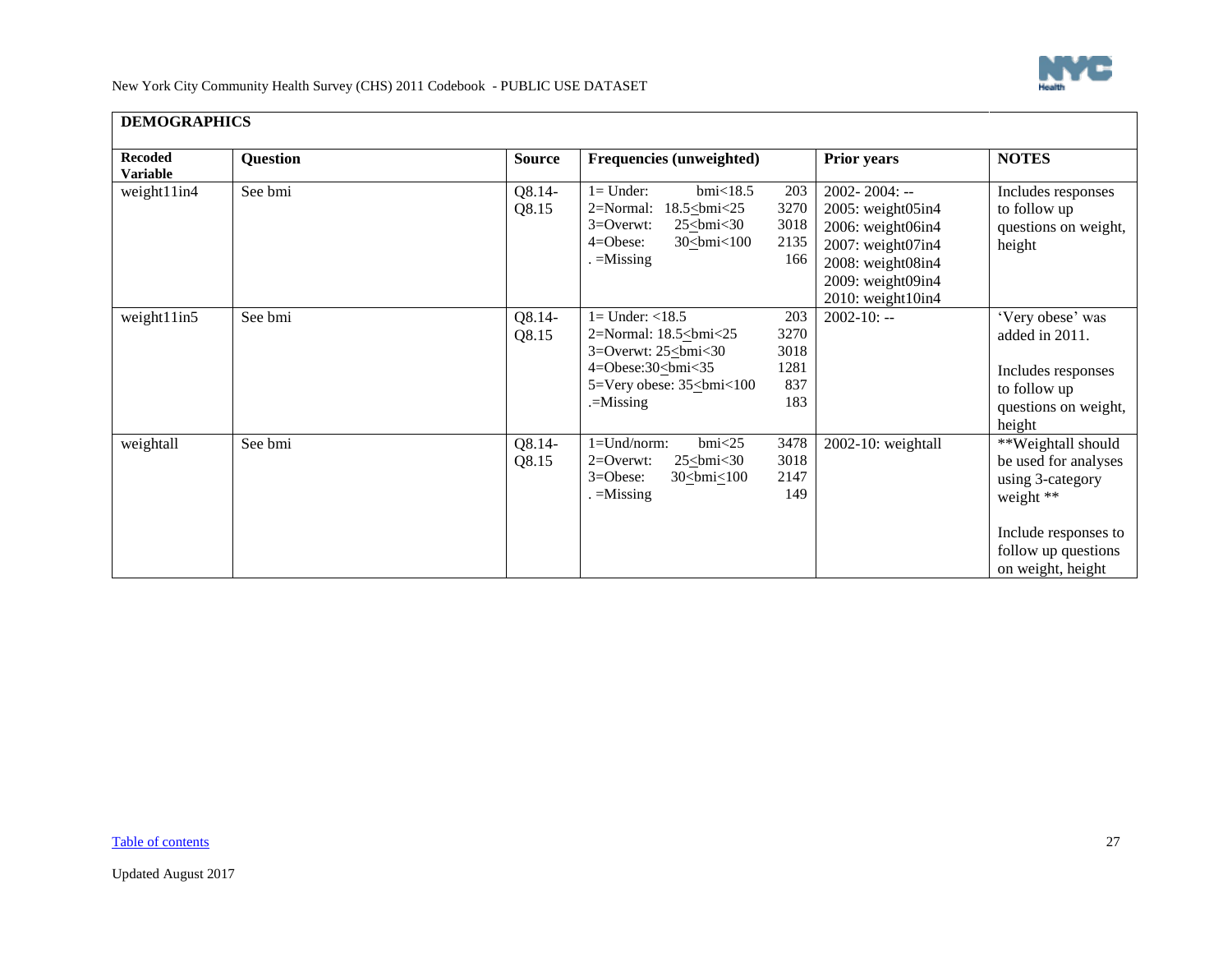

<span id="page-27-0"></span>

| <b>NEIGHBORHOODS</b>    |                                                                                                                                    |               |                                                                                                 |                                     |                                                                           |                                                                                                                                                                                                                                                                                                                                                                                               |  |  |
|-------------------------|------------------------------------------------------------------------------------------------------------------------------------|---------------|-------------------------------------------------------------------------------------------------|-------------------------------------|---------------------------------------------------------------------------|-----------------------------------------------------------------------------------------------------------------------------------------------------------------------------------------------------------------------------------------------------------------------------------------------------------------------------------------------------------------------------------------------|--|--|
| <b>Recoded Variable</b> | <b>Question</b>                                                                                                                    | <b>Source</b> | Frequencies (unweighted)                                                                        |                                     | <b>Prior years</b>                                                        | <b>NOTES</b>                                                                                                                                                                                                                                                                                                                                                                                  |  |  |
| uhf34                   | 34 United Hospital<br>Fund neighborhoods -<br>few neighborhoods are<br>combined due to the<br>survey design<br>categorized 1 to 34 | uhf           | $1 - 34$<br>$=$ . Missing                                                                       | 8739<br>53                          | 2002: $uhf33*$<br>2003-10: uhf34                                          | Available with a Data Use<br>Agreement. Please contact<br>EpiDataRequest@health.nyc.gov<br>*UHF34 not available in CHS<br>2002 (uhf33 available)<br>UHFs were not assigned to cell<br>respondents when information<br>was missing.                                                                                                                                                            |  |  |
| borough                 | Borough of residence<br>based on uhf<br>assignment                                                                                 | uhf42         | $1 = Bronx$<br>$2 = Brooklyn$<br>3=Manhattan<br>$4 =$ Queens<br>5=Staten Island                 | 1301<br>1996<br>2699<br>2045<br>751 | 2002-10: borough                                                          | Available with a Data Use<br>Agreement. Please contact<br>EpiDataRequest@health.nyc.gov<br>Borough is based first on<br>responses from UHF. For cell<br>respondents with missing UHF,<br>self-reported borough is used.<br>NOTE there are some cases<br>where borough based on UHF<br>does not match self-reported<br>borough                                                                 |  |  |
| dphonew06               | <b>District Public Health</b><br>Offices in New York<br>City                                                                       | uhf           | 1=South Bronx<br>2=East/Cen Harlem<br>3=North/Cen Bklyn<br>$4 =$ All other areas<br>$=$ Missing | 638<br>420<br>686<br>6995<br>53     | $2002: -$<br>$2003: -$<br>$2004: -$<br>$2005: -$<br>2006-10:<br>dphonew06 | Available with a Data Use<br>Agreement. Please contact<br>EpiDataRequest@health.nyc.gov<br>DPHO areas were expanded<br>Sept. 2005, therefore dphonew06<br>(CHS 06-09) not directly<br>comparable to dpho (CHS 02-<br>05). May consider manually<br>recoding DPHO variable to get a<br>consistent geographic area.<br>For explanation of missing<br>values, see note on 'borough'<br>variable. |  |  |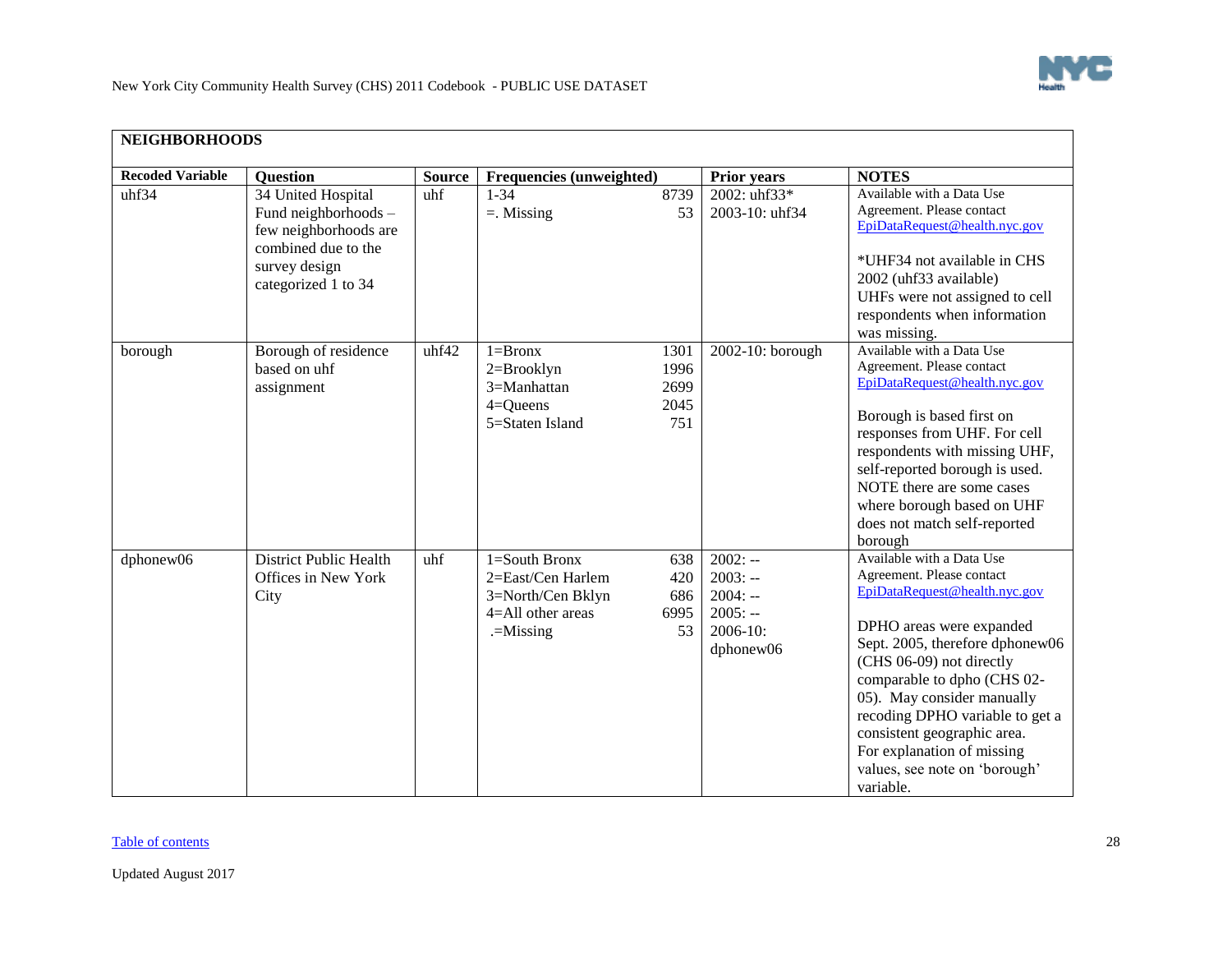

| <b>NEIGHBORHOODS</b>    |                           |               |                                 |      |                       |                                 |
|-------------------------|---------------------------|---------------|---------------------------------|------|-----------------------|---------------------------------|
| <b>Recoded Variable</b> | <b>Ouestion</b>           | <b>Source</b> | <b>Frequencies (unweighted)</b> |      | <b>Prior years</b>    | <b>NOTES</b>                    |
| neighpovgroup4_0711     | Neighborhood poverty;     | fixzip        | $1=0 - 10\%$ (low pov)          | 2240 | $2002 - 04: -$        | Standard Agency area-based      |
|                         | based on percent of zip   |               | $2=10 - 20\%$                   | 2960 | $2005 - 2010$ : to be | poverty measure, based on % of  |
|                         | code population living    |               | $3=20 - 30\%$                   | 2015 | added                 | population in respondent's zip  |
|                         | below 100% FPL per        |               | $4=30 - 100\%$ (very hi)        | 1469 |                       | code living below 100% of the   |
|                         | <b>American Community</b> |               | $=$ Missing                     | 108  |                       | FPL (based on the American      |
|                         | Survey 2007-2011          |               |                                 |      |                       | Community Survey 2007-2011)     |
|                         |                           |               |                                 |      |                       |                                 |
|                         |                           |               |                                 |      |                       | Updated definition where zip    |
|                         |                           |               |                                 |      |                       | codes with zero poverty         |
|                         |                           |               |                                 |      |                       | denominator are set to missing. |

[Table of contents](#page-0-1) 29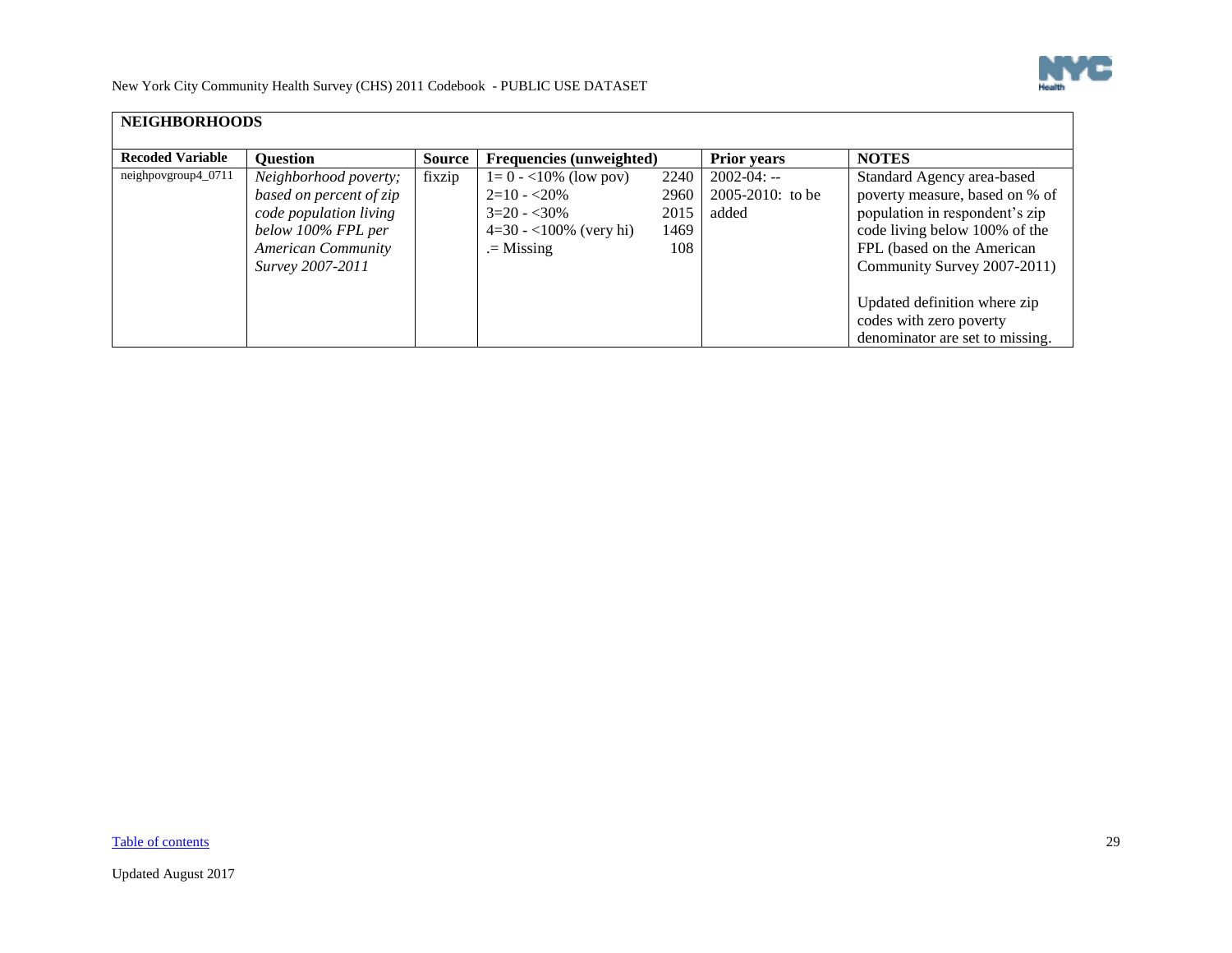<span id="page-29-0"></span>

| <b>SMOKING</b>          |                                                                                                                          |                                      |                                                                                                             |                         |                                                                                                                                                                                                                     |                                                                                                                                                                                                                        |
|-------------------------|--------------------------------------------------------------------------------------------------------------------------|--------------------------------------|-------------------------------------------------------------------------------------------------------------|-------------------------|---------------------------------------------------------------------------------------------------------------------------------------------------------------------------------------------------------------------|------------------------------------------------------------------------------------------------------------------------------------------------------------------------------------------------------------------------|
| <b>Recoded Variable</b> | <b>Question</b>                                                                                                          | <b>Source</b>                        | <b>Frequencies (unweighted)</b>                                                                             |                         | <b>Prior years</b>                                                                                                                                                                                                  | <b>NOTES</b>                                                                                                                                                                                                           |
| smoker                  | Have you smoked at<br>least 100 cigarettes in<br>your entire life?                                                       | Q9.1;                                | $l =$ Never<br>$2=$ Current<br>$3=$ Former                                                                  | 5216<br>1210<br>2310    | 2002-2010: smoker                                                                                                                                                                                                   |                                                                                                                                                                                                                        |
|                         | Do you now smoke<br>cigarettes everyday,<br>some days, or not at<br>all?                                                 | Q9.2                                 | .d= Don't know<br>$r =$ Refused                                                                             | 48<br>8                 |                                                                                                                                                                                                                     |                                                                                                                                                                                                                        |
| everyday                | Smoke every day vs<br>some days                                                                                          | Q9.2                                 | $1 = Yes$ , every day<br>$2 = No$ , some days<br>$d = Don't know$<br>$r =$ Refused<br>$=$ Missing/Not asked | 762<br>448<br>3<br>7578 | 2002-2010: everyday                                                                                                                                                                                                 | Denominator is<br>persons who<br>currently smoke                                                                                                                                                                       |
| numberperdaya           | # cigs smoked/day<br>every & someday<br>smokers, continuous<br>(imputed for missing $\&$<br>adjusted for days<br>smoked) | Q9.3,<br>Q9.3a,<br>Q9.3 <sub>b</sub> | $0.03 - 60$<br>$=$ Missing/Not asked                                                                        | 1210<br>7582            | 2002: numberperdaya<br>2003: numberperdaya<br>2003 fall: numberperdaya<br>2004: numberperdaya<br>$2005: -$<br>2006: numberperdaya<br>$2007: -$<br>2008: numberperdaya<br>2009: numberperdaya<br>2010: numberperdaya | numberperdaya<br>imputes for missing<br>values and adjusts<br>for days smoked.<br>Numberperdaya<br>sums to total every<br>and some day<br>smokers.<br>Question wording<br>and response<br>options changed<br>over time |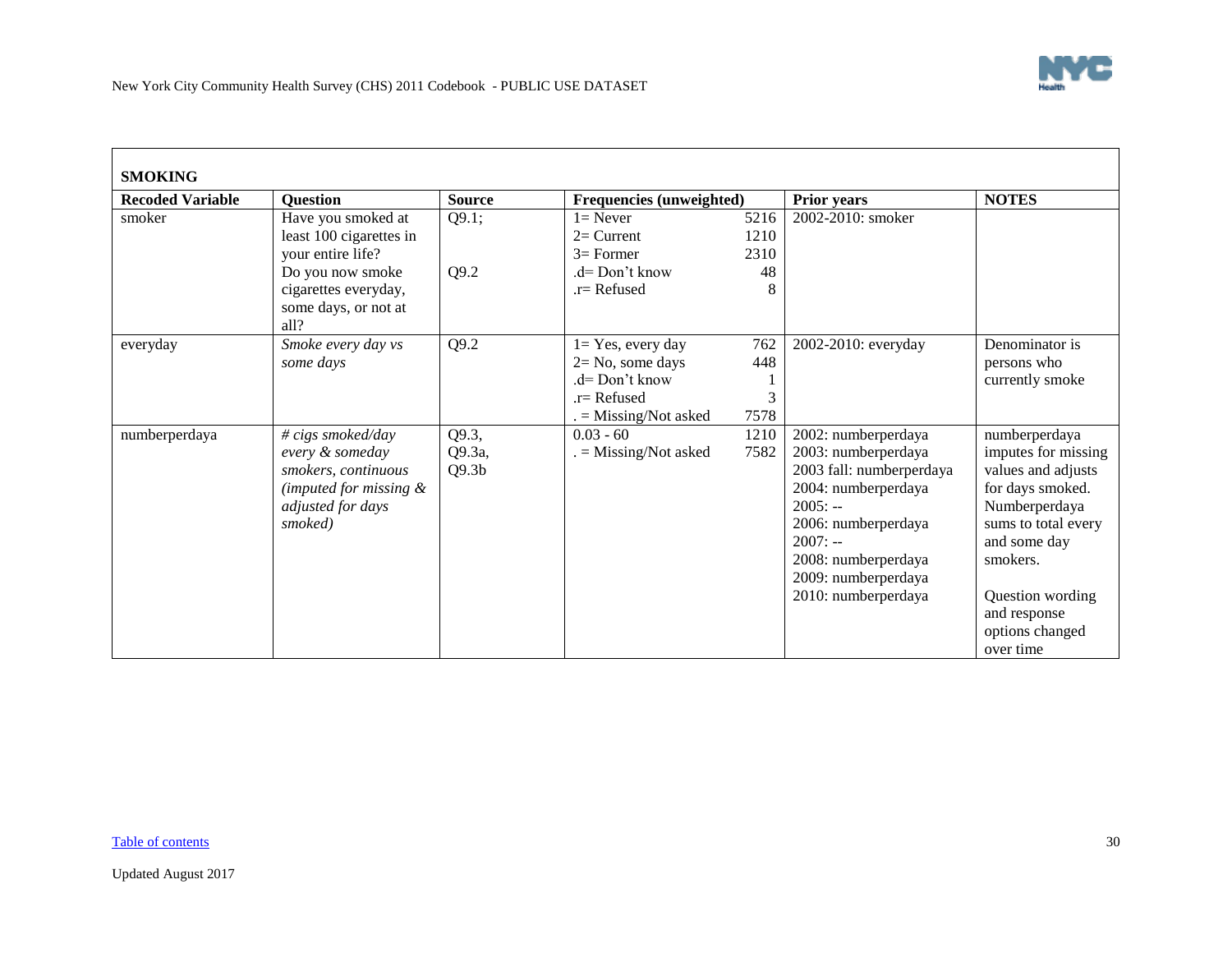

| <b>SMOKING</b>          |                                                                                                                        |               |                                                                                                    |                  |                                                                                                                                                                                                                            |                                                                                                                                                                                             |
|-------------------------|------------------------------------------------------------------------------------------------------------------------|---------------|----------------------------------------------------------------------------------------------------|------------------|----------------------------------------------------------------------------------------------------------------------------------------------------------------------------------------------------------------------------|---------------------------------------------------------------------------------------------------------------------------------------------------------------------------------------------|
| <b>Recoded Variable</b> | <b>Question</b>                                                                                                        | <b>Source</b> | Frequencies (unweighted)                                                                           |                  | <b>Prior years</b>                                                                                                                                                                                                         | <b>NOTES</b>                                                                                                                                                                                |
| cpd11a                  | # cigs smoked/day<br>every & someday<br>smokers, categorical<br>(imputed for missing &<br>adjusted for days<br>smoked) | numberperdaya | $1 = < 10$ cigs<br>$2=10 - 21$ cigs<br>$3 = 21 + cigs$<br>$=$ Missing/Not asked<br>7582            | 722<br>449<br>39 | 2002: cpd02a<br>2003: cpd03a<br>2003 fall: cpd03a<br>2004: cpd04a<br>$2005: -$<br>2006: cpd06a<br>$2007: -$<br>2008: cpd08a<br>2009: cpd09a<br>2010: cpd10a                                                                | cpd11a is<br>categorical version<br>of numberperdaya.<br>See above for<br>description.                                                                                                      |
| everydaycpda            | # cigs smoked/day<br>among every day<br>smokers ONLY<br>(imputed for missing)                                          | numberperdaya | $1 = < 10$<br>$2=10 - 21$<br>$3 = 21 +$<br>$=$ Missing/Not asked<br>8030                           | 280<br>443<br>39 | 2002: everydaycpda<br>2003: everydaycpda<br>2003 fall: everydaycpda<br>2004: everydaycpda<br>2005: everydaycpda<br>2006: everydaycpda<br>$2007: -$<br>2008: everydaycpda<br>2009: everydaycpda<br>2010: everydaycpda       | everydaycpda is<br>categorical version<br>of numperdaya for<br><b>EVERY DAY</b><br>SMOKERS.<br>Only every day<br>were asked cpd in<br>$05$ ; use<br>everydaycpda for<br>cpd trend analyses. |
| heavysmoker11a          | Heavysmoker(>10<br>cig/day) (imputed for<br>missing cigs & adjusted<br>for days smoked)                                | numberperdaya | $1 = Yes (>10 \text{ cigs})$<br>$2 = No \ (\leq 10 \text{ cigs})$<br>$=$ Missing/Not asked<br>7582 | 300<br>910       | 2002: heavysmoker02a<br>2003: heavysmoker03a<br>2003fall: heavysmoker03a<br>2004: heavysmoker04a<br>$2005: -$<br>2006: heavysmoker06a<br>$2007: -$<br>2008: heavysmoker08a<br>2009: heavysmoker09a<br>2010: heavysmoker10a | heavysmoker11a is<br>dichotomous<br>version of<br>numberperdaya.<br>See above for<br>description.<br>HeavysmokerYY'a'<br>(NOT<br>heavysmoker)<br>should be used in<br>multi-yr analyses.    |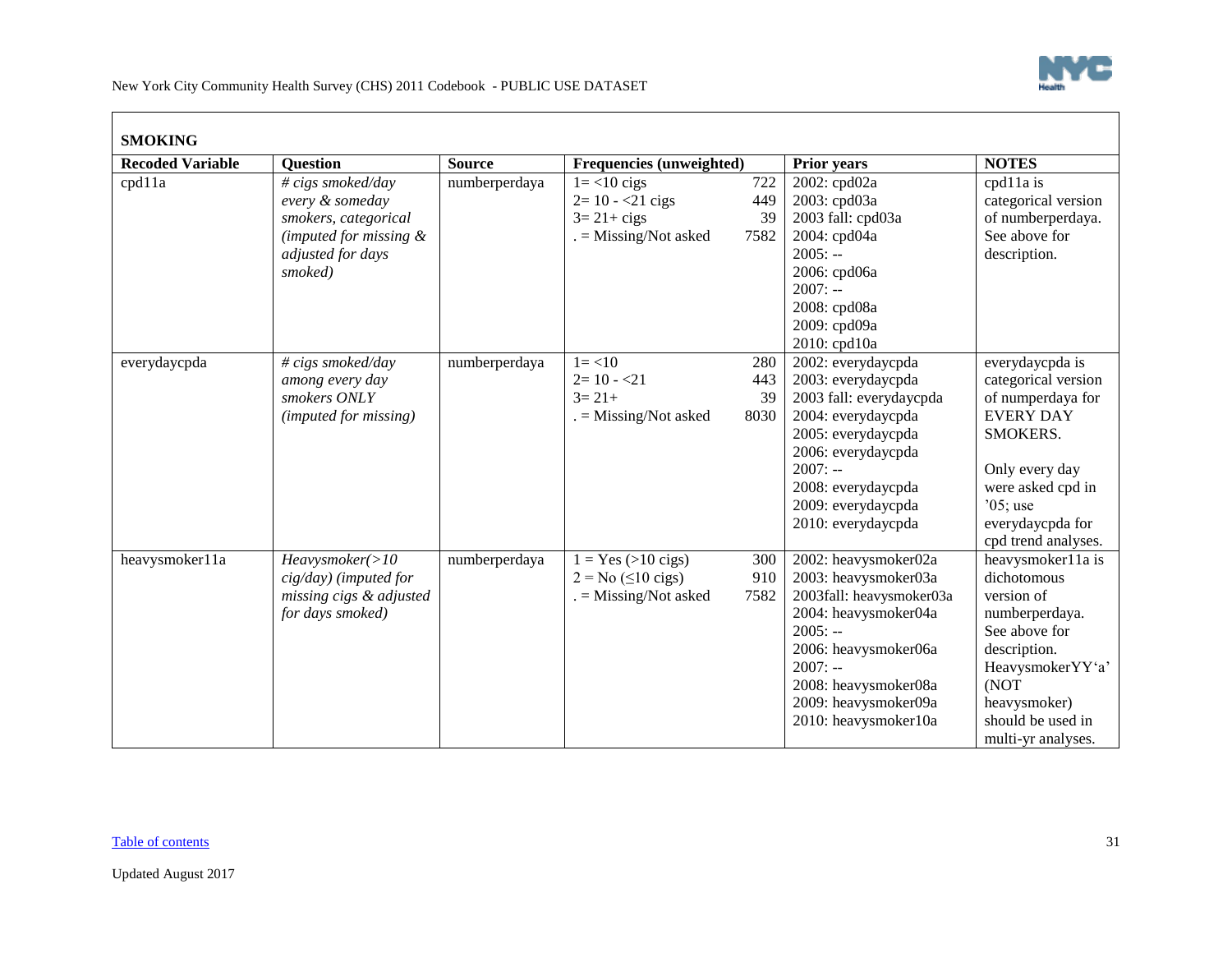

| <b>Recoded Variable</b> | <b>Ouestion</b>                                                                                                                    | <b>Source</b>               | <b>Frequencies (unweighted)</b>                                                                                                                                                                                            |                                                    | <b>Prior years</b>                                                                     | <b>NOTES</b>                                                                                                 |
|-------------------------|------------------------------------------------------------------------------------------------------------------------------------|-----------------------------|----------------------------------------------------------------------------------------------------------------------------------------------------------------------------------------------------------------------------|----------------------------------------------------|----------------------------------------------------------------------------------------|--------------------------------------------------------------------------------------------------------------|
| smokecat                | Type of smoker                                                                                                                     | everyday,<br>heavysmoker11a | $1 = Non-daily smoker$<br>$2 =$ Light daily smoker<br>$3 =$ Heavy daily smoker<br>$4 = Non-smoker$<br>$=$ missing                                                                                                          | 448<br>465<br>297<br>7526<br>56                    | 2002-2004: smokecat<br>$2005: -$<br>2006: smokecat<br>$2007: -$<br>2008-2010: smokecat |                                                                                                              |
| smoke5                  | About how long has it<br>been since you last<br>smoked cigarettes<br>regularly?                                                    | Q9.5                        | $1 =$ Within the past month<br>$2=$ More than $1 - 3$ months<br>$3$ =More than 3 to 6 months<br>$4$ =More than 6 to 12 months<br>5=More than 1 to 5 yrs<br>6=More 5 to 10 yrs<br>7=More than 10 yrs<br>.=Missing/Not asked | 24<br>29<br>51<br>74<br>325<br>353<br>1356<br>6580 | 2002: smoke5<br>2004-2010: smoke5                                                      |                                                                                                              |
| smoke5a                 | About how long has it<br>been since you last<br>smoked cigarettes<br>regularly? (continuous,<br>in months)                         | Q9.5                        | $0 - 780$<br>$=$ Missing/Not asked                                                                                                                                                                                         | 2214<br>6578                                       | $2002 - 2003$ : --<br>2004-2010: smoke5a                                               |                                                                                                              |
| triedtoquit             | During the past 12<br>months, have you<br>stopped smoking for 24<br>hours or longer because<br>you were trying to quit<br>smoking? | Q9.4                        | $1 = Yes$<br>$2=N0$<br>$=$ Missing/Not asked                                                                                                                                                                               | 933<br>453<br>7406                                 | 2002-2010: triedtoquit                                                                 | Former smokers<br>who quit in past<br>year $\left(\leq 12 \text{ months}\right)$<br>are included in<br>'Yes' |
| recentquit              | Those who quit in the<br>past year $vs > 1$ yr ago                                                                                 | smoke5                      | $1=0-12$ mo ago<br>$2 = >1$ yr ago<br>$=$ Missing/Not asked                                                                                                                                                                | 180<br>2034<br>6578                                | 2002-2010: recentquit                                                                  | Denominator is<br>persons who are<br>former smokers                                                          |
| successfulquit1         | Quit for $> 3$ months<br>among those who quit<br>last year                                                                         | smoke5,<br>recentquit       | $1=Quit for >3 mo$<br>2=Quit for $<$ 3 mo<br>$=$ Missing/Not asked                                                                                                                                                         | 125<br>53<br>8614                                  | $2002 - 2010$ : successfulguit1                                                        | Denominator is<br>persons who quit<br>smoking in past<br>year                                                |

 $\blacksquare$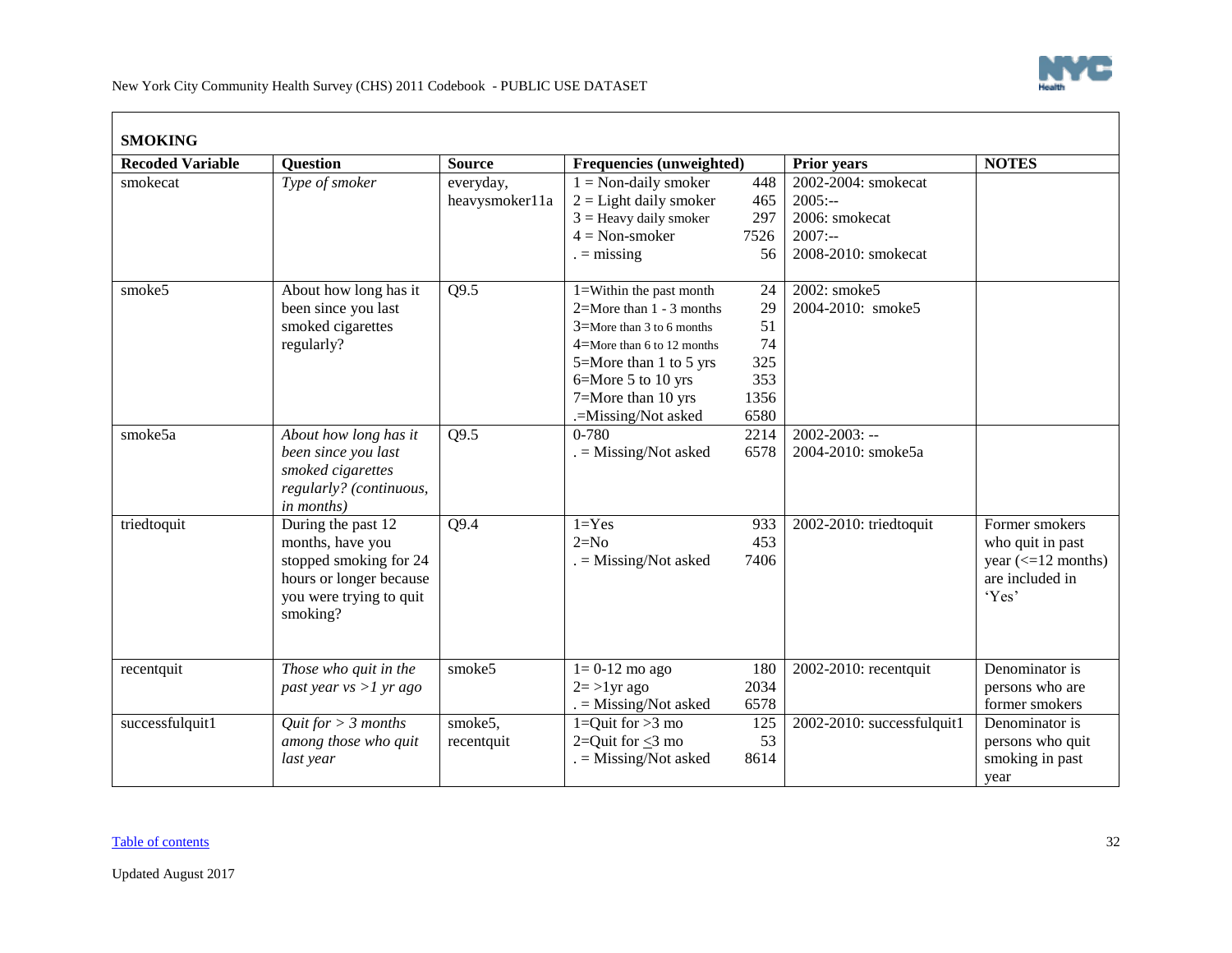

| <b>SMOKING</b>          |                                                                                                                                                                                     |                       |                                                                  |                          |                                                                                              |                                                                                                                                                                                                                                                             |
|-------------------------|-------------------------------------------------------------------------------------------------------------------------------------------------------------------------------------|-----------------------|------------------------------------------------------------------|--------------------------|----------------------------------------------------------------------------------------------|-------------------------------------------------------------------------------------------------------------------------------------------------------------------------------------------------------------------------------------------------------------|
| <b>Recoded Variable</b> | <b>Question</b>                                                                                                                                                                     | <b>Source</b>         | Frequencies (unweighted)                                         |                          | <b>Prior years</b>                                                                           | <b>NOTES</b>                                                                                                                                                                                                                                                |
| smokelastyr11           | Smoked in the past 12<br>months (includes quit<br>12 months ago)                                                                                                                    | Q9.1; Q9.5            | $l = Yes$<br>$2=N0$<br>$=$ Missing                               | 1390<br>7250<br>152      | 2002-2010:--                                                                                 |                                                                                                                                                                                                                                                             |
| smokelt12m              | Smoked less than 12<br>months ago                                                                                                                                                   | Q9.1; Q9.5            | $l = Yes$<br>$2=N0$<br>$=$ Missing                               | 1333<br>7307<br>152      | $2002 - 2010$ :--                                                                            | Used for eligibility<br>for follow-up<br>questions on<br>cessation                                                                                                                                                                                          |
| effectsmokeless11       | In July 2010, the price<br>of cigarettes went up<br>by at least one dollar-<br>sixty cents $(\$1.60)$ a<br>pack.<br>Have you smoked<br>fewer cigarettes since<br>the price went up? | Q9.6                  | $1 = Yes$<br>$2 = No$<br>.d= Don't know<br>$=$ Missing/Not asked | 621<br>576<br>13<br>7582 | 2002-2010: --                                                                                | Among current<br>smokers<br>New in 2011;<br>prior years asked<br>about previous<br>cigarette tax<br>increases.                                                                                                                                              |
| usenicotineaid11        | During the last 12<br>months, did you use<br>any of the following<br>aids to help you quit?                                                                                         | Q9.7,<br>Q9.2, smoke5 | $1 = Yes$<br>$2 = No$<br>$=$ Missing/Not asked                   | 363<br>970<br>7459       | $2002 - 2007$ : --<br>2008: usenicotineaid<br>2009: usenicotineaid<br>2010: usenicotineaid10 | Denominator is<br>current smokers or<br>former smokers<br>who quit $<$ 1 year<br>ago.<br>Minor wording<br>change in 2010<br>Nicotine (2002)<br>nicotine $06(2006)$<br>nrt (2002, 2003s/f,<br>2004) have<br>different response<br>options and<br>populations |

 $\blacksquare$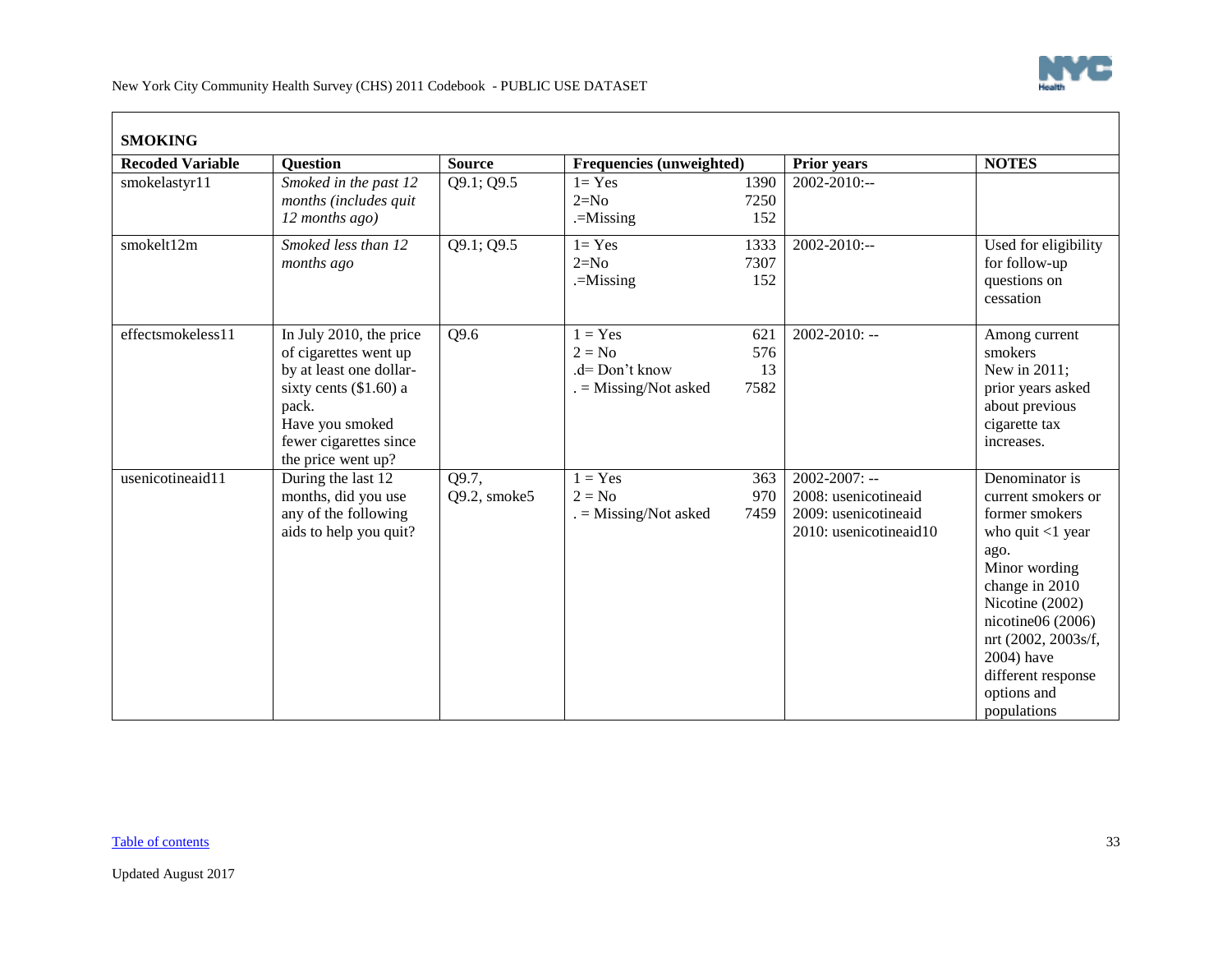

| <b>Recoded Variable</b>         | <b>Question</b>                                                                                                                                        | <b>Source</b>                                | Frequencies (unweighted)                                                                                                |                                                  | <b>Prior years</b>                                                                                                                                                               | <b>NOTES</b>                                                                                                                                                                                                           |
|---------------------------------|--------------------------------------------------------------------------------------------------------------------------------------------------------|----------------------------------------------|-------------------------------------------------------------------------------------------------------------------------|--------------------------------------------------|----------------------------------------------------------------------------------------------------------------------------------------------------------------------------------|------------------------------------------------------------------------------------------------------------------------------------------------------------------------------------------------------------------------|
| $\overline{\text{userx}}$ aid11 | (During the last 12)<br>months,) did you use a<br>prescription pill to<br>block the craving of<br>smoking, like Zyban,<br><b>Bupropion or Chantix?</b> | Q9.8,<br>Q9.2, smoke5                        | $1 = Yes$<br>$2 = No$<br>.d=Don't know<br>.r=Refused<br>$=$ Missing/Not asked                                           | 97<br>1232<br>3<br>7459                          | $2002 - 2007$ : --<br>2008: userxaid<br>2009: userxaid<br>2010: userxaid10                                                                                                       | Denominator is<br>current smokers or<br>former smokers<br>who quit $<$ 1 year<br>ago.<br>Minor wording<br>change in 2010.<br>Earlier med use<br>questions (2002,<br>2003s/f, 2004,<br>2006) have<br>different response |
|                                 |                                                                                                                                                        |                                              |                                                                                                                         |                                                  |                                                                                                                                                                                  | options                                                                                                                                                                                                                |
| asksmoke                        | During the last 12<br>months, did any doctor,<br>nurse or other health<br>professional ask you if<br>you smoke?                                        | Q9.9                                         | $1 = Yes$<br>$2 = No$<br>.d=Don't know<br>.r=Refused                                                                    | 5764<br>2881<br>145<br>$\overline{2}$            | 2002-2005:--<br>2006: smoke81<br>2007 - 2010: --                                                                                                                                 |                                                                                                                                                                                                                        |
| advisequitsmoke                 | During the last 12<br>months has a doctor,<br>nurse or other health<br>professional advised<br>you to quit smoking?                                    | Q9.10;<br>Q9.2 in $(1,2)$ &<br>$Q9.5 < 1$ yr | $1 = Yes$<br>$2 = No$<br>.d=Don't know<br>.r=Refused<br>$=$ Missing/not asked                                           | 962<br>367<br>$\overline{4}$<br>$\Omega$<br>7459 | 2002-2009: --<br>2010: advisequitsmoke                                                                                                                                           | NOTE: eligible<br>population differs<br>in '10, '11 than<br>06,04,03 spring/fall<br>Among current<br>smokers and former<br>smokers quit <12<br>months                                                                  |
| homesmokerule                   | Which statement best<br>describes the rules<br>about smoking inside<br>your home?                                                                      | Q9.11                                        | 1=Not allow anywhere<br>2= Allowed some<br>3= Allowed anywhere<br>$4 = No$ rules in home<br>.d=Don't know<br>.r=Refused | 6605<br>656<br>145<br>1330<br>50<br>6            | 2002: smoke17<br>2003: smoke17<br>2003 fall: --<br>2004: smoke17<br>$2005: -$<br>2006: smoke17<br>$2007: -$<br>2008: homesmokerule<br>2009: homesmokerule<br>2010: homesmokerule |                                                                                                                                                                                                                        |

[Table of contents](#page-0-1) 34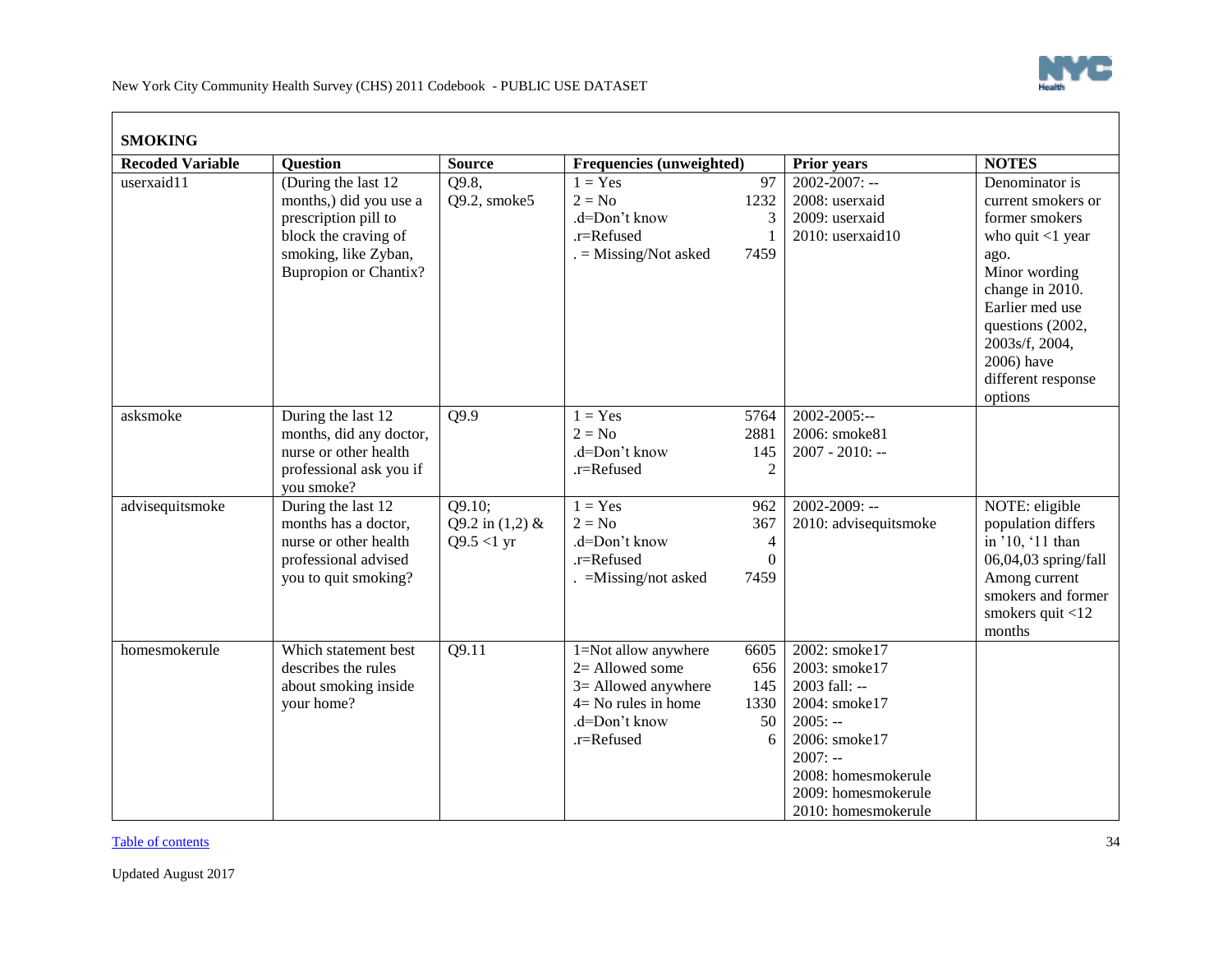

<span id="page-34-0"></span>

| <b>IMMUNIZATIONS</b>    |                            |               |                                 |      |                           |                   |  |  |  |
|-------------------------|----------------------------|---------------|---------------------------------|------|---------------------------|-------------------|--|--|--|
| <b>Recoded Variable</b> | <b>Ouestion</b>            | <b>Source</b> | <b>Frequencies (unweighted)</b> |      | <b>Prior years</b>        | <b>NOTES</b>      |  |  |  |
| fluvaccineshot          | During the past 12 months, | Q10.1         | $1 = Yes$                       | 4188 | 2002-2005: flushot        | Question wording  |  |  |  |
|                         | have you had a flu shot in |               | $2=N0$                          | 5470 | $2006 - 2010$ :           | changed over time |  |  |  |
|                         | your arm or a flu vaccine  |               | $d=Don't know$                  | 32   | fluvaccineshot            |                   |  |  |  |
|                         | that was sprayed in your   |               | .r=Refused                      |      |                           |                   |  |  |  |
|                         | nose?                      |               |                                 |      |                           |                   |  |  |  |
| fluvaccineshot1011      | Did you have a flu shot in | Q10.2; Q10.1  | $1 = Yes$                       | 3609 | $2002 - 2005$ : --        | Question wording  |  |  |  |
|                         | your arm or a flu vaccine  |               | $2=N0$                          | 4947 | 2006: fluvaccineshot 0506 | changed over time |  |  |  |
|                         | that was sprayed in your   |               | $d=Don't know$                  | 233  | 2007: fluvaccineshot0607  |                   |  |  |  |
|                         | nose during last years flu |               | $r =$ Refused                   |      | 2008: fluvaccineshot0708  |                   |  |  |  |
|                         | season, between the dates  |               |                                 |      | 2009: fluvaccineshot0809  |                   |  |  |  |
|                         | of September 1, 2010, and  |               |                                 |      | 2010: fluvaccineshot0910  |                   |  |  |  |
|                         | March 31, 2011?            |               |                                 |      |                           |                   |  |  |  |

[Table of contents](#page-0-1) 35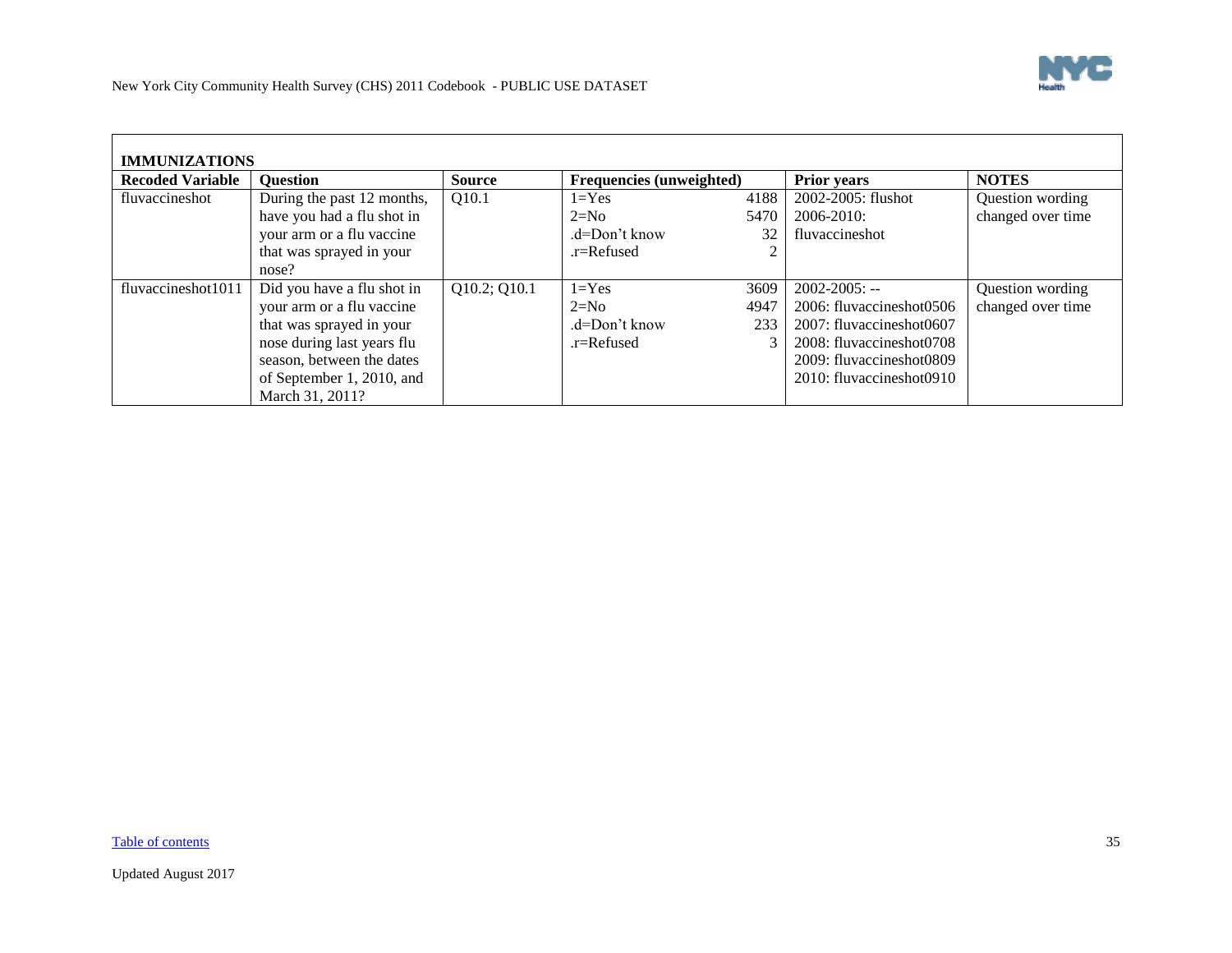

 $\overline{\phantom{0}}$ 

<span id="page-35-0"></span>

| <b>CANCER SCREENING</b> |                        |               |                                 |               |                          |                        |  |  |
|-------------------------|------------------------|---------------|---------------------------------|---------------|--------------------------|------------------------|--|--|
| <b>Recoded Variable</b> | <b>Question</b>        | <b>Source</b> | <b>Frequencies (unweighted)</b> |               | <b>Prior years</b>       | <b>NOTES</b>           |  |  |
| evercolon11             | Colonoscopy is an      | Q11.1         | $1 = Yes$                       | 3681          | $2002: -$                | Denominator is adults  |  |  |
|                         | exam in which a tube   |               | $2=N0$                          | 1275          | $2003$ : evercolon $03$  | $50+$ yrs              |  |  |
|                         | is inserted in the     |               | .d=Don't know                   | 22            | $2004$ : evercolon $04$  |                        |  |  |
|                         | rectum to view the     |               | .r=Refused                      | $\mathcal{R}$ | $2005$ : evercolon $05$  | Question wording       |  |  |
|                         | bowel for signs of     |               | . = Missing/Not asked           | 3811          | $2006$ : evercolon $06$  | modified from '03;     |  |  |
|                         | cancer or other health |               |                                 |               | $2007$ : evercolon $07$  | using caution when     |  |  |
|                         | problems. Have you     |               |                                 |               | $2008$ : evercolon $08$  | comparing '03 vs. '08  |  |  |
|                         | ever had a             |               |                                 |               | 2009: evercolon09        | Age-adjustment weight: |  |  |
|                         | colonoscopy?           |               |                                 |               | $2010$ : evercolon $10$  | age50up                |  |  |
| colonoscopy10yr11       | When was your most     | Q11.2;        | 1=Less than 10 yrs ago          | 3510          | 2002: colonoscopy10yr    | Denominator is persons |  |  |
|                         | recent colonoscopy     | sigmoid7      | 2=Never or $\geq$ 10yr          | 1410          | 2003: colonoscopy10yr    | $50+$ yrs              |  |  |
|                         | performed?             |               | .d=Don't know                   | 57            | 2004: colonoscopy10yr    |                        |  |  |
|                         |                        |               | .r=Refused                      | 4             | 2005: colonoscopy10yr05i | Age-adjustment weight: |  |  |
|                         |                        |               | $=$ Missing/Not asked           | 3811          | 2006: colonoscopy10yr    | age50up                |  |  |
|                         |                        |               |                                 |               | 2007: colonoscopy10yr07  |                        |  |  |
|                         |                        |               |                                 |               | 2008: colonoscopy10yr08  |                        |  |  |
|                         |                        |               |                                 |               | 2009: colonoscopy10yr09  |                        |  |  |
|                         |                        |               |                                 |               | 2010: colonoscopy10yr10  |                        |  |  |
| wherecolonoscopy        | Where was your most    | Q11.3         | 1=Hospital                      | 1475          | 2002-2010: ----          | Denominator is adults  |  |  |
|                         | recent colonoscopy     |               | $2 =$ Amb surg center           | 648           |                          | ages $50+$ years who   |  |  |
|                         | performed? (Among      |               | 3=Private doctor office         | 1506          |                          | ever had colonoscopy   |  |  |
|                         | those aged 50up ever   |               | $4=[VOL]$ other place           | 30            |                          |                        |  |  |
|                         | had)                   |               | .d=Don't know                   | 21            |                          |                        |  |  |
|                         |                        |               | .r=Refused                      |               |                          |                        |  |  |
|                         |                        |               | .=Missing/Not asked             | 5111          |                          |                        |  |  |

[Table of contents](#page-0-1) 36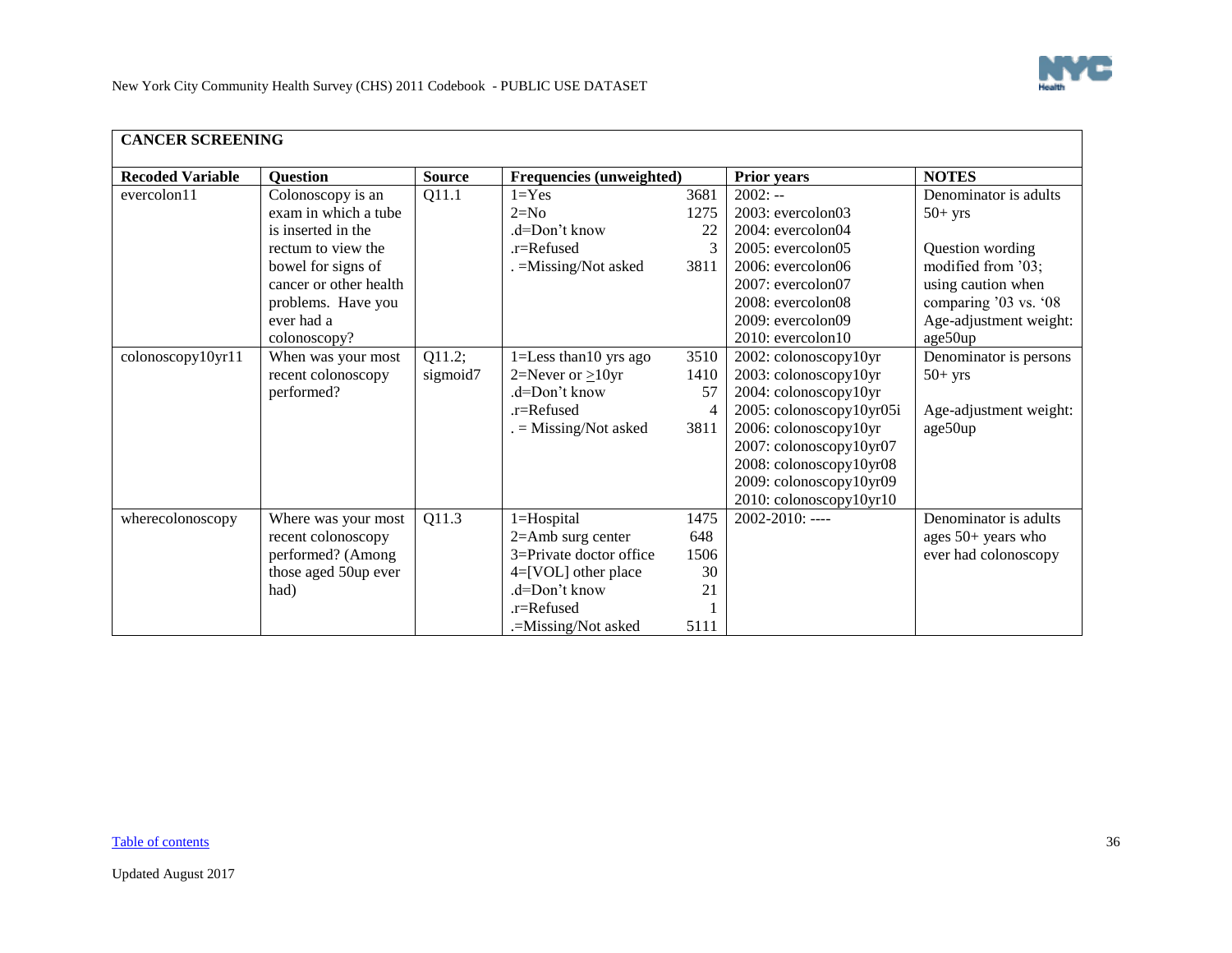

<span id="page-36-0"></span>

| <b>NOISE</b>            |                         |               |                               |                |                    |                  |
|-------------------------|-------------------------|---------------|-------------------------------|----------------|--------------------|------------------|
| <b>Recoded Variable</b> | <b>Question</b>         | <b>Source</b> | <b>Frequency (unweighted)</b> |                | <b>Prior years</b> | <b>NOTES</b>     |
| earsring                | In the last 12 months,  | Q12.1         | $1 = Yes$                     | 1027           | $2002 - 2010$ : -- |                  |
|                         | have you been           |               | $2=N0$                        | 7727           |                    |                  |
|                         | bothered by ringing,    |               | .d=Don't know                 | 37             |                    |                  |
|                         | roaring or buzzing in   |               | .r=Refused                    |                |                    |                  |
|                         | your ears or head that  |               |                               |                |                    |                  |
|                         | lasted for 5 minutes or |               |                               |                |                    |                  |
|                         | more?                   |               |                               |                |                    |                  |
| heardifficult           | How often do you        | Q12.2         | $1 =$ Always                  | 444            | $2002 - 2010$ : -- |                  |
|                         | find it difficult to    |               | $2 =$ Usually                 | 531            |                    |                  |
|                         | follow a conversation   |               | 3=About half the time         | 1041           |                    |                  |
|                         | if there background     |               | $4=$ Seldom                   | 2732           |                    |                  |
|                         | noise, for example,     |               | $5 =$ Never                   | 3888           |                    |                  |
|                         | when other people are   |               | .d=Don't know                 | 143            |                    |                  |
|                         | talking, TV or radio is |               | .r=Refused                    | 13             |                    |                  |
|                         | on or children are      |               |                               |                |                    |                  |
|                         | playing. Would you      |               |                               |                |                    |                  |
|                         | say?                    |               |                               |                |                    |                  |
| hearingtest             | When was the last       | Q12.3         | 1=Less than one year          | 1562           | $2002 - 2010$ : -- |                  |
|                         | time you had your       |               | $2=1$ to 4 yrs                | 2375           |                    |                  |
|                         | hearing tested?         |               | $3=5$ to 9 yrs                | 1089           |                    |                  |
|                         |                         |               | $4=10+$ years                 | 1630           |                    |                  |
|                         |                         |               | $5 =$ Never                   | 1603           |                    |                  |
|                         |                         |               | d=Don't know                  | 531            |                    |                  |
|                         |                         |               | .r=Refused                    | $\mathfrak{D}$ |                    |                  |
| hearingloss             | The last time you had   | Q12.4;        | $1 = Yes$                     | 1022           | $2002 - 2010$ : -- | Among those with |
|                         | a hearing test, did a   | noise3        | $2=N0$                        | 5572           |                    | hearing test     |
|                         | doctor, nurse or other  |               | .d=Don't know                 | 62             |                    |                  |
|                         | health care             |               | .r=Refused                    | $\Omega$       |                    |                  |
|                         | professional tell you   |               | $=$ Missing/Not asked         | 2136           |                    |                  |
|                         | that you had hearing    |               |                               |                |                    |                  |
|                         | loss or a hearing       |               |                               |                |                    |                  |
|                         | problem?                |               |                               |                |                    |                  |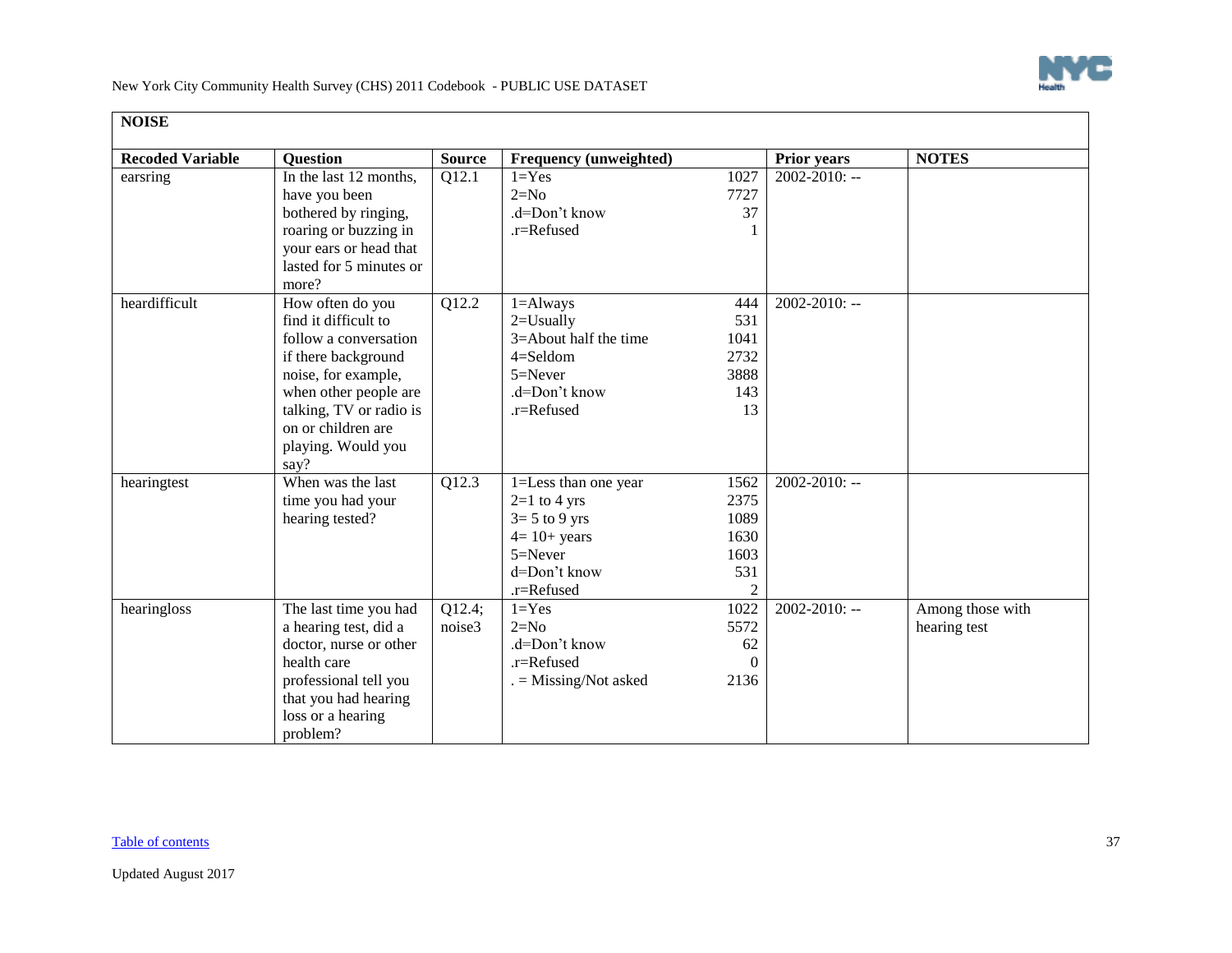

| <b>NOISE</b>            |                         |                    |                         |                  |                    |                           |
|-------------------------|-------------------------|--------------------|-------------------------|------------------|--------------------|---------------------------|
| <b>Recoded Variable</b> | <b>Question</b>         | <b>Source</b>      | Frequency (unweighted)  |                  | <b>Prior years</b> | <b>NOTES</b>              |
| hearinglossall          | The last time you had   | Q12.4;             | $1 = Yes$               | 1022             | $2002 - 2010$ : -- | Among all adults          |
|                         | a hearing test, did a   | Q12.3              | $2=N0$                  | 5572             |                    |                           |
|                         | doctor, nurse or other  |                    | 3=Never had hearing     |                  |                    |                           |
|                         | health care             |                    | checked                 | 1603             |                    |                           |
|                         | professional tell you   |                    | .d=Don't know           | 62               |                    |                           |
|                         | that you had hearing    |                    | .r=Refused              | $\Omega$         |                    |                           |
|                         | loss or a hearing       |                    | $=$ Missing/Not asked   | 531              |                    |                           |
|                         | problem?                |                    |                         |                  |                    |                           |
| hearingaid              | In the last 12 months,  | Q12.5              | $1 = Yes$               | 288              | $2002 - 2010$ : -- |                           |
|                         | have you worn a         |                    | $2=N0$                  | 8485             |                    |                           |
|                         | hearing aid at least 5  |                    | .d=Don't know           | 16               |                    |                           |
|                         | hours a week during     |                    | .r=Refused              | 3                |                    |                           |
|                         | most weeks?             |                    |                         |                  |                    |                           |
| everloudnoisework       | Have you ever had a     | $\overline{Q12.6}$ | $1 = Yes$               | 1739             | $2002 - 2010$ : -- |                           |
|                         | job where you were      |                    | $2=N0$                  | 7016             |                    |                           |
|                         | exposed to loud noise   |                    | .d=Don't know           | 35               |                    |                           |
|                         | for 5 or more hours a   |                    | .r=Refused              | $\overline{2}$   |                    |                           |
|                         | week?                   |                    |                         |                  |                    |                           |
| currentloudnoisework    | Are you currently       | Q12.7;             | $1 = Yes$               | 545              | $2002 - 2010$ : -- |                           |
|                         | working at a job        | Q12.6              | $2=N0$                  | 8208             |                    |                           |
|                         | where you are           |                    | .d=Don't know           | $\boldsymbol{2}$ |                    |                           |
|                         | exposed to loud noise   |                    | .r=Refused              | $\boldsymbol{0}$ |                    |                           |
|                         | for 5 or more hours a   |                    | $=$ Missing/Not asked   | 37               |                    |                           |
|                         | week?                   |                    |                         |                  |                    |                           |
| hearprotect             | When you are at         | Q12.8;             | $1 =$ Most of the time  | 86               | $2002 - 2010$ : -- | Among those currently     |
|                         | work, how often do      |                    | 2=Sometimes             | 67               |                    | working at job exposed to |
|                         | you wear hearing        |                    | 3=Rarely/seldom         | 41               |                    | loud noise                |
|                         | protection devices      |                    | $4 =$ Never             | 348              |                    |                           |
|                         | such as ear plugs or    |                    | .d=Don't know           | 3                |                    |                           |
|                         | ear muffs to block the  |                    | .r=Refused              | $\boldsymbol{0}$ |                    |                           |
|                         | loud noise?             |                    | $=$ Missing/Not asked   | 8247             |                    |                           |
| noise9                  | In an average week,     | $\overline{Q12.9}$ | $0 - 7$ days continuous | 8531             | $2002 - 2010$ : -- |                           |
|                         | about how many days     |                    | .d=Don't know           | 243              |                    |                           |
|                         | are you exposed to      |                    | .r=Refused              | 18               |                    |                           |
|                         | loud traffic noise from |                    |                         |                  |                    |                           |
|                         | subways or buses?       |                    |                         |                  |                    |                           |

[Table of contents](#page-0-1) 38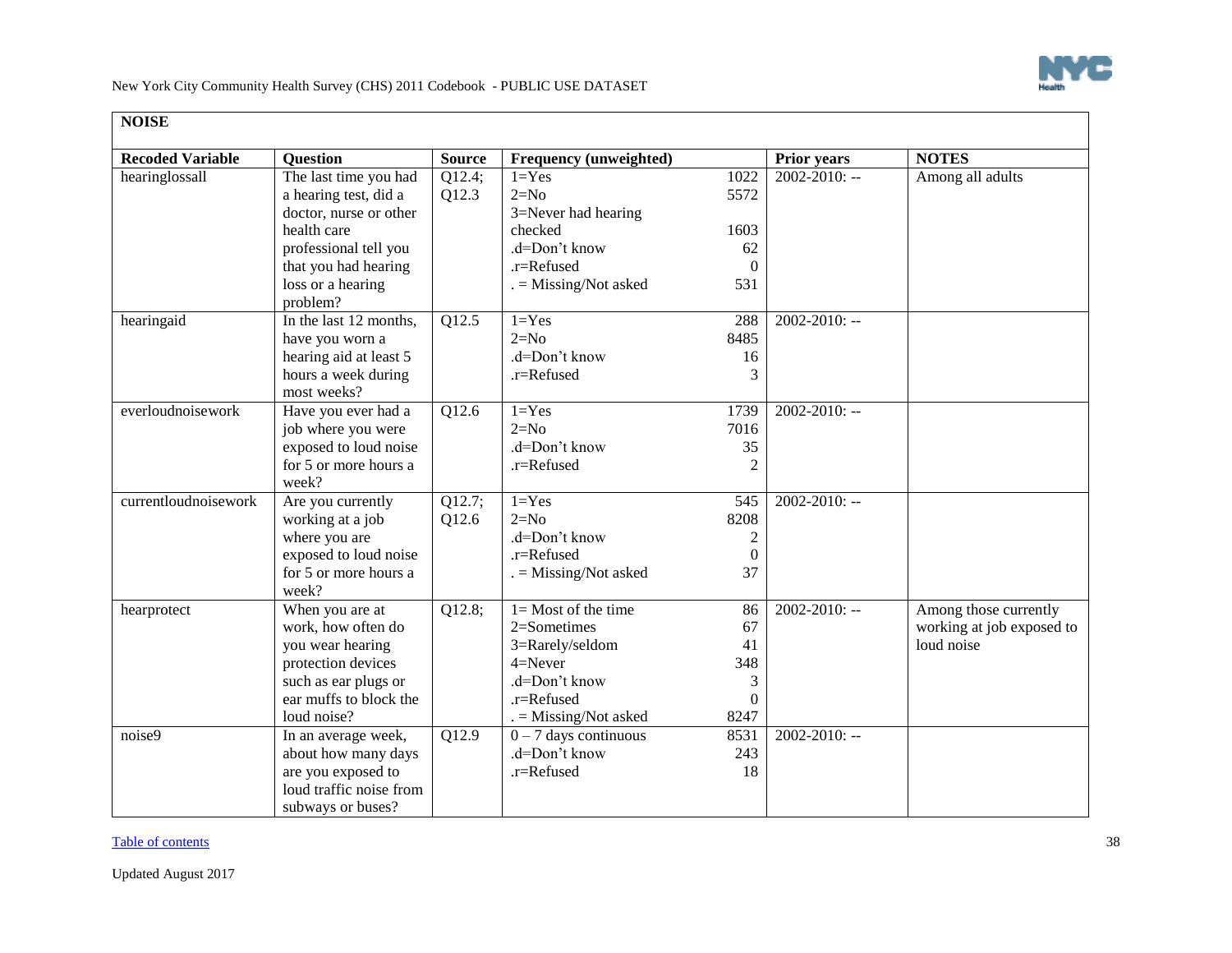

| <b>NOISE</b>            |                         |                      |                                   |          |                    |                        |
|-------------------------|-------------------------|----------------------|-----------------------------------|----------|--------------------|------------------------|
| <b>Recoded Variable</b> | <b>Question</b>         | <b>Source</b>        | Frequency (unweighted)            |          | <b>Prior years</b> | <b>NOTES</b>           |
| trafficnoisedays        | In an average week,     | Q12.9                | $1=0$ days                        | 3206     | $2002 - 2010$ : -- |                        |
|                         | about how many days     |                      | $2=1$ to 6 days                   | 3340     |                    |                        |
|                         | are you exposed to      |                      | $3=7$ days                        | 1985     |                    |                        |
|                         | loud traffic noise from |                      | .d=Don't know                     | 243      |                    |                        |
|                         | subways or buses?       |                      | .r=Refused                        | 18       |                    |                        |
| trafficnoisehrs         | On an average day       | $\overline{Q12}.10;$ | $1 = 1$ hr or less                | 2881     | $2002 - 2010$ : -- | Among those exposed at |
|                         | when you are            |                      | $2=$ More than 1 hr, $<$ 4 hrs    | 1458     |                    | least one day          |
|                         | exposed, how many       |                      | $3=4$ hrs or more                 | 893      |                    |                        |
|                         | hours are you exposed   |                      | .d=Don't know                     | 93       |                    |                        |
|                         | to loud traffic noise   |                      | .r=Refused                        | $\Omega$ |                    |                        |
|                         | from subways or         |                      | $=$ Missing/Not asked             | 3467     |                    |                        |
|                         | buses?                  |                      |                                   |          |                    |                        |
| trafficnoisehrs_all     | On an average day       | Q12.9;               | $l = None$                        | 3206     | $2002 - 2010$ : -- | Among all adults       |
|                         | when you are            | Q12.10               | $2=1$ hr or less                  | 2881     |                    |                        |
|                         | exposed, how many       |                      | $3=$ More than 1 hr, $<$ 4 hrs    | 1458     |                    |                        |
|                         | hours are you exposed   |                      | $4=4$ hrs or more                 | 893      |                    |                        |
|                         | to loud traffic noise   |                      | .d=Don't know                     | 336      |                    |                        |
|                         | from subways or         |                      | .r=Refused                        | 18       |                    |                        |
|                         | buses?                  |                      |                                   |          |                    |                        |
| noise11                 | In an average week,     | Q12.11               | $0 - 7$ days continuous           | 8338     | $2002 - 2010$ : -- |                        |
|                         | about how many days     |                      | 66=use one, but less than         | 100      |                    |                        |
|                         | to you listen to a      |                      | weekly                            |          |                    |                        |
|                         | personal music player,  |                      | 88=Do not own one                 | 300      |                    |                        |
|                         | such as an MP3 player   |                      | .d=Don't know                     | 50       |                    |                        |
|                         | or iPod, with           |                      | $r =$ Refused                     | 4        |                    |                        |
|                         | headphones?             |                      |                                   |          |                    |                        |
| headphonedays           | In an average week,     | $\overline{Q}$ 12.11 | $1 = \text{None}/$ do not own one | 5830     | $2002 - 2010$ : -- |                        |
|                         | about how many days     |                      | $2=1$ to 6 days                   | 2122     |                    |                        |
|                         | to you listen to a      |                      | $3=7$ days                        | 786      |                    |                        |
|                         | personal music player,  |                      | .d=Don't know                     | 50       |                    |                        |
|                         | such as an MP3 player   |                      | .r=Refused                        | 4        |                    |                        |
|                         | or iPod, with           |                      |                                   |          |                    |                        |
|                         | headphones?             |                      |                                   |          |                    |                        |

#### [Table of contents](#page-0-1) 39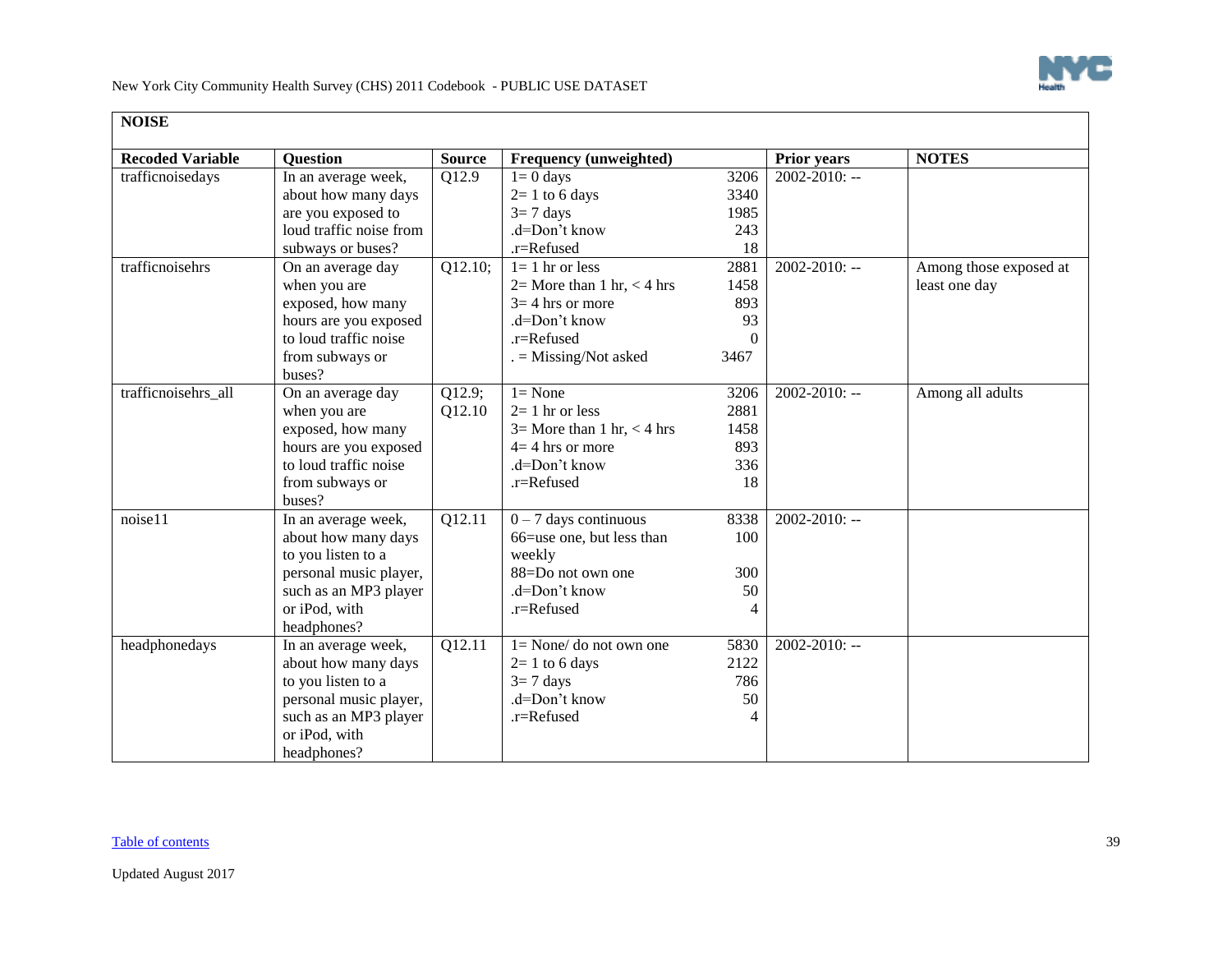

| <b>NOISE</b>            |                                                                                                                                                                    |                   |                                                                                                                                      |                                         |                    |                                                           |
|-------------------------|--------------------------------------------------------------------------------------------------------------------------------------------------------------------|-------------------|--------------------------------------------------------------------------------------------------------------------------------------|-----------------------------------------|--------------------|-----------------------------------------------------------|
| <b>Recoded Variable</b> | <b>Ouestion</b>                                                                                                                                                    | <b>Source</b>     | Frequency (unweighted)                                                                                                               |                                         | <b>Prior years</b> | <b>NOTES</b>                                              |
| headphonehrs            | On an average day<br>that you listen to a<br>personal music player<br>with headphone,<br>about how many<br>hours do you listen at<br>more than half the<br>volume? | Q12.12            | $l = 1$ hr or less<br>$2=$ More than 1 hr, $<$ 4 hrs<br>$3=4$ hrs or more<br>.d=Don't know<br>$r =$ Refused<br>$=$ Missing/Not asked | 1906<br>721<br>204<br>70<br>5884        | $2002 - 2010$ : -- | Among those who listen<br>at least one day in avg<br>week |
| headphonehrs_all        | On an average day<br>that you listen to a<br>personal music player<br>with headphone,<br>about how many<br>hours do you listen at<br>more than half the<br>volume? | Q12.11,<br>Q12.12 | $l = None$<br>$2=1$ hr or less<br>$3=$ More than 1 hr, $<$ 4 hrs<br>$4=4$ hrs or more<br>.d=Don't know<br>.r=Refused                 | 5830<br>1906<br>721<br>204<br>120<br>11 | $2002 - 2010$ : -- | Among all adults                                          |

[Table of contents](#page-0-1) 40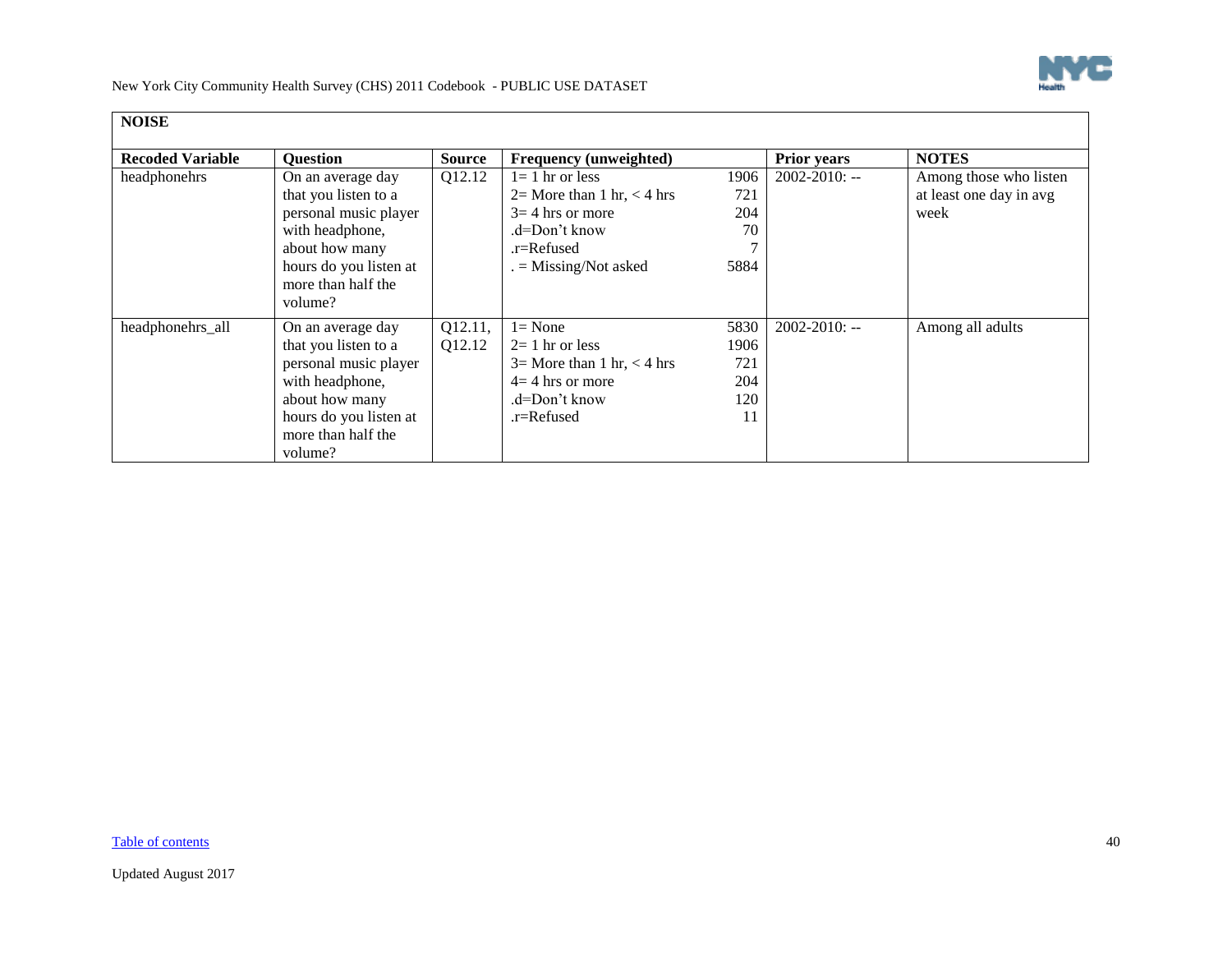<span id="page-40-0"></span>

| <b>FIREARMS</b>         |                                                                                                                                                                                                                                                                       |               |                                                                           |                         |                    |                              |
|-------------------------|-----------------------------------------------------------------------------------------------------------------------------------------------------------------------------------------------------------------------------------------------------------------------|---------------|---------------------------------------------------------------------------|-------------------------|--------------------|------------------------------|
| <b>Recoded Variable</b> | <b>Ouestion</b>                                                                                                                                                                                                                                                       | <b>Source</b> | Frequency (unweighted)                                                    |                         | <b>Prior years</b> | <b>NOTES</b>                 |
| usefirearm              | Have you ever used<br>firearms for target<br>shooting, hunting or for<br>any other purposes?                                                                                                                                                                          | Q12.13        | $1 = Yes$<br>$2=N0$<br>.d=Don't know<br>.r=Refused                        | 1277<br>7504            | $2002 - 2010$ : -- |                              |
| keepfirearm             | Are any firearms kept in<br>your home, or around<br>your home, such as in a<br>garage, outdoor storage<br>area or motor vehicle?<br>Please include guns such<br>as pistols, shotguns, and<br>rifles, but NOT BB guns,<br>starter pistols or guns<br>that cannot fire. | Q12.14        | $1 = Yes$<br>$2=N0$<br>.d=Don't know<br>.r=Refused                        | 241<br>8499<br>15<br>37 | $2002 - 2010$ : -- |                              |
| lockfirearm             | Do you regularly keep all<br>firearms in or around<br>your home locked in a<br>safe place?                                                                                                                                                                            | Q12.15;       | $1 = Yes$<br>$2=N0$<br>.d=Don't know<br>.r=Refused<br>.=Missing/not asked | 221<br>19<br>8551       | $2002 - 2010$ : -- | Among those with<br>firearms |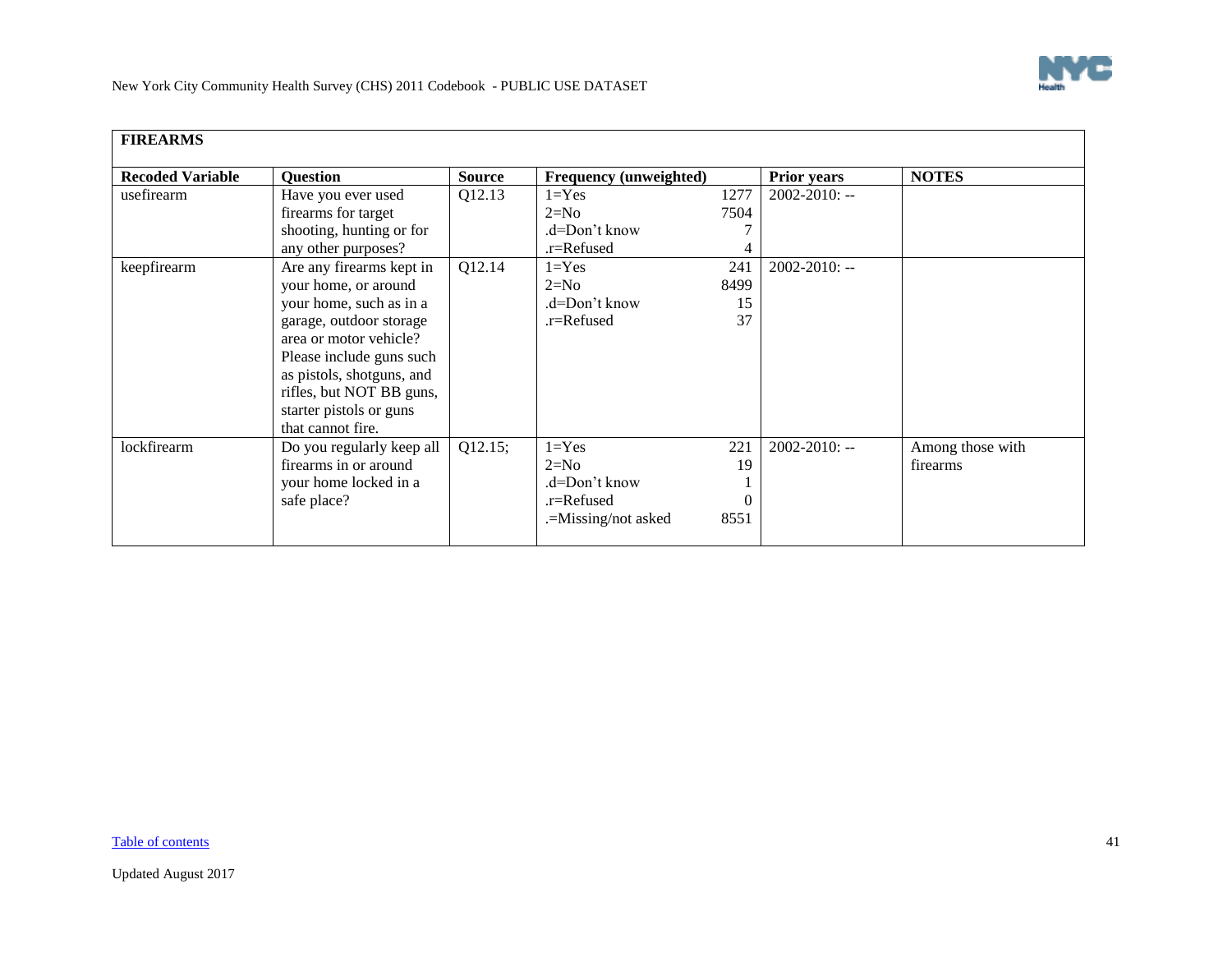

<span id="page-41-0"></span>

| HOUSING/ENVIRONMENT     |                                                                                                                       |               |                                                                           |                    |                                                  |                                            |  |  |
|-------------------------|-----------------------------------------------------------------------------------------------------------------------|---------------|---------------------------------------------------------------------------|--------------------|--------------------------------------------------|--------------------------------------------|--|--|
| <b>Recoded Variable</b> | <b>Question</b>                                                                                                       | <b>Source</b> | <b>Frequency (unweighted)</b>                                             |                    | <b>Prior years</b>                               | <b>NOTES</b>                               |  |  |
| bedbugs                 | During the past 12<br>months, have you had a<br>problem with bed bugs in<br>your home that required<br>extermination? | Q13.1         | $1 = Yes$<br>$2=N0$<br>$d=Don't know$<br>$r =$ Refused                    | 494<br>8274<br>20  | $2002 - 2008$ : --<br>2009: bedbugs<br>$2010: -$ |                                            |  |  |
| exterminatebedbugs      | Did an exterminator<br>come to your home and<br>confirm that you had bed<br>bugs?                                     | Q13.2;        | $1 = Yes$<br>$2=N0$<br>.d=Don't know<br>.r=Refused<br>.=Missing/not asked | 310<br>175<br>8298 | $2002 - 2010$ : --                               | Among those reported<br>had bedbug problem |  |  |

[Table of contents](#page-0-1) 42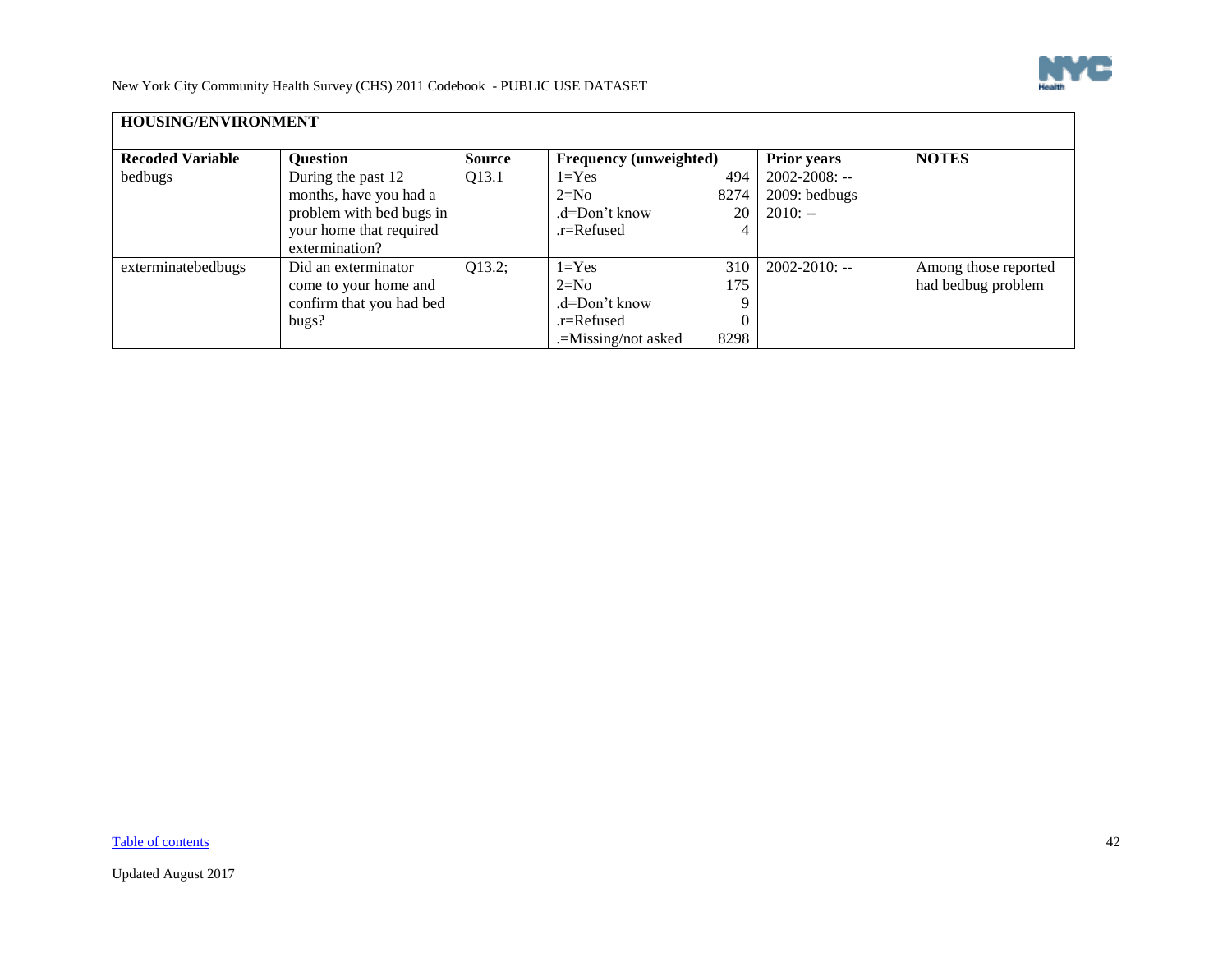

<span id="page-42-0"></span>

| <b>HIV</b>              |                       |                    |                        |      |                           |                        |
|-------------------------|-----------------------|--------------------|------------------------|------|---------------------------|------------------------|
| <b>Recoded Variable</b> | <b>Ouestion</b>       | <b>Source</b>      | Frequency (unweighted) |      | <b>Prior years</b>        | <b>NOTES</b>           |
| hiv12months11           | Have you had an       | Q14.1              | $1 = Yes$              | 2408 | $2002: -$                 | Question wording       |
|                         | HIV test in the last  |                    | $2=N0$                 | 6197 | $2003$ : hiv12months      | differs in $05/06$ v.  |
|                         | 12 months?            |                    | .d=Don't know          | 171  | $2004: -$                 | $07 - 09$              |
|                         |                       |                    | $r =$ Refused          | 16   | $2005$ : hiv12months05    |                        |
|                         |                       |                    |                        |      | 2006: hiv12months06       |                        |
|                         |                       |                    |                        |      | 2007: hiv12months07       |                        |
|                         |                       |                    |                        |      | 2008: hiv12months08       |                        |
|                         |                       |                    |                        |      | 2009: hiv12months09       |                        |
|                         |                       |                    |                        |      | 2010: hiv12months10       |                        |
| everhivtest11           | Have you ever had     | Q14.2;             | $1 = Yes$              | 4990 | $2002: -$                 | Question wording       |
|                         | an HIV test?          | hiv12months11      | $2=N0$                 | 3503 | $2003: -$                 | changed over time and  |
|                         |                       |                    | $d=Don't know$         | 285  | $2004: -$                 | response coding/level  |
|                         |                       |                    | .r=Refused             | 14   | 2005: everhivtest05       | changed.               |
|                         |                       |                    |                        |      | $2006: -$                 |                        |
|                         |                       |                    |                        |      | 2007: everhivtest07       | In 2002 and 2004       |
|                         |                       |                    |                        |      | 2008: everhivtest08       | question restricted to |
|                         |                       |                    |                        |      | 2009: everhivtest09       | 18-64 year olds.       |
|                         |                       |                    |                        |      | 2010: everhivtest10       |                        |
| recommendedhivtest11    | In the past 12        | $Q14.\overline{3}$ | $1 = Yes$              | 1078 | $2002: -$                 | Question wording       |
|                         | months has a doctor,  |                    | $2=N0$                 | 7653 | $2003: -$                 | changed from 2006.     |
|                         | nurse or other health |                    | $d=Don't know$         | 51   | $2004: -$                 |                        |
|                         | professional          |                    | $r =$ Refused          | 10   | $2005: -$                 |                        |
|                         | recommended you       |                    |                        |      | 2006: recommendhivtest    |                        |
|                         | have an HIV test?     |                    |                        |      | 2007: recommendhivtest07  |                        |
|                         |                       |                    |                        |      | $2008: -$                 |                        |
|                         |                       |                    |                        |      | $2009: -$                 |                        |
|                         |                       |                    |                        |      | 2010:recommendedhivtest10 |                        |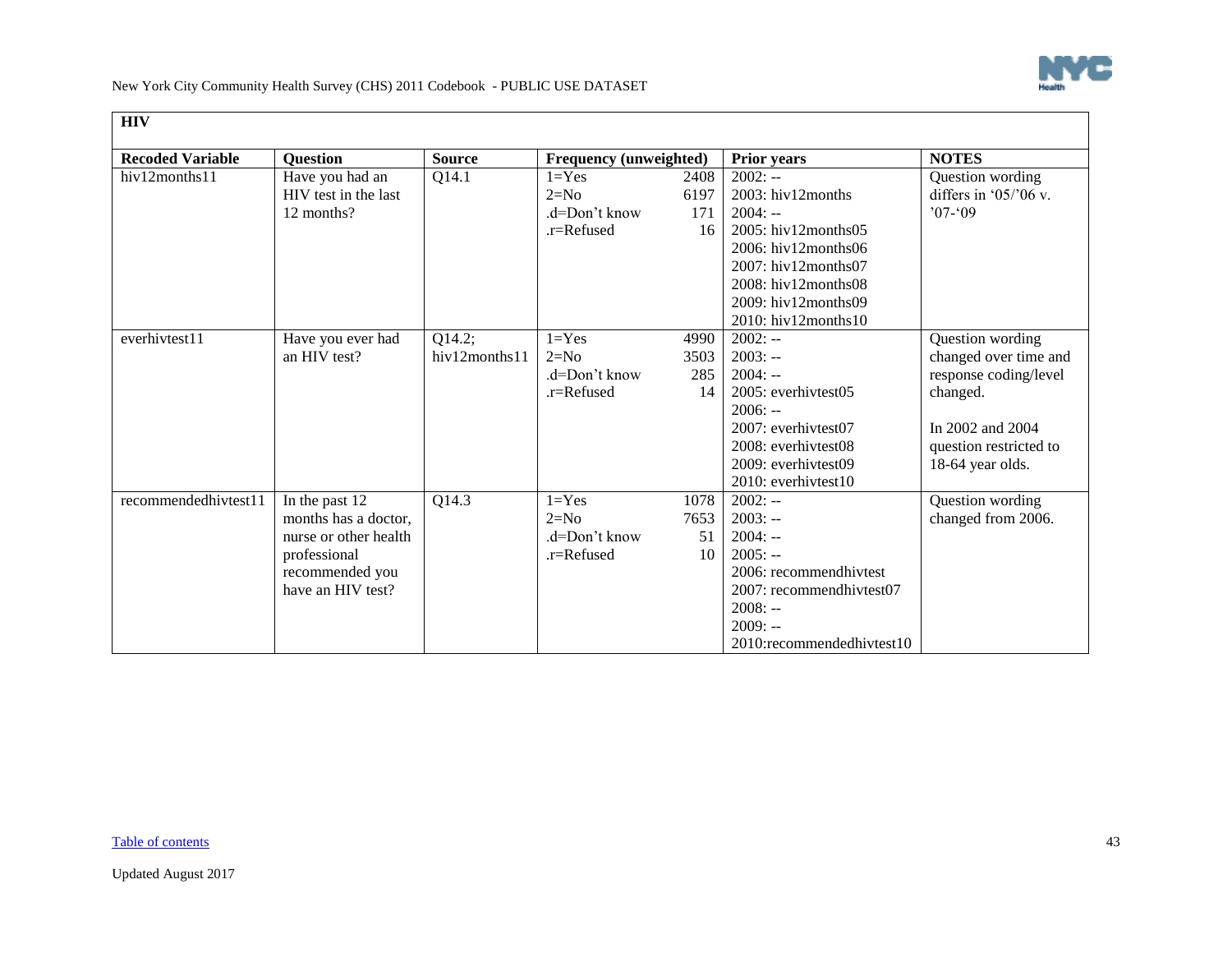

<span id="page-43-0"></span>

| <b>SEXUAL BEHAVIOR</b>  |                                                                    |                                              |                                                                                                             |                                   |                                                                                                                                                                                                                           |                                                                                                      |
|-------------------------|--------------------------------------------------------------------|----------------------------------------------|-------------------------------------------------------------------------------------------------------------|-----------------------------------|---------------------------------------------------------------------------------------------------------------------------------------------------------------------------------------------------------------------------|------------------------------------------------------------------------------------------------------|
| <b>Recoded Variable</b> | <b>Question</b>                                                    | <b>Source</b>                                | Frequencies (unweighted)                                                                                    |                                   | Prior years                                                                                                                                                                                                               | <b>NOTES</b>                                                                                         |
| sexbehav_active11       | Sexual behavior, past 12<br>months                                 | Q15.1f, Q15.3f,<br>Q15.1m, Q15.3m,<br>Q15.2m | 1=Homosexual<br>$2 = Bisexual$<br>3=Heterosexual<br>4=Incomplete info<br>. = Missing/Not sexually<br>active | 224<br>38<br>4623<br>24<br>3883   | $2002: -$<br>2003: sexbehav_active<br>2004: sexbehav_active<br>2005: sexbehav_active<br>2006: sexbehav_active<br>2007: sexbehav_active07<br>2008: sexbehav_active08<br>2009: sexbehav_active09<br>2010: sexbehav_active10 | Denominator is all<br>sexually active                                                                |
| sexuallyactive11        | Sexually active in past 12<br>months                               | sexbehav_active11                            | $1 = Yes$<br>$2=N0$<br>. = Missing/Not asked                                                                | 4909<br>2960<br>923               | $2002: -$<br>2003: sexuallyactive<br>2004: sexuallyactive<br>2005: sexuallyactive<br>2006: sexuallyactive06<br>2007: sexuallyactive07<br>2008: sexuallyactive08<br>2009: sexuallyactive09<br>2010: sexuallyactive10       | Question wording<br>modified across<br>years<br>In 2002 question<br>restricted to 18-<br>64yrs       |
| sexpartner              | Number of male and<br>female sex partners in the<br>past 12 months | Q15.1f, Q15.3f,<br>Q15.1m, Q15.3m,<br>Q15.2m | $1 = None$<br>$2=One$<br>$3 = Two$<br>$4=$ Three or more<br>. =Missing/Not asked                            | 2960<br>4169<br>333<br>407<br>923 | $2002: -$<br>2003-2010: sexpartner                                                                                                                                                                                        | Question wording<br>modified across<br>years<br>In 2002 question<br>restricted to 18-<br>64yrs       |
| <b>WSW</b>              | Women who have sex with<br>women, past 12 months                   | Q15.3f                                       | $1 = Yes$<br>$2=N0$<br>. = Missing/Not asked                                                                | 92<br>2389<br>6311                | $2002: -$<br>2003-2010: wsw                                                                                                                                                                                               | WSW:<br>denominator is<br>sexually active<br>women<br>In 2002 question<br>restricted to 18-<br>64yrs |

# [Table of contents](#page-0-1) 44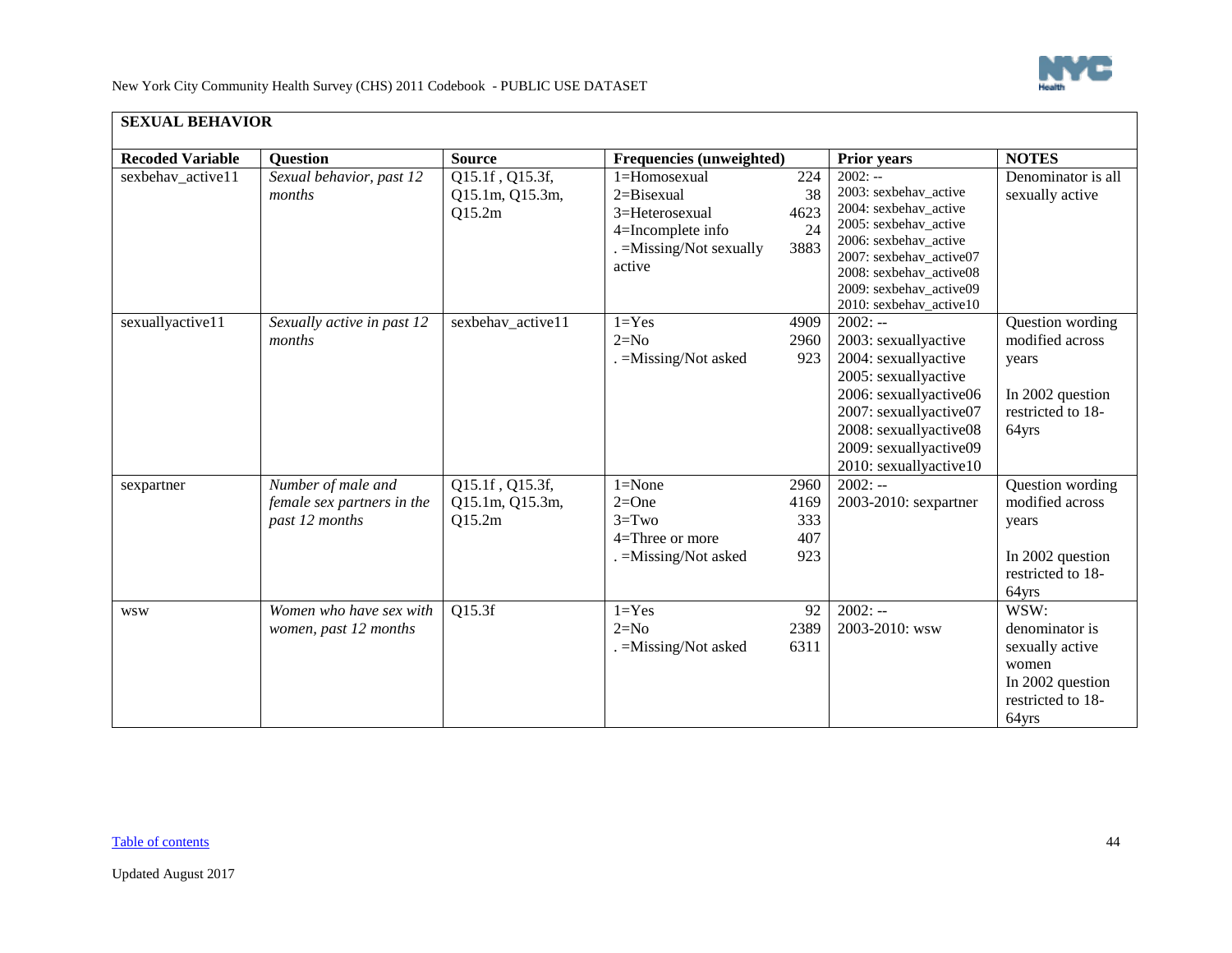

| <b>SEXUAL BEHAVIOR</b>  |                                                                    |                                     |                                                                             |                                  |                                                                                                                                                           |                                                                                                                                                                                                                                                    |
|-------------------------|--------------------------------------------------------------------|-------------------------------------|-----------------------------------------------------------------------------|----------------------------------|-----------------------------------------------------------------------------------------------------------------------------------------------------------|----------------------------------------------------------------------------------------------------------------------------------------------------------------------------------------------------------------------------------------------------|
| <b>Recoded Variable</b> | <b>Question</b>                                                    | <b>Source</b>                       | Frequencies (unweighted)                                                    |                                  | <b>Prior years</b>                                                                                                                                        | <b>NOTES</b>                                                                                                                                                                                                                                       |
| wswexclusive            | Women who have sex with<br>women, exclusively in<br>past 12 months | Q15.3f,<br>Q15.1f,                  | $1 = Yes$<br>$2=N0$<br>. = Missing/Not asked                                | 64<br>2431<br>6297               | $2002: -$<br>2003-2010: wswexclusive                                                                                                                      | Denominator is<br>sexually active<br>women<br>In 2002 question<br>restricted to 18-<br>64yrs                                                                                                                                                       |
| msm                     | Men who have sex with<br>men, past 12 months                       | Q15.2m                              | $1 = Yes$<br>$2=N0$<br>. = Missing/Not asked                                | 172<br>2234<br>6386              | $2002: -$<br>2003-2010: msm                                                                                                                               | MSM: denominator<br>is sexually active<br>men<br>In 2002 question<br>restricted to 18-<br>64yrs                                                                                                                                                    |
| msmexclusive            | Men who have sex with<br>men, exclusively in past<br>12 months     | Q15.2m,<br>Q15.1m                   | $1 = Yes$<br>$2=N0$<br>. = Missing/Not asked                                | 160<br>2252<br>6380              | $2002: -$<br>2003-2010: msmexclusive                                                                                                                      | Question wording<br>modified across<br>years<br>Denominator is<br>sexually active<br>men<br>In 2002 question<br>restricted to 18-<br>64yrs                                                                                                         |
| condom11                | The last time you had sex,<br>did you use a condom?                | Q15.2f<br>Q15.4m, Q15.5m,<br>Q15.6m | $1 = Yes$<br>$2=N0$<br>.d=Don't know<br>.r=Refused<br>. = Missing/Not asked | 1405<br>3376<br>20<br>43<br>3948 | $2002: -$<br>2003: condom03<br>2004: condomNOToral<br>2005: condom05<br>2006: condom06<br>$2007: -$<br>2008: condom08<br>2009: condom09<br>2010: condom10 | Among those<br>sexually active in<br>last 12 months<br>In 2007 condom<br>use question was<br>not asked of MSM<br>exclusive so<br>condomuse07 not<br>directly<br>comparable to any<br>other years<br>In 2002 question<br>restricted to 18-<br>64yrs |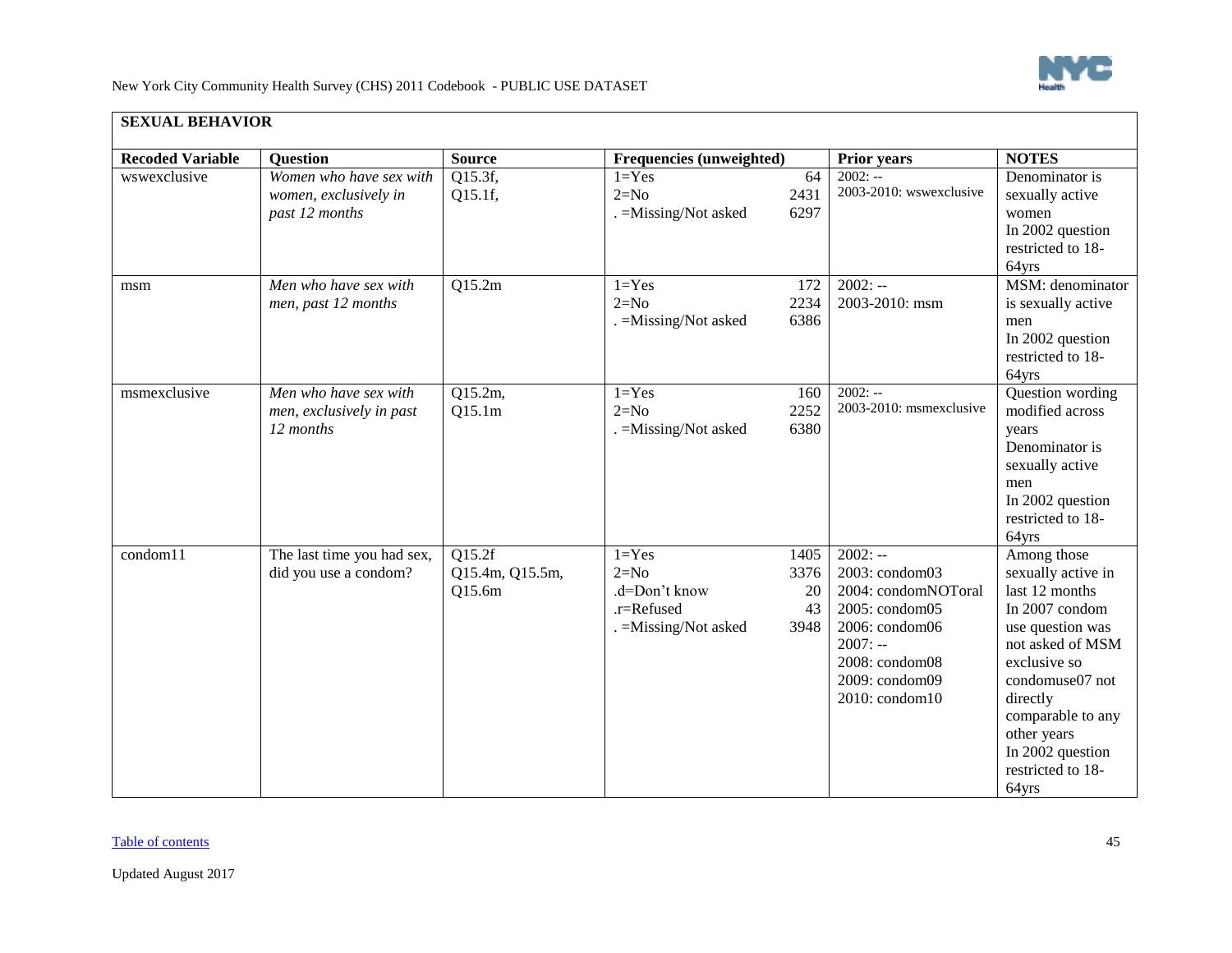| <b>Recoded Variable</b> | <b>Question</b>                                         | <b>Source</b>   | <b>Frequencies (unweighted)</b> |      | <b>Prior years</b>     | <b>NOTES</b>                      |
|-------------------------|---------------------------------------------------------|-----------------|---------------------------------|------|------------------------|-----------------------------------|
| condomusetrend          | The last time you had sex,                              | Q15.2f, Q15.4m, | $1 = Yes$                       | 1231 | 2002-2010:             | Denominator is                    |
|                         | did you use a condom?                                   | Q15.5m, Q15.6m, | $2=N0$                          | 2795 | condomusetrend         | persons 18-64 yrs                 |
|                         |                                                         |                 | $d=Don't know$                  | 13   |                        | who had sex with                  |
|                         |                                                         |                 | .r=Refused                      | 35   |                        | $\geq$ 1 partner of               |
|                         |                                                         |                 | =Missing/Not asked              | 4718 |                        | opposite sex in past<br>12 months |
| analsex                 | In the past 12 months,                                  | Q15.5f, Q15.7m  | $1 = Yes$                       | 369  | $2002 - 2006$ : --     | Among WSM and                     |
|                         | have you had anal sex?                                  |                 | $2=N0$                          | 4392 | 2007: analsex          | <b>MSWM</b>                       |
|                         |                                                         |                 | .d=Don't know                   | 50   | $2008: -$              |                                   |
|                         |                                                         |                 | $.r =$ Refused                  | 33   | 2009: analsex          |                                   |
|                         |                                                         |                 | . = Missing/Not asked           | 3948 | 2010: analsex          |                                   |
| analsexcondomuse        | In the past 12 months,                                  | Q15.6f, Q15.8m  | 1=Every time                    | 125  | 2002-2006: --          | Among those who                   |
|                         | when you have had anal                                  |                 | 2=Some of the time              | 68   | 2007: analsexcondomuse | report anal sex                   |
|                         | sex have you or your                                    |                 | $3 =$ Never                     | 174  | $2008: -$              |                                   |
|                         | partner used a condom?                                  |                 | .d=Don't know                   |      | 2009: analsexcondomuse |                                   |
|                         |                                                         |                 | .r=Refused                      |      | 2010: analsexcondomuse |                                   |
|                         |                                                         |                 | . = Missing/Not asked           | 8423 |                        |                                   |
| internetsex             | Have you used the                                       | Q15.7f; Q15.9m  | $1 = Yes$                       | 108  | $2002 - 2010$ : --     | Among sexually                    |
|                         | internet to meet a partner                              |                 | $2=N0$                          | 4783 |                        | active                            |
|                         | for a sexual encounter in                               |                 | .d=Don't know                   | 9    |                        |                                   |
|                         | the past 12 months?                                     |                 | .r=Refused                      | 9    |                        |                                   |
|                         |                                                         |                 | .=missing/not asked             | 3883 |                        |                                   |
| pcpsexhistory           | Thinking about the last                                 | Q15.8f; Q15.10m | $1 = Yes$                       | 2451 | 2002-2010: --          |                                   |
|                         | time you visited your                                   |                 | $2=N0$                          | 6139 |                        |                                   |
|                         | personal doctor or health                               |                 | .d=Don't know                   | 120  |                        |                                   |
|                         | care provider, did he or                                |                 | .r=Refused                      | 82   |                        |                                   |
|                         | she ask you any questions<br>about your sexual history? |                 |                                 |      |                        |                                   |

#### **SEXUAL BEHAVIOR**

#### [Table of contents](#page-0-1) 46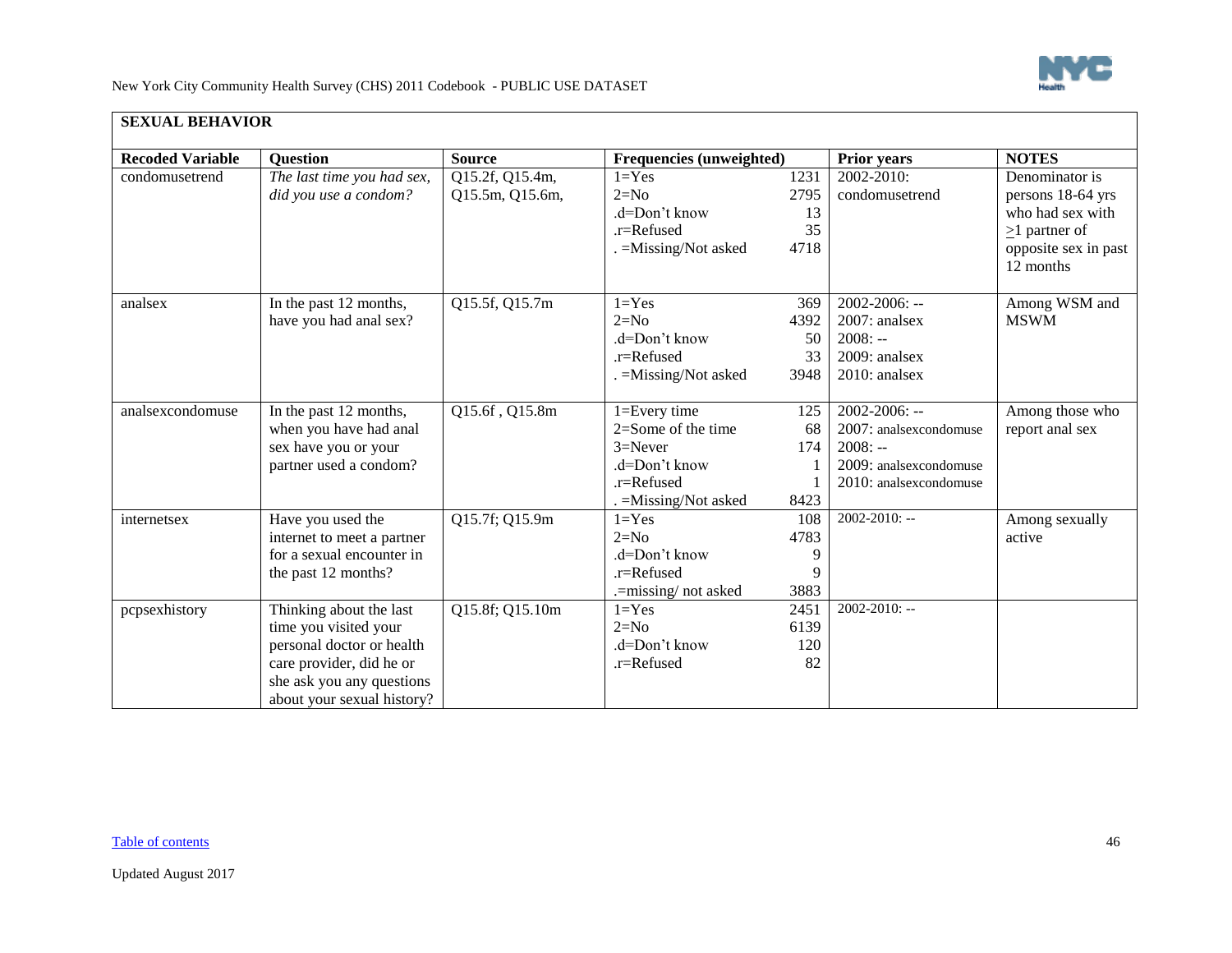

<span id="page-46-0"></span>

| <b>ALCOHOL</b>                    |                                                                                                                                                                                                                                                                                   |                                 |                                                                                    |                                                                                                                                                                                                     |              |
|-----------------------------------|-----------------------------------------------------------------------------------------------------------------------------------------------------------------------------------------------------------------------------------------------------------------------------------|---------------------------------|------------------------------------------------------------------------------------|-----------------------------------------------------------------------------------------------------------------------------------------------------------------------------------------------------|--------------|
| <b>Recoded</b><br><b>Variable</b> | <b>Question</b>                                                                                                                                                                                                                                                                   | <b>Source</b>                   | <b>Frequencies (unweighted)</b>                                                    | <b>Prior years</b>                                                                                                                                                                                  | <b>NOTES</b> |
| drinker                           | A drink of alcohol is 1 can<br>or bottle of beer, 1 glass of<br>wine, 1 can or bottle of<br>wine cooler, 1 cocktail, or<br>1 shot of liquor. During the<br>past 30 days, how many<br>days per week or per<br>month did you have at least<br>1 drink of any alcoholic<br>beverage? | Q16.1                           | $1 = Yes$<br>4859<br>$2=N0$<br>3858<br>$d=Don't know$<br>50<br>.r=Refused<br>25    | 2002: drinker<br>2003: drinker<br>$2004$ : drinker<br>2005: drinker<br>$2006: -$<br>2007: drinker<br>2008: drinker<br>2009: drinker<br>2010: drinker                                                |              |
| averagedrink11                    | On the days when you<br>drank, about how many<br>drinks did you drink on<br>average? Standardized to<br>average number of drinks<br>per day in last 30 days)                                                                                                                      | $\overline{Q16.2}$ ;            | $0 - 20.5$<br>8671<br>37<br>$d=Don't know$<br>.r=Refused<br>9<br>$=$ Missing<br>75 | 2002: averagedrink<br>2003: averagedrink<br>2004: averagedrink<br>2005: averagedrink05<br>$2006: -$<br>2007: averagedrink07<br>2008: averagedrink08<br>2009: averagedrink09<br>2010: averagedrink10 |              |
| heavydrink11                      | Heavy drinking defined as<br>men having $>2$ drinks per<br>day or women having $>1$<br>drink per day                                                                                                                                                                              | averagedrink11;<br>drinker; sex | $1 = Yes$<br>434<br>$2=N0$<br>8237<br>$. =$ Missing<br>121                         | 2002: heavydrink<br>2003: heavydrink<br>2004: heavydrink<br>2005: heavydrink05<br>$2006: -$<br>2007: heavydrink07<br>2008: heavydrink08<br>2009: heavydrink09<br>2010:heavydrink10                  |              |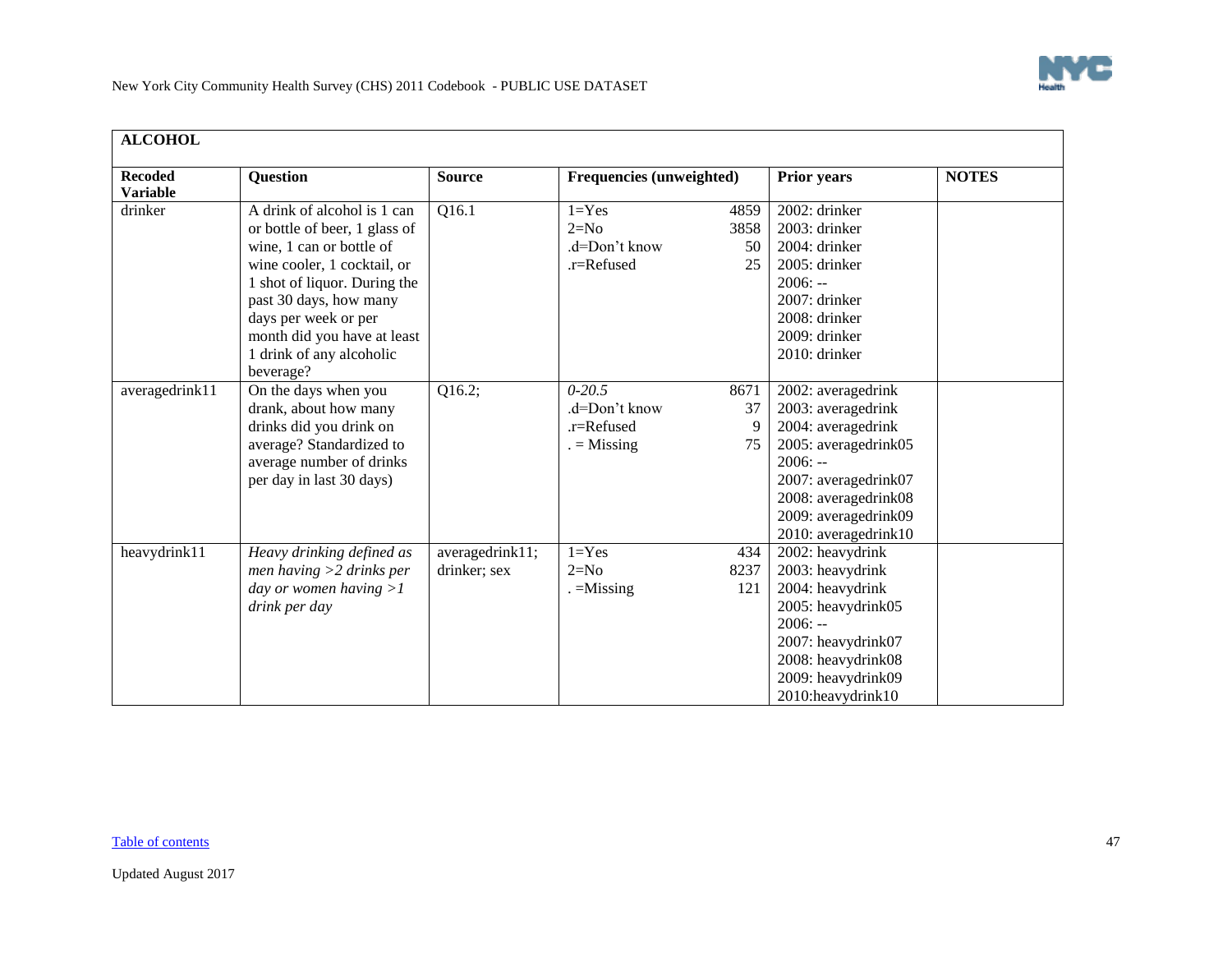

| <b>ALCOHOL</b>                    |                                                                                                                                                                                                                                                                                                                          |               |                                                                   |                                |                                                                                                                                                |                                                                                                                                        |
|-----------------------------------|--------------------------------------------------------------------------------------------------------------------------------------------------------------------------------------------------------------------------------------------------------------------------------------------------------------------------|---------------|-------------------------------------------------------------------|--------------------------------|------------------------------------------------------------------------------------------------------------------------------------------------|----------------------------------------------------------------------------------------------------------------------------------------|
| <b>Recoded</b><br><b>Variable</b> | <b>Question</b>                                                                                                                                                                                                                                                                                                          | <b>Source</b> | <b>Frequencies (unweighted)</b>                                   |                                | <b>Prior years</b>                                                                                                                             | <b>NOTES</b>                                                                                                                           |
| binge11                           | During the past 30 days<br>had 5 or more drinks on<br>one occasion?                                                                                                                                                                                                                                                      | Q16.3; Q16.4  | $1 = Yes$<br>$2=N0$<br>.d=Don't know<br>.r=Refused<br>$=$ Missing | 881<br>7743<br>105<br>30<br>33 | $2002$ : binge<br>2003: binge<br>2004: binge<br>2005: binge05<br>$2006: -$<br>2007: binge07<br>2008: binge08<br>2009: binge09<br>2010: binge10 | Created to be<br>comparable to<br>previous years.<br>Based on 5 or<br>more drinks for<br>both genders.<br>See also<br>bingenew         |
| daysalc30                         | A drink of alcohol is 1 can<br>or bottle of beer, 1 glass of<br>wine, 1 can or bottle of<br>wine cooler, 1 cocktail, or<br>1 shot of liquor. During the<br>past 30 days, how many<br>days per week or per<br>month did you have at least<br>1 drink of any alcoholic<br>beverage?<br><b>STANDARDIZED TO</b><br>PER MONTH | Q16.1         | $0 - 30.1$<br>d=Don't know<br>$r =$ Refused                       | 8717<br>50<br>25               | 2002-2005: daysalc30<br>$2006: -$<br>2007-2010: daysalc30                                                                                      | Continuous<br>measure<br>standardized to<br>days per month                                                                             |
| bingenew                          | During the past 30 days<br>had [men: 5 or more drinks]<br>on one occasion ] [women:<br>4 or more drinks on one<br>occasion]                                                                                                                                                                                              | Q16.3; r      | $1 = Yes$<br>$2=N0$<br>.d=Don't know<br>.r=Refused                | 1145<br>7512<br>105<br>30      | 2002-2010: not<br>comparable                                                                                                                   | Change to<br>question in 2011,<br>among women<br>asked 4 or more<br>drinks on one<br>occasion. If<br>looking at trends,<br>use binge11 |
| maxdrinks                         | During the past 30 days<br>what is largest number of<br>drinks you had on any<br>occasion?                                                                                                                                                                                                                               | Q16.4         | $4 - 36$<br>.d=Don't know<br>$r =$ Refused<br>.=Missing/not asked | 1063<br>124<br>33<br>7572      | $2002 - 2010$ : --                                                                                                                             | Among those<br>reporting at least<br>one day binge<br>drink past 30<br>days                                                            |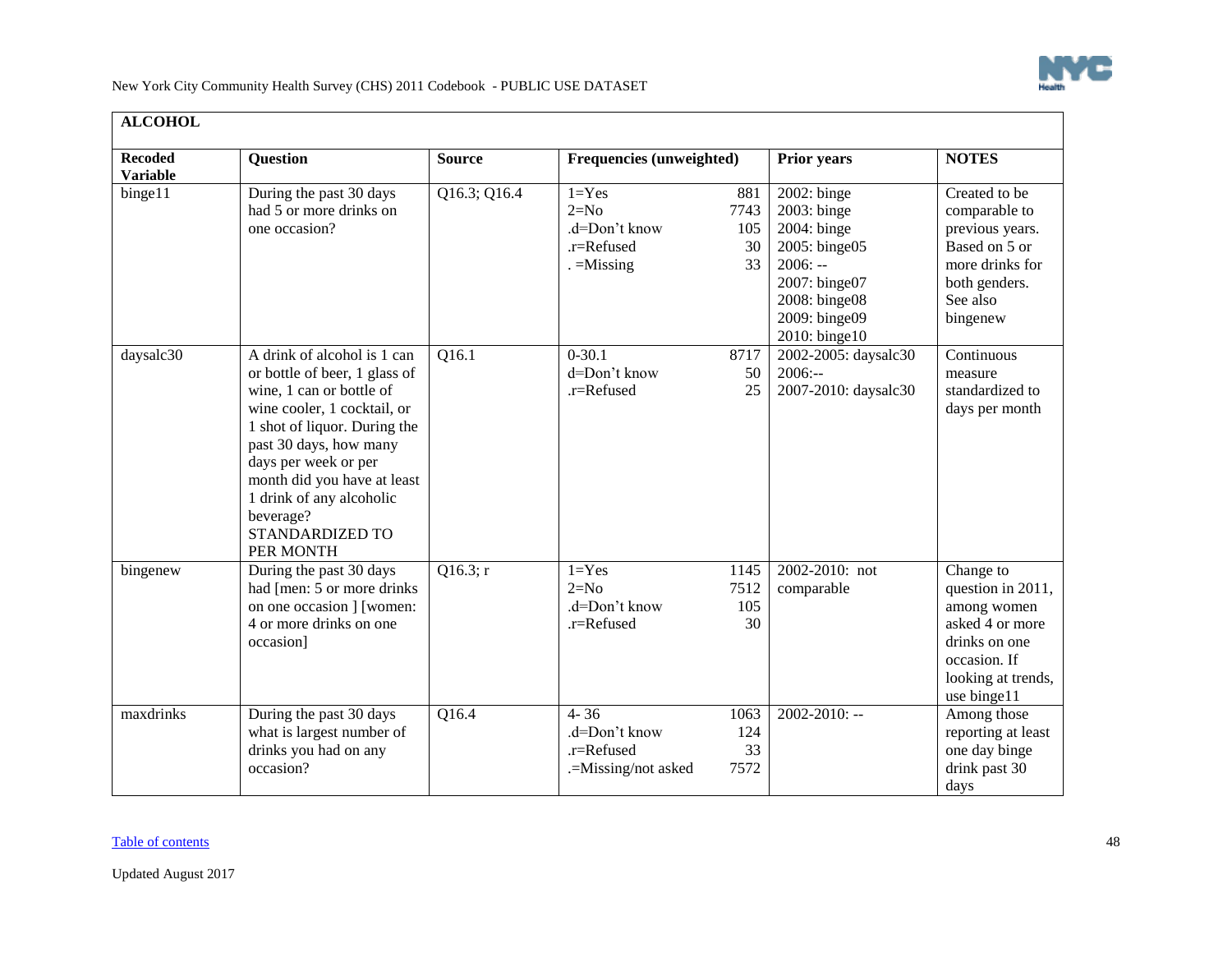

| <b>ALCOHOL</b>                    |                                                                                                                              |               |                                                                                                                                           |                                                     |                                                                                                                                                     |                |  |  |  |  |
|-----------------------------------|------------------------------------------------------------------------------------------------------------------------------|---------------|-------------------------------------------------------------------------------------------------------------------------------------------|-----------------------------------------------------|-----------------------------------------------------------------------------------------------------------------------------------------------------|----------------|--|--|--|--|
| <b>Recoded</b><br><b>Variable</b> | <b>Question</b>                                                                                                              | <b>Source</b> | <b>Frequencies (unweighted)</b>                                                                                                           |                                                     | <b>Prior years</b>                                                                                                                                  | <b>NOTES</b>   |  |  |  |  |
| maxdrinkscat                      | During the past 30 days<br>what is largest number of<br>drinks you had on any<br>occasion?                                   | Q16.4; Q16.3  | $l = None$<br>$2=$ Less than 5<br>$3=5-9$ drinks<br>$4=10+$ drinks<br>.d=Don't know<br>$r =$ Refused                                      | 3858<br>3885<br>655<br>177<br>179<br>38             | $2002 - 2010$ : --                                                                                                                                  |                |  |  |  |  |
| alcoholtype                       | When you drink alcoholic<br>beverages, which type do<br>you usually drink?                                                   | Q16.5         | $1 =$ Wine<br>$2 = Beer$<br>$3 =$ Liquor<br>4=Wine coolers<br>5=[VOL] no one type<br>.d=Don't know<br>.r=Refused<br>. = Missing/not asked | 2438<br>1135<br>905<br>96<br>261<br>19<br>5<br>3933 | $2002 - 2010$ : --                                                                                                                                  | Among drinkers |  |  |  |  |
| pcptalkalcohol11                  | In the last 12 months has a<br>doctor, nurse or other<br>health professional asked<br>or talked to you about<br>alcohol use? | Q16.6         | $1 = Yes$<br>$2=N0$<br>d=Don't know<br>.r=Refused                                                                                         | 1831<br>6917<br>29<br>15                            | $2002: -$<br>2003 spring: cpc3<br>$2004: -$<br>$2005: -$<br>$2006: -$<br>2007: pcptalkalcohol07<br>$2008: -$<br>2009: pcptalkalcohol09<br>$2010: -$ |                |  |  |  |  |